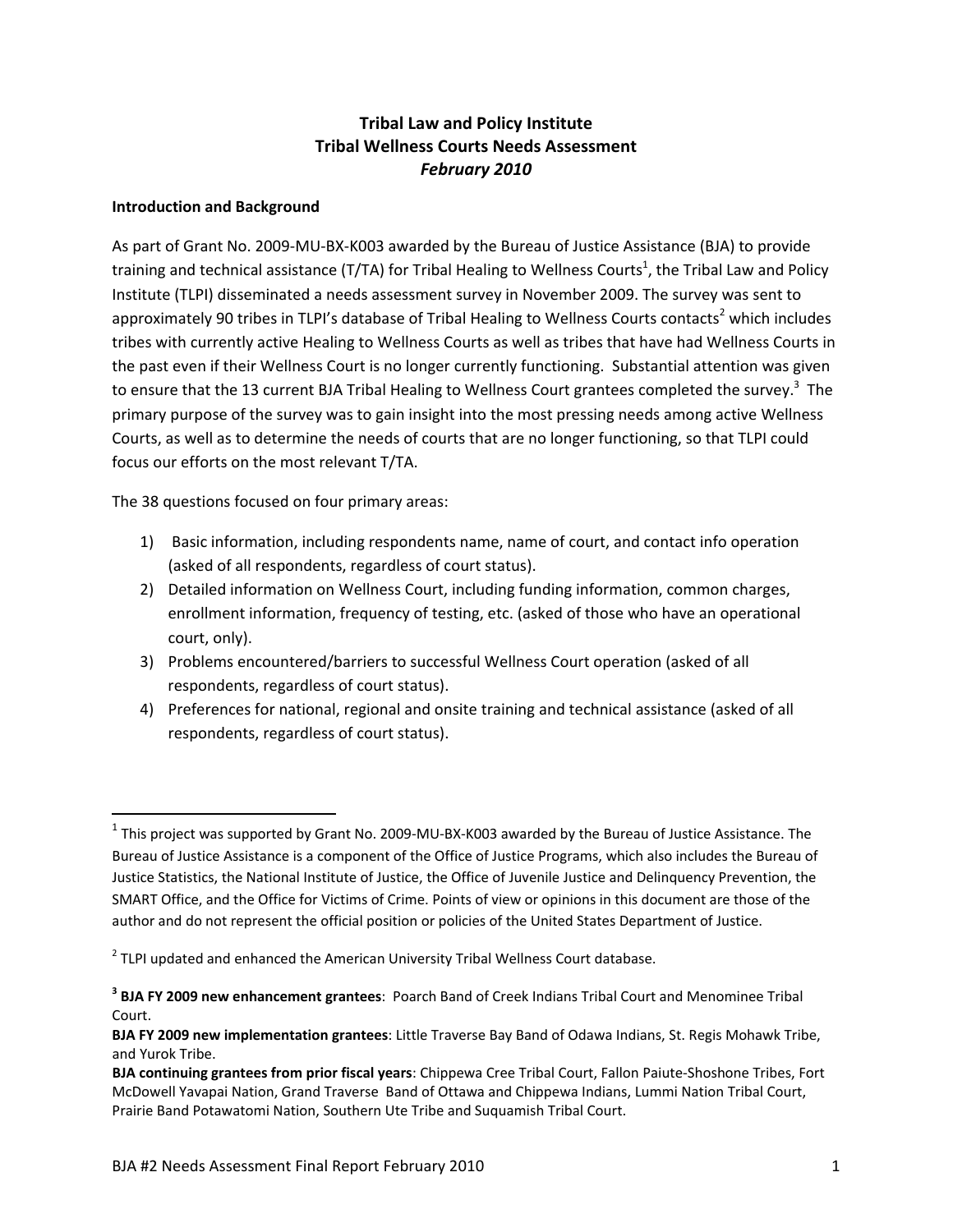### **Methods**

The survey was disseminated using a wide range of methodologies including email blasts to current and non operational Wellness Courts; notices/links on the Tribal Court Clearinghouse website (www.tlpi.org); contacts through various project partners (both BJA drug court TA partners and BJA Tribal Court TA partners); and repeated contact with the 13 current BJA Tribal Healing to Wellness Court grantees in order to ensure that all 13 completed the survey. Each contact included both a link to the online survey and an attached PDF version of the survey (see Appendix B) that allowed tribes to review the survey and even complete the survey without the need to go online. The primary response method was online via www.surveymonkey.com although some of the surveys were sent by other methods and inputting onto the online system by TLPI staff. The survey was kept open through the end of February 2010 providing tribes with a 4 month time period in which to complete the survey. Forty seven tribes responded, approximately 52% of the approximately 90 tribes in TLPI's database of Tribal Healing to Wellness Courts contacts completed the survey. A list of responding tribes is included at Appendix A.

A variety of Wellness Court team members filled out the survey. The most common titles given were Coordinator (9), Court Administrator (7), Chief Judge (6), Director (3), Tribal Court Clerk (2), and Probation Officer (2). The following Wellness Court team members also filled out the survey:

- Lieutenant of Police
- Supervising Probation Officer and Wellness Court Coordinator
- Outpatient Supervisor
- Fvaluator
- Attorney General
- Assistance Manager
- Director of Court Services
- Case Manager
- Board member
- Chief Clerk/Administrator
- Acting Chief Judge / Associate Judge
- Court Administrator/Associate Judge
- Associate Judge
- Drug Court Case Manager
- Assistant Court Clerk
- **•** Grant Manager
- Program Manager
- **•** Tribal Prosecutor
- Student

Several tribes had multiple responders. These responses were combined so that each response represents one tribe.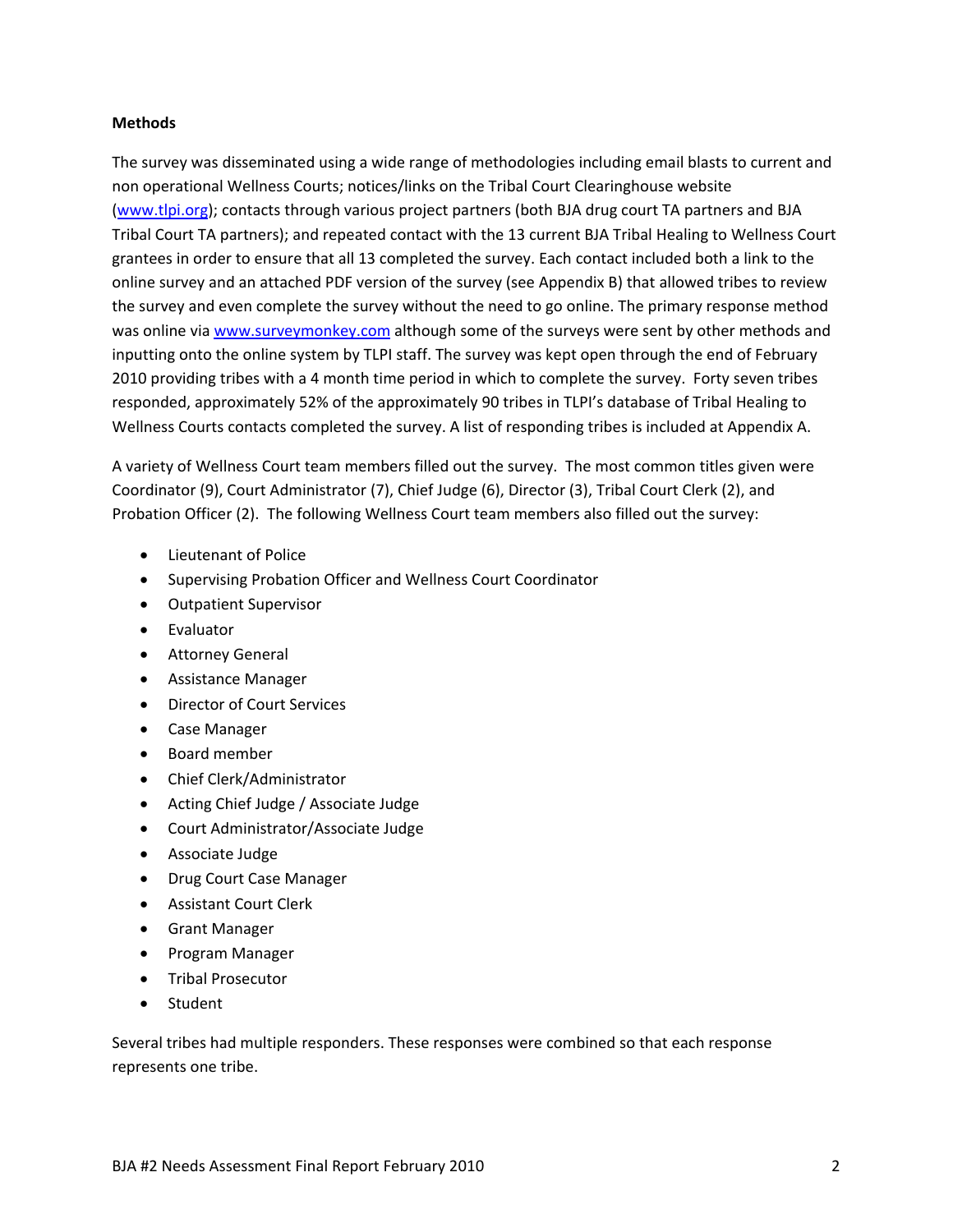Questions were multiple choice, yes/no, ranking, and open ended. Almost all questions had an open ended component to elicit additional information. Total percentages for all responses often exceed 100% because most questions allowed the option of choosing more than one answer. All questions were optional, so that choosing to skip a question would not preclude the respondents from finishing the survey.

The full response set was downloaded, as well as a filtered set of responses made up of only the 13 current BJA Wellness Court grantees. Analysis below will separate out the responses of BJA grantees only when they differ from the full response set by more than 5 percentage points. The exception to this is in the training and technical assistance needs section, where BJA grantees are compared to the group as whole on all questions.

### **Basic Information**

We sought responses from any Tribal Justice System that is interested in Tribal Wellness Courts even if they did not currently have an operational Tribal Wellness Court. Of the 48 respondents to the survey, the majority of respondents had an active Wellness Court ‐ 29 respondents had an active Wellness Court and 19 do not. One of the important features of the Tribal Wellness Court Needs Assessment design was that when a respondent answered "No" to question #2 ‐ "Do you currently have an active Wellness Court (Tribal Drug Court)?" – the respondent was immediately directed from question #2 to question #31 to answer questions on their training and technical assistance needs. If a respondent answered "yes" to question #2, the respondent was directed to fill out the entire survey including a series of questions on the operation of their court.

| 2. Do you currently have an active Wellness Court<br>(Tribal Drug Court)? |                            |                          |  |
|---------------------------------------------------------------------------|----------------------------|--------------------------|--|
| <b>Answer Options</b>                                                     | <b>Response</b><br>Percent | <b>Response</b><br>Count |  |
| Yes                                                                       | 60.4%                      | 29                       |  |
| N٥                                                                        | 39.6%                      | 10                       |  |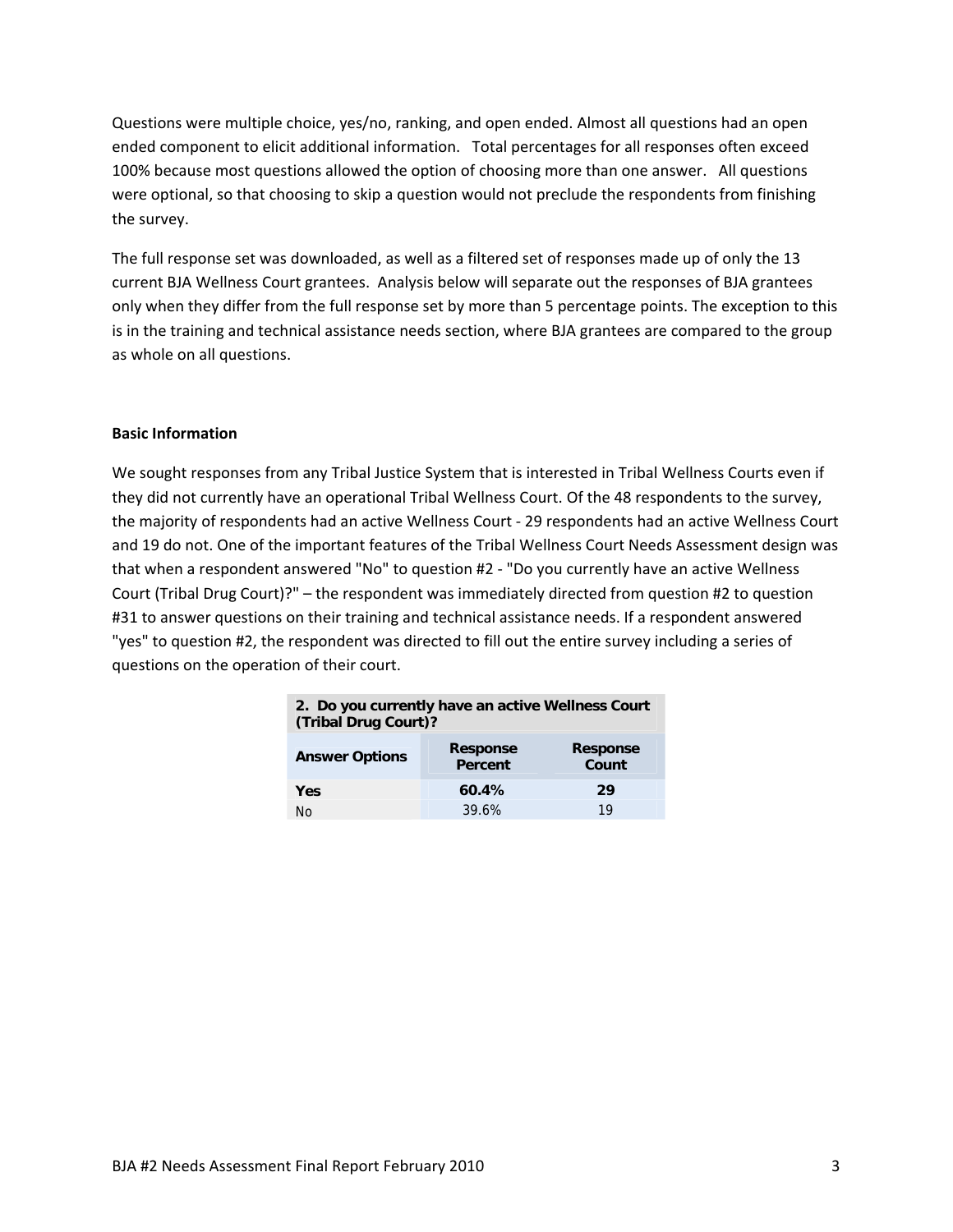### **Detailed Information on Wellness Court**

Type of Court: Of the 29 responding tribes that have an active Wellness Court, the majority have an adult court, with several tribes having a juvenile court or a combination juvenile/adult court. Results differed slightly for BJA grantees. All BJA grantee respondents have an adult court (100%), and 33% have a combination adult/juvenile court or adult/family court.

| 8. What type of Wellness Court do you have?<br>(BJA grantees in parenthesis) |                         |                          |  |
|------------------------------------------------------------------------------|-------------------------|--------------------------|--|
| <b>Answer Options</b>                                                        | <b>Response Percent</b> | <b>Response</b><br>Count |  |
| Adult                                                                        | 83.3% (100%)            | 20(12)                   |  |
| Juvenile                                                                     | 33.3% (33.3%)           | 8(4)                     |  |
| Family                                                                       | 12.5% (16.7%)           | 3(2)                     |  |
| DUI only                                                                     | $0.0\%$ (0)             | 0(0)                     |  |
| Combination or Other (please describe)                                       |                         | 3(1)                     |  |
|                                                                              |                         |                          |  |
|                                                                              |                         |                          |  |

Funding Source: Of those that have an active Wellness Court, most indicated funding through BJA drug court grants (13 respondents) and/or tribal funding (13 respondents). An additional 7 respondents indicated funding through other BJA programs (IASAP and TCAP). Only 5 respondents indicated OJJDP

| 9. What is the CURRENT funding source for your Wellness Court?                     |                   |                         |                      |                |                          |
|------------------------------------------------------------------------------------|-------------------|-------------------------|----------------------|----------------|--------------------------|
| <b>Answer Options</b>                                                              | Planning<br>Grant | Implementation<br>Grant | Enhancement<br>Grant | Other          | <b>Response</b><br>Count |
| <b>Bureau of Justice</b><br><b>Assistance Drug</b><br><b>Court Grant (BJA)</b>     |                   | 7                       | 5                    | $\mathbf 0$    | 13                       |
| <b>Tribally Funded</b>                                                             | $\overline{2}$    | $\overline{2}$          | $\overline{2}$       | 11             | 13                       |
| Office of Juvenile<br>Delinquency and<br>Dependency Grant<br>(OJJDP)               | 1                 | $\overline{2}$          | $\Omega$             | $\overline{2}$ | 5                        |
| <b>Tribal Courts</b><br>Assistance Grant<br>(TCAP)                                 | $\Omega$          | 1                       | 3                    | 1              | 4                        |
| Indian Alcohol and<br>Substance Abuse Grant<br>(IASAP)                             | 1                 | $\Omega$                | $\overline{2}$       | $\Omega$       | 3                        |
| Substance Abuse and<br><b>Mental Health Services</b><br>Administration<br>(SAMHSA) | $\Omega$          | $\Omega$                | 1                    | $\Omega$       | 1                        |
| Bureau of Indian<br>Affairs (BIA)                                                  | $\Omega$          | $\Omega$                | $\Omega$             | 1              | 1                        |
| Don't Know                                                                         | $\Omega$          | $\Omega$                | $\Omega$             | 1              | 1                        |
| Other Funding Source (please specify)                                              |                   |                         |                      | 5              |                          |

funding. Only one respondent each indicated either SAMHSA or BIA funding.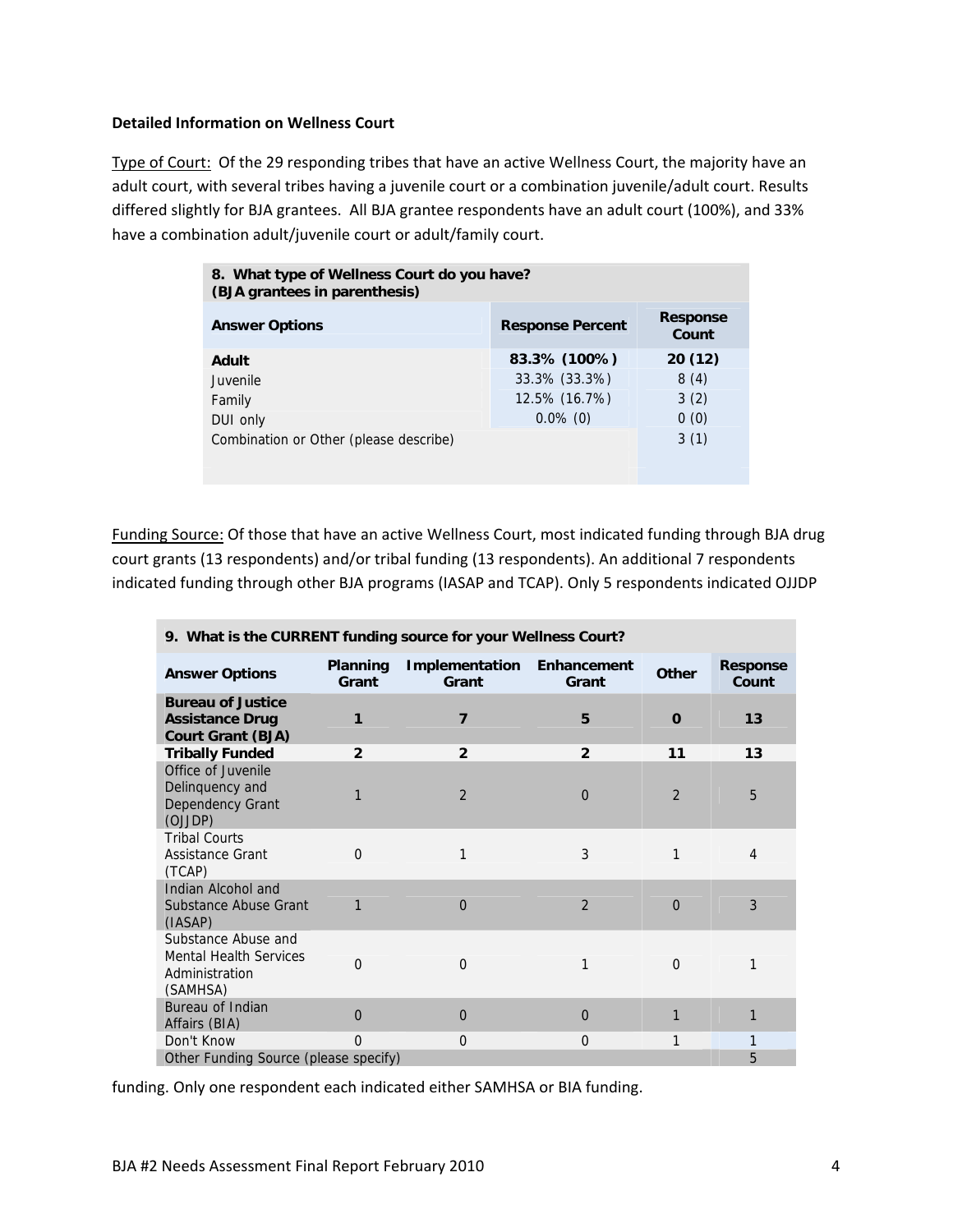The 5 respondents who indicated "Other Funding Source" listed state funding, MOA with service providers at their own expense and combinations of small set asides in budgets of other tribal programs (probation, behavioral health, etc.)

Funding Level: The current funding level of most responding tribes is in mid range of the options offered ‐ the \$150,001‐250,000 range. While all questions in the survey were optional, we explicitly specified that this question was optional, as feedback indicated a hesitancy to answer this question. Two responding tribes checked the "prefer not to respond" option.

| 10. What is the current annual funding level of your<br>Wellness Court? What is the total amount awarded in this<br>funding cycle? (Optional) |                         |                          |  |
|-----------------------------------------------------------------------------------------------------------------------------------------------|-------------------------|--------------------------|--|
| <b>Answer Options</b>                                                                                                                         | <b>Response Percent</b> | <b>Response</b><br>Count |  |
| $$0 - $50,000$                                                                                                                                | 20.0%                   | 4                        |  |
| \$50,001 - \$150,000                                                                                                                          | 20.0%                   | 4                        |  |
| \$150,001 - \$250,000                                                                                                                         | 30.0%                   | 6                        |  |
| \$250,001 - \$350,000                                                                                                                         | 5.0%                    | 1                        |  |
| Over \$350,000                                                                                                                                | 15.0%                   | 3                        |  |
| Prefer not to respond                                                                                                                         | 10.0%                   | 2                        |  |

Date of First Participants: We asked respondents for the month and year that the participants first entered their program. Responses ranged from May 1997 to November 2009, with most programs accepting their first participants in 2009 and 2007 (4 each).

Entry points: Respondents were asked how participants enter their program. Most answered that entry is primarily post-adjudication, after the plea or finding of guilt. Programs apparently have participants entering at various stages of adjudication, as several respondents checked more than one entry point.

|  |  |  | 12. How do participants enter your program (please check all that apply)? |
|--|--|--|---------------------------------------------------------------------------|
|  |  |  |                                                                           |

| <b>Answer Options</b>                                                                                   | <b>Response</b><br>Percent | <b>Response</b><br>Count |
|---------------------------------------------------------------------------------------------------------|----------------------------|--------------------------|
| Post-Adjudication: After the plea or finding of guilt                                                   | 75.0%                      | 18                       |
| Pre-Adjudication: After charges are filed but before any<br>plea is entered or finding of guilt is made | 45.8%                      | 11                       |
| Pre-Trial: Before charges are filed in a criminal matter or<br>for violation of a tribal ordinance      | 29.2%                      |                          |
| Other (please specify)                                                                                  | 20.8%                      | 5                        |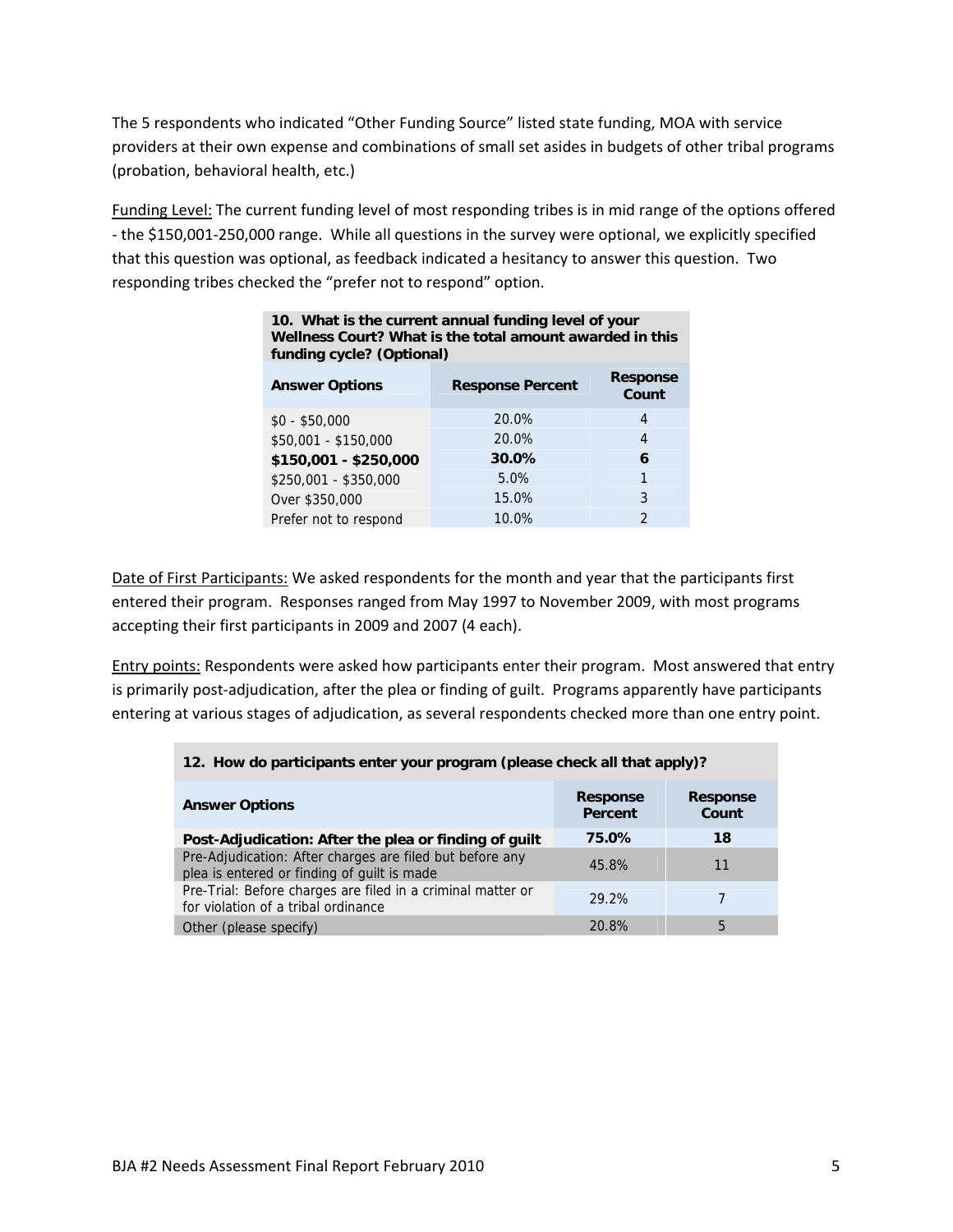Readiness to Change: The majority of respondents do not use a readiness to change questionnaire, but several commented that they would be interested in seeing such an instrument and incorporating it into their screening process.

#### **13. Does your Wellness Court use a "readiness to change" questionnaire when assessing if a participant is a good candidate for Wellness Court, once they meet the eligibility requirements?**

| <b>Answer Options</b>                          | <b>Response</b><br>Percent | <b>Response</b><br>Count |
|------------------------------------------------|----------------------------|--------------------------|
| <b>Yes</b>                                     | $16.7\%$                   |                          |
| Nο                                             | 83.3%                      | 20                       |
| Additional comments on "readiness assessment": |                            |                          |

Common Charges: The most common charges for Wellness Courts responding to the survey are use or possession of drug/controlled substance, followed closely by DUI/DWI and public intoxication. While BJA grantees followed the same pattern as the group as a whole, there was a higher percentage (91.7%) of BJA grantees that reported use or possession of drug/controlled substance as the most common charges. Assault and battery also ranked higher as a common charge among BJA grantees than the group as a whole (25% vs. 12%, respectively). Respondents listed the following under "other":

- Child dependency cases;
- Referrals if alcohol/drugs are underlying cause of the charge;
- Reckless endangerment;
- Zero tolerance;
- Actual physical control;
- Abandonment; and
- Failure to protect.

| (BJA grantees in parenthesis)                     |                                   |                          |
|---------------------------------------------------|-----------------------------------|--------------------------|
| <b>Answer Options</b>                             | <b>Response</b><br><b>Percent</b> | <b>Response</b><br>Count |
| Use or possession of drug/controlled<br>substance | 79.2% (91.7)                      | 19 (11)                  |
| <b>DUI/DWI</b>                                    | $62.5\% (75)$                     | 15(9)                    |
| <b>Public intoxication</b>                        | 54.2% (50)                        | 13(6)                    |
| Use or possession of drug paraphernalia           | 41.7% (50)                        | 10(6)                    |
| Illegal possession of alcohol                     | 37.5% (33)                        | 9(4)                     |
| Minor in possession                               | 29.2% (25)                        | 7(3)                     |
| Disorderly conduct                                | 20.8% (25)                        | 5(3)                     |
| Child Endangerment                                | $20.8\%$ (8)                      | 5(1)                     |
| Domestic violence                                 | $12.5\%$ (8)                      | 3(1)                     |
| Assault or battery                                | 12.5% (25)                        | 3(3)                     |
| Child/Youth in Need of Supervision                | $12.5\%$ (8)                      | 3(1)                     |
| Open container                                    | $8.3\%$ (8)                       | 2(1)                     |
| Other (please specify)                            | $12.5\%$ (8)                      | 3(1)                     |

# **14. What are the most common charges (please check all that apply)?**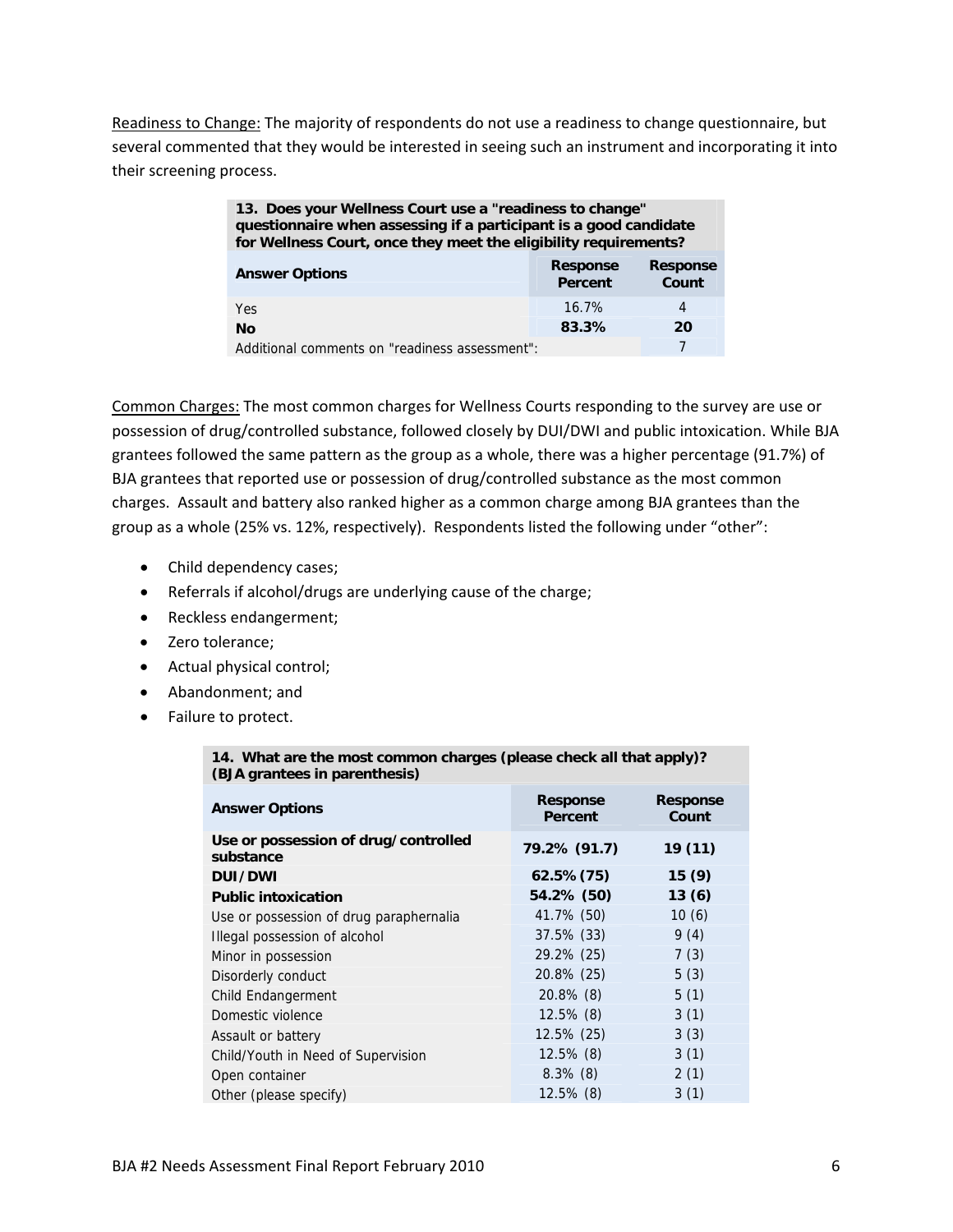Drugs of Choice: The most common drugs of choice for participants are alcohol, marijuana and meth. Significantly, 9 respondents checked the "other" category, with all 9 reporting illegal prescription use. BJA grantee respondents followed the same pattern.

| 15. What are the most common drugs of choice for<br>participants? Please check all that apply. |                                   |                          |  |  |  |
|------------------------------------------------------------------------------------------------|-----------------------------------|--------------------------|--|--|--|
| <b>Answer Options</b>                                                                          | <b>Response</b><br><b>Percent</b> | <b>Response</b><br>Count |  |  |  |
| <b>Alcohol</b>                                                                                 | 95.8%                             | 23                       |  |  |  |
| 95.8%<br>23<br>Marijuana                                                                       |                                   |                          |  |  |  |
| <b>Meth</b>                                                                                    | 54.2%                             | 13                       |  |  |  |
| Cocaine                                                                                        | 16.7%                             | 4                        |  |  |  |
| Crack                                                                                          | 12.5%                             | 3                        |  |  |  |
| Huffing                                                                                        | 8.3%                              | $\mathcal{P}$            |  |  |  |
| 37.5%<br>9<br>Other (please specify)                                                           |                                   |                          |  |  |  |

Referrals: Most courts that responded take referrals from state, federal, and/or tribal courts. BJA grantees followed a similar pattern. This judicial collaboration can involve several different ways of processing referred cases, as reported by respondents:

- Referrals from state circuit court are placed on probation pending completion of drug court program.
- State court suspends impositions of sentence pending completion of drug court program.
- Federal probation officer was kept informed of federal case referral status.
- Referrals are made pre-trial.
- Referrals from state court must be within driving distance to ensure attendance at Wellness Court.
- Referring court sends a letter and accompanying order to director of court services.

| <u>Holli State, Federal, and/ OF Hilbar Courts:</u>      |                            |                          |
|----------------------------------------------------------|----------------------------|--------------------------|
| <b>Answer Options</b>                                    | <b>Response</b><br>Percent | <b>Response</b><br>Count |
| Yes                                                      | 60.9%                      | 14                       |
| N <sub>O</sub>                                           | 30.4%                      | 7                        |
| Don't Know                                               | 4.3%                       | 1                        |
| If yes, how are these<br>referrals handled logistically? | 43.5%                      | 10                       |

### **16. Does your Wellness Court program take referrals from State, Federal, and/or Tribal Courts?**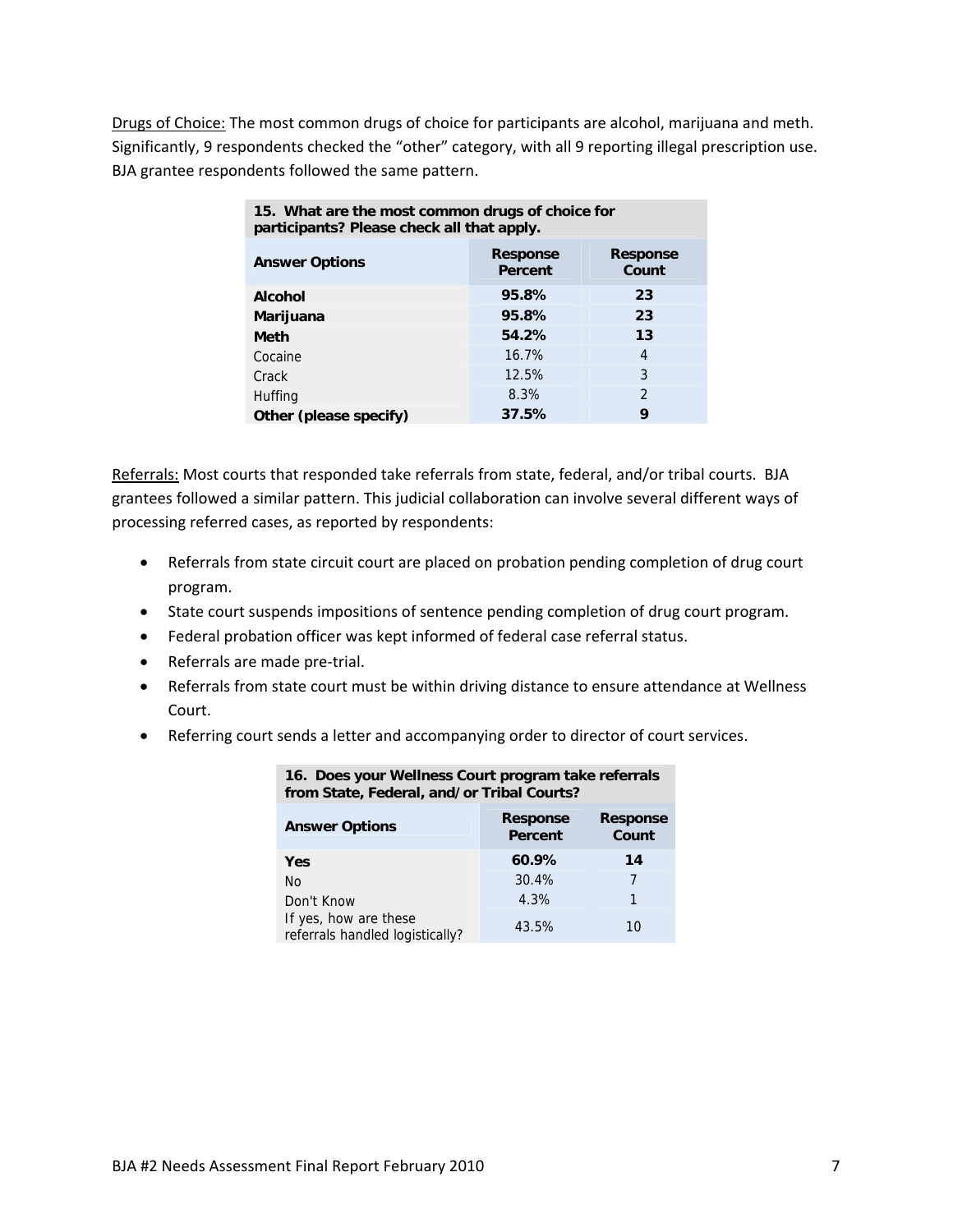Computer Database: Just over half of the courts responding use a computer database to track Wellness Court information.

| 17. Does your Wellness Court keep a computer database  |
|--------------------------------------------------------|
| that tracks Wellness Court information (aside from the |
| general case management system)?                       |

| <b>Answer Options</b>                                       | <b>Response</b><br>Percent | <b>Response</b><br>Count |
|-------------------------------------------------------------|----------------------------|--------------------------|
| <b>Yes</b>                                                  | 58.3%                      | 14                       |
| No.                                                         | 41.7%                      | 10                       |
| If yes, please provide the name of the<br>software package? |                            | 13                       |

For those that do use a database, we asked them to identify the system. Respondents listed:

- Full Court (4 responses)
- Excel spreadsheet (2)
- Locally developed/custom (2)
- Microsoft Access
- Tribal Health RPMS
- State provides a system through the state University
- Drug Court CMS 2000
- Patient Vue

Enrollment: Respondents were asked several questions about numbers of enrolled Wellness Court participants.

| 18. Please provide the following information concerning your<br><b>Wellness Court program participants:</b> |    |          |  |  |  |
|-------------------------------------------------------------------------------------------------------------|----|----------|--|--|--|
| <b>Answer Options</b><br>Average<br>Range                                                                   |    |          |  |  |  |
| $1 - 340$<br>54<br>Total number ever enrolled                                                               |    |          |  |  |  |
| Total number currently enrolled                                                                             | 10 | $1 - 20$ |  |  |  |
| $0 - 175$<br>32<br>Total number terminated without graduation                                               |    |          |  |  |  |
| $0 - 135$<br>24<br>Total number of graduates                                                                |    |          |  |  |  |

The enrollment data for question 18 should be viewed skeptically, as there are several indications that respondents needed further clarifications to answer the question accurately. For example, three respondents reported numbers for terminated participants that exceeded numbers of total ever enrolled. Part of this may be due to our failure to provide clear definitions for this question, as we learned from discussions with some tribes that reported using varying definitions of "terminated." Because a consistent definition was not used by all respondents, this data should not be used to reflect actual Wellness Court enrollment.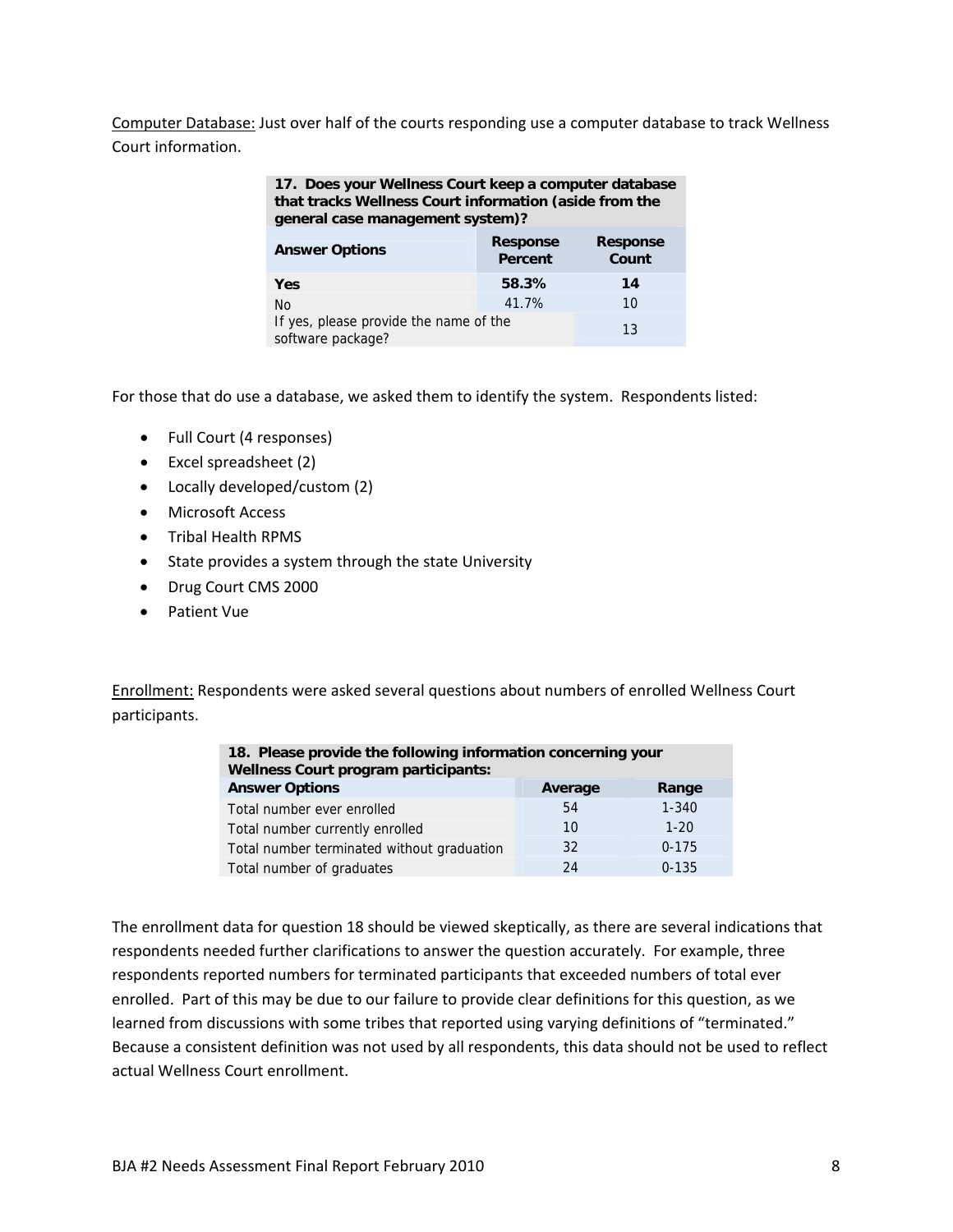Recidivism: We asked a general question about tracking recidivism with more specific questions for those that do track this data. Most of those that responded do keep track of recidivism (66.7%). Among BJA grantees, a smaller number (58%) keep this data.

| 19. Do you keep track of whether or not a participant re-<br>offends within a certain period of time (recidivism)?<br>(BJA grantees in parenthesis) |                      |      |  |  |  |
|-----------------------------------------------------------------------------------------------------------------------------------------------------|----------------------|------|--|--|--|
| <b>Response</b><br><b>Answer Options</b><br><b>Response Percent</b><br>Count                                                                        |                      |      |  |  |  |
| Yes                                                                                                                                                 | 66.7% (58%)<br>16(7) |      |  |  |  |
| No                                                                                                                                                  | 25.0% (33%)          | 6(4) |  |  |  |
| 8.3% (8%)<br>2(1)<br>Don't Know                                                                                                                     |                      |      |  |  |  |

We asked those that keep recidivism data to discuss details on how they track participants.

### **(1) Do you track all offenses or just drug and alcohol related offenses?**

Seven of the 15 who answered these additional questions reported they keep track of all offenses. Others reported they keep track of criminal offenses and just drug and alcohol offenses.

### **(2) Do you track offenses from State Courts and/or other Tribal Courts?**

Four courts responded that they track both other tribal courts and state/local courts; one court reported that they track only their own tribal court and state court. One court reported that they try to track both state and other tribal courts, but it is not always possible. Five courts reported that they did not track offenses in other tribal courts and/or state courts, but only offenses in their own tribal court.

### **(3) How long do you track re‐offending participants?**

Two responding courts track offenses 3 years after a participant leaves Wellness Court. The rest reported:

- 2 years
- $\bullet$  1 year
- 3, 6 and 9 months intervals
- 6 months after
- Various times
- No end date

### **(4) Do you include failure to comply with Wellness Court requirements?**

- Yes if discharged
- We do not include terminated participants at this time
- If participant suffers additional arrests while in Wellness Court and the conviction causes a negative termination from Wellness Court
- Failure to comply are included in the Wellness Court requirements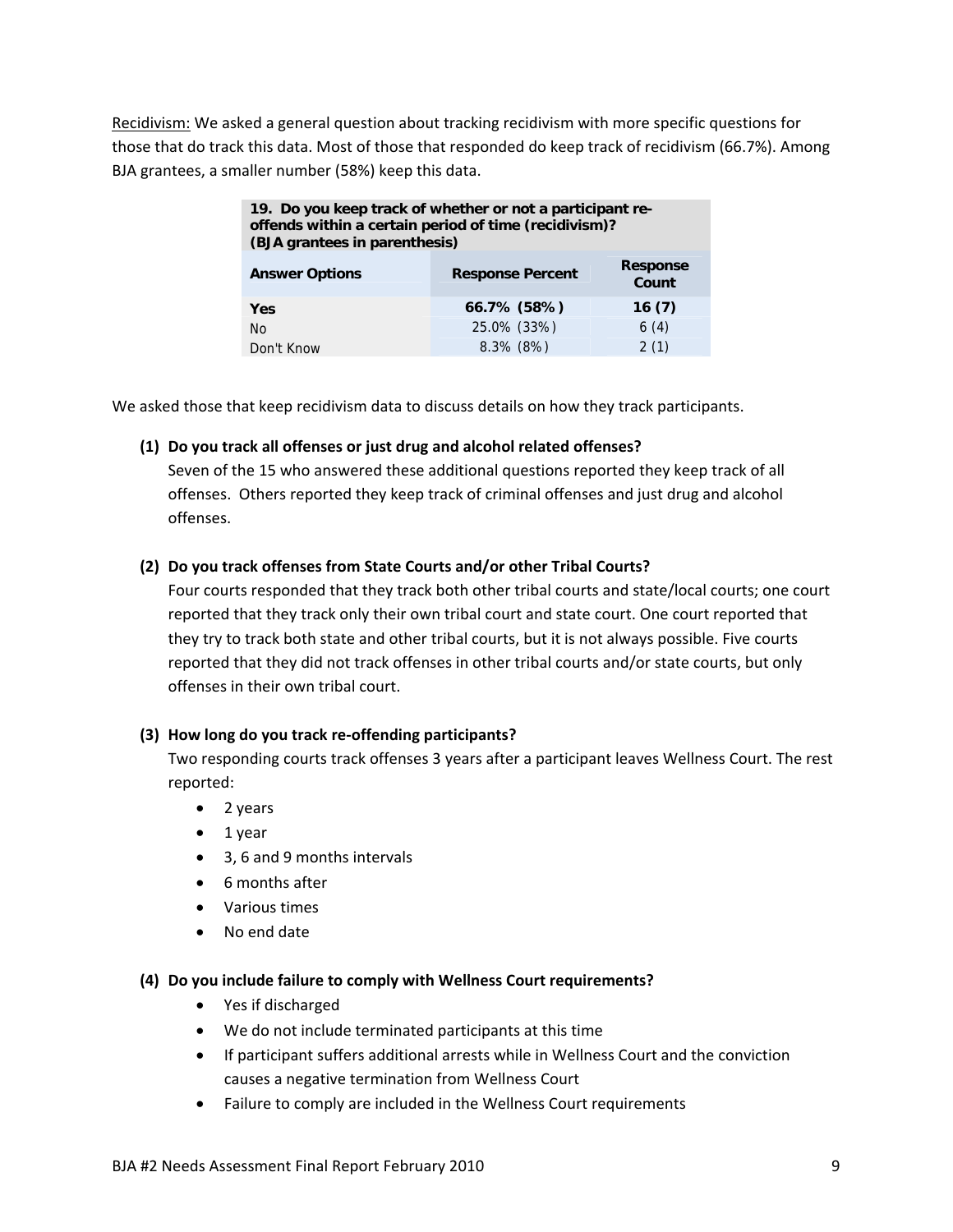- No
- No failure to complete wellness court requirements are dealt with as a sanction
- $\bullet$  No.

Services: All courts reported using support groups as part of their services and most reported individual counseling and classes on alcohol and/or drug use effects. BJA grantees followed the same pattern in all categories of programs except for after care - more BJA grantees reported using after care programs (83.3%) than the group as a whole (75%). While only 33% of the responding courts identify as a family court, family counseling ranked high as a service provided, at 79%.

| 20. What services are part of your program? Check all that apply.<br>(BJA grantees in parenthesis) |                            |                          |  |  |  |
|----------------------------------------------------------------------------------------------------|----------------------------|--------------------------|--|--|--|
| <b>Answer Options</b>                                                                              | <b>Response</b><br>Percent | <b>Response</b><br>Count |  |  |  |
| 100.0%<br>24<br><b>Support Groups</b>                                                              |                            |                          |  |  |  |
| 95.8%<br>23<br><b>Individual Counseling</b>                                                        |                            |                          |  |  |  |
| 91.7%<br>22<br><b>Classes on Alcohol and/or Drug Use Effects</b>                                   |                            |                          |  |  |  |
| 79.2%<br>19<br><b>Family Counseling</b>                                                            |                            |                          |  |  |  |
| 75.0% (83.3)<br>18(1)<br>After Care                                                                |                            |                          |  |  |  |
| <b>Therapy Groups</b>                                                                              | 66.7%                      | 16                       |  |  |  |
| Mentoring                                                                                          | 29.2%                      | 7                        |  |  |  |
| Topic Specific Classes (please describe)                                                           | 37.5%                      | 9                        |  |  |  |

Several courts reported topic specific classes. Most reported classes and/or groups focused on cultural aspects. Some of the responses include:

- Cultural enrichment/education/cultural groups (4);
- Anger management (2);
- Positive Indian parenting;
- **MATRIX**;
- GED/college classes;
- Moral recognition therapy
- Mentoring groups;
- $A$ ;
- Wake up sessions with counselor;
- DUI classes;
- Sweats;
- Marriage counseling;
- MRT; and
- MST.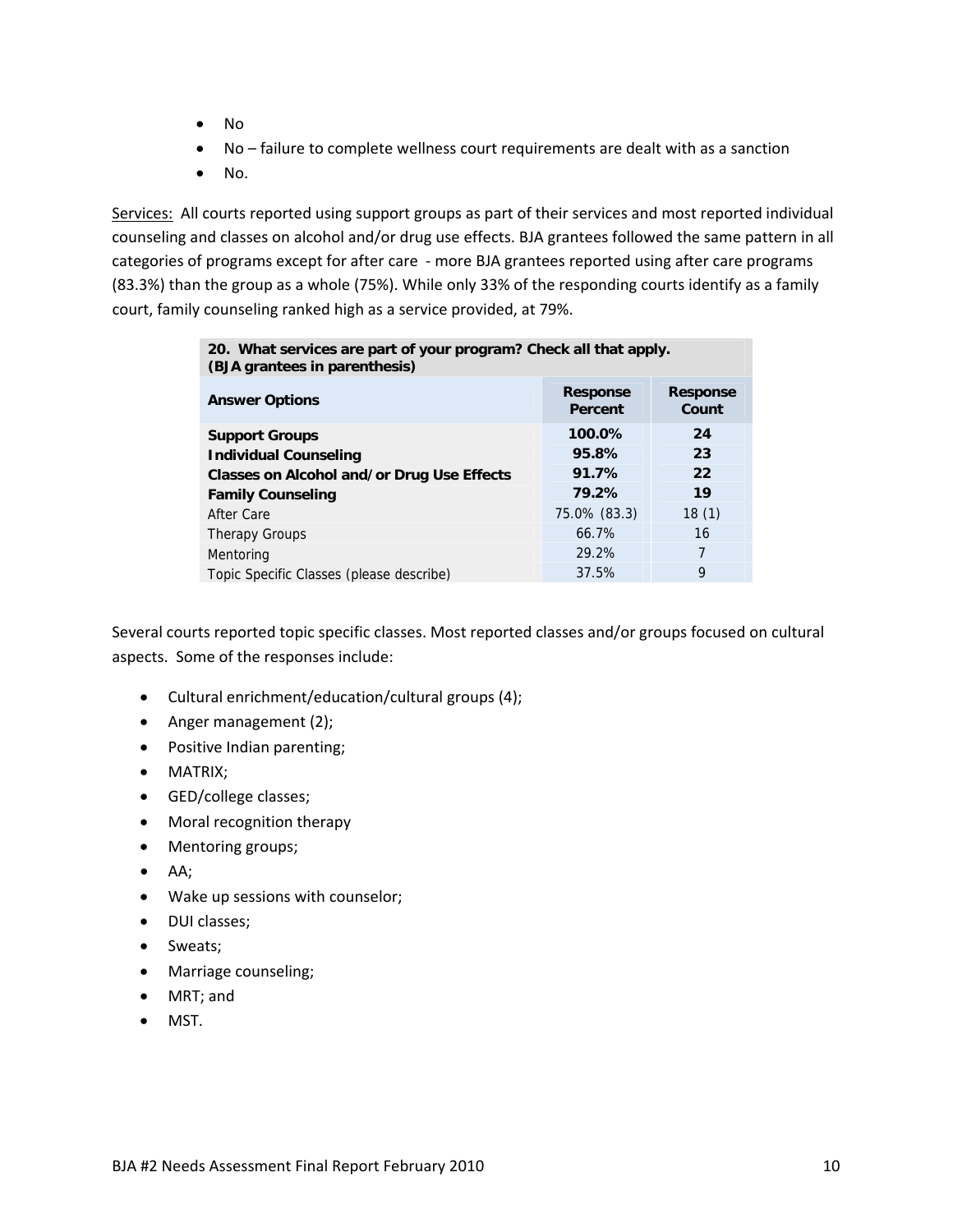Length of time to enter treatment: Question 21 asked Wellness Courts, "What is the average length of time it takes participants to get into a treatment program?" Three courts answered "immediately." Other answers ranged from 1 week to 2 years. The average time for all respondents was almost 3  $\frac{1}{2}$ months.

Types of Testing: We asked Wellness Courts about the types of testing they use. Both BJA grantees and the group as a whole answered that cups were used the most often. BJA grantees generally followed the same pattern as the group as a whole except in the use of strips – BJA grantees reported using strips less (9%) as compared to the group as a whole (21.7%).

| 22. What types of testing do you use?<br>(BJA grantees in parenthesis) |                            |                          |  |  |
|------------------------------------------------------------------------|----------------------------|--------------------------|--|--|
| <b>Answer Options</b>                                                  | <b>Response</b><br>Percent | <b>Response</b><br>Count |  |  |
| Cups                                                                   | 78.3%                      | 18                       |  |  |
| Breathalyzer                                                           | 69.6%                      | 16                       |  |  |
| Machine                                                                | 26.1%                      | 6                        |  |  |
| <b>Strips</b>                                                          | 21.7% (9%)                 | 5(1)                     |  |  |
| Patches                                                                | 4.3%                       | 1                        |  |  |
| <b>None</b>                                                            | 0.0%                       | 0                        |  |  |
| Other (please specify)                                                 | 30.4%                      |                          |  |  |

Seven courts reported using other kinds of testing. These were:

- DNA hair particle (2);
- Oral swabs (2);
- ETG tests; and
- Self reporting, unless court has ordered testing.

Frequency of Testing: Respondents were asked how often participants are tested. Most answered that they test two or more times a week, but none test daily. BJA grantees were more likely to report that they test two or more times a week (50%), as compared to the group as a whole (37.5%).

| 23. On average, how often do you test participants?<br>(BJA grantees in parenthesis) |         |   |  |  |  |
|--------------------------------------------------------------------------------------|---------|---|--|--|--|
| <b>Response</b><br><b>Response</b><br><b>Answer Options</b><br>Count<br>Percent      |         |   |  |  |  |
| 37.5% (50%)<br>9(6)<br>Two or more times a week                                      |         |   |  |  |  |
| Weekly                                                                               | 29.2%   |   |  |  |  |
| Monthly                                                                              | 4.2%    | 1 |  |  |  |
| Daily                                                                                | $0.0\%$ | 0 |  |  |  |
| Never                                                                                | $0.0\%$ | 0 |  |  |  |
| Other (please specify)                                                               | 29.2%   |   |  |  |  |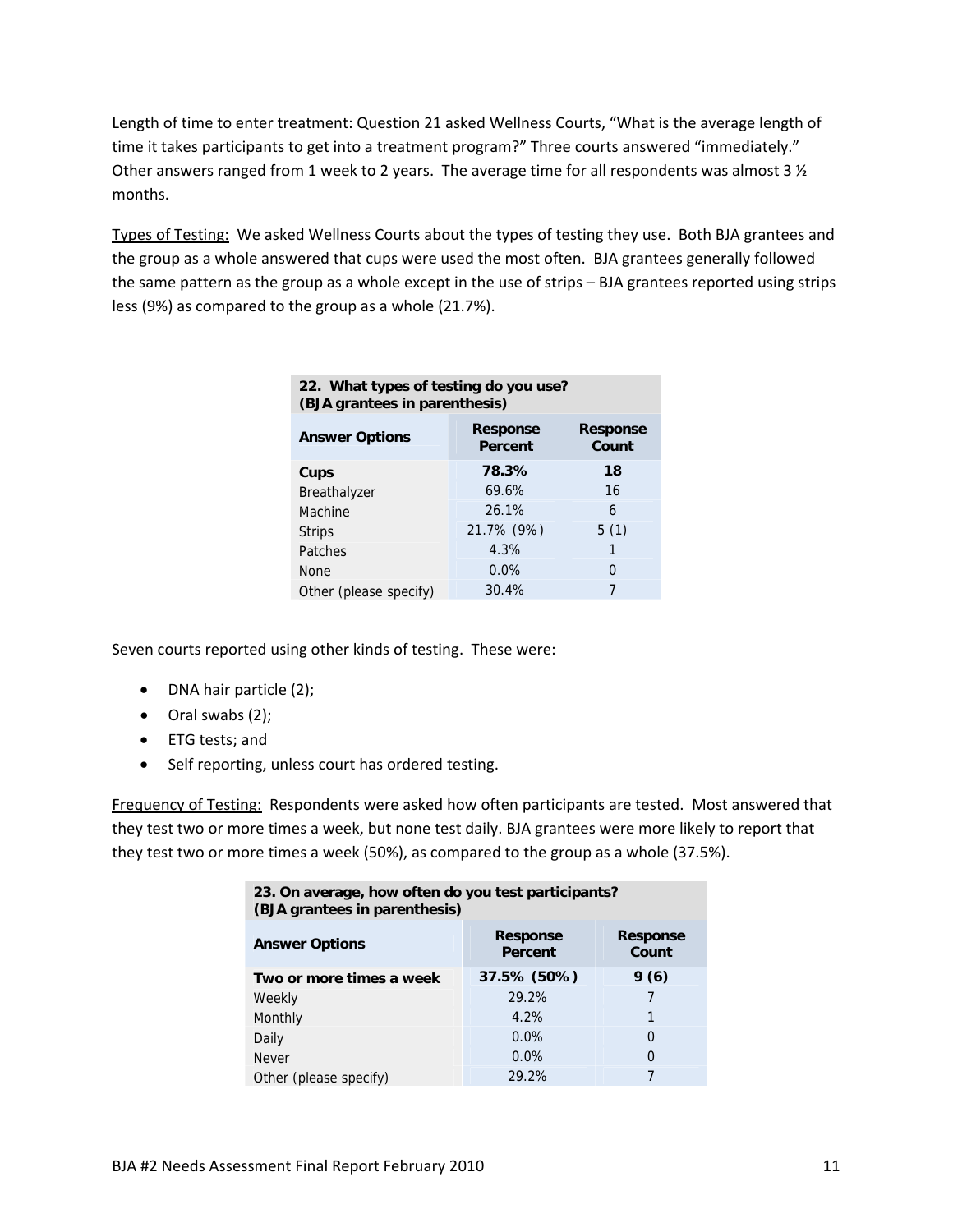Several courts specified a frequency other than those listed:

- New clients are tested more often (daily), those close to graduation less (3).
- Randomly, or as needed or ordered.
- Monthly or as needed per behavior or non-compliance.
- Daily for the first 4 weeks. After that they are given a color which corresponds to 3 times a week, 2 times or once a week. As they progress the color changes.

Random Testing: Most courts practice random testing. Among BJA grantees a smaller percentage practices random testing (50%), as compared with the group as a whole (71%).

| 24. Does the participant know in advance that testing will occur (is testing<br>random)?<br>(BJA grantees in parenthesis) |  |  |  |  |  |
|---------------------------------------------------------------------------------------------------------------------------|--|--|--|--|--|
| <b>Response</b><br><b>Response Percent</b><br><b>Answer Options</b><br>Count                                              |  |  |  |  |  |
| 70.8% (50%)<br>17(6)<br>No, participant does not know testing will occur                                                  |  |  |  |  |  |
| 25.0% (41.7%)<br>6(5)<br>Yes, participant knows testing will occur                                                        |  |  |  |  |  |
| 4.2%<br>Not applicable                                                                                                    |  |  |  |  |  |

Public Defenders: Most courts that responded to the survey have some type of a public defender, but the margin is small over those that do not. Among BJA grantees, half have a public defender and half do not. Note that we did not differentiate between a licensed attorney and a lay advocate in this question.

| 25. Does your Wellness Court have a public<br>defender? |                                                               |       |  |  |  |
|---------------------------------------------------------|---------------------------------------------------------------|-------|--|--|--|
| <b>Answer Options</b>                                   | <b>Response</b><br><b>Response</b><br>Count<br><b>Percent</b> |       |  |  |  |
| Yes                                                     | 56.5% (50%)<br>13(6)                                          |       |  |  |  |
| N٥                                                      | 43.5% (50%)                                                   | 10(6) |  |  |  |

Visits to other Courts: Respondents were asked whether or not their Wellness Court team had visited another drug court ‐ most answered yes.

| 26. Has your Wellness Court team visited other Tribal and/or<br><b>State Drug Courts?</b> |       |    |  |
|-------------------------------------------------------------------------------------------|-------|----|--|
| <b>Response</b><br><b>Answer Options</b><br><b>Response Percent</b><br>Count              |       |    |  |
| Yes                                                                                       | 75.0% | 18 |  |
| No                                                                                        | 25.0% | 6  |  |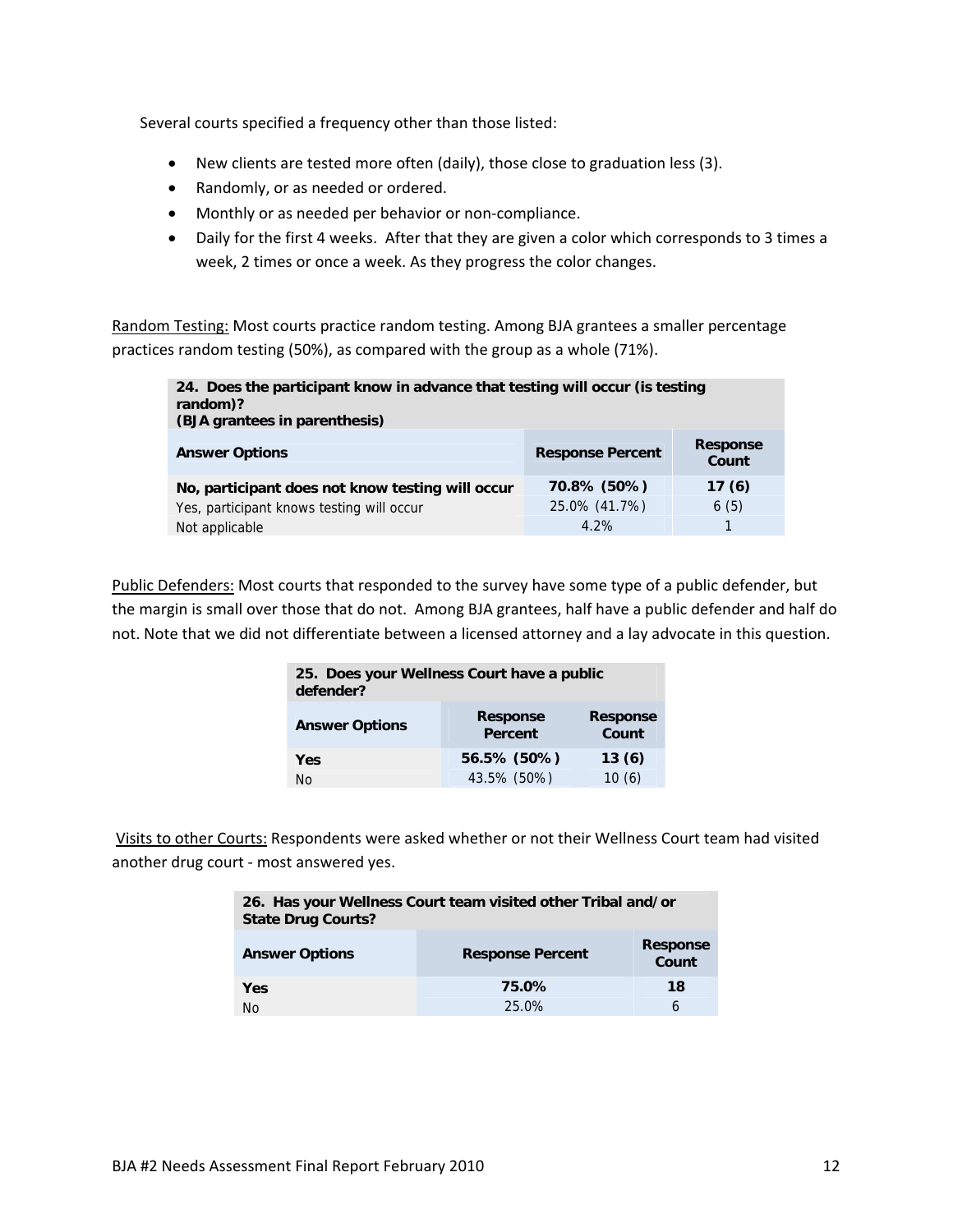For those that answered yes, we asked what court they visited. The following are the responses:

- Local juvenile drug court for the county; participated in planning grant which exposed us to other Tribal Wellness programs;
- Missoula and Billings courts;
- Fort McDowell in Arizona; Big Horn Family Court in Wyoming;
- Third Judicial District, Fallon, NV;
- Albuquerque Native American DWI court;
- Kentucky State Drug Court in Lexington;
- Numerous:
- Kitsap County Courts; Albuquerque, NM Superior Court; Lummi Tribal Court;
- Poarch Creek, Santa Fe Pensacola;
- Reno Drug Court and Harbor Springs Drug Court;
- GTB, San Francisco Superior Court;
- Santa Fe;
- Shawnee County, Topeka, Kansas Drug Court; and
- Poarch Creek, Alabama 8<sup>th</sup> Circuit Court's Drug Court, Forest, Mississippi.

Tribal Culture and Tradition: We asked the open ended question, "How does your program include tribal culture and tradition?" We received a range of responses. Many programs include youth and families, some programs include elders and others use native language. One program lamented funding shortfalls that affected the inclusion of culture and tradition in their program:

*"We used to have a probation officer who also was going through sun dance rites while he was working here and he was able to get a couple of clients involved. He had the clients help with powwows and sweat lodges. He also had the clients make a buffalo shield from a buffalo hide donated by the tribal council . . . Upon graduation the clients put the date of their sobriety and name on the ribbon and attached it to the shield. Lots of this was lost when probation officer was laid off."* 

Other responses include:

- Using Native language in programming (3) ;
- $\bullet$  Involving elders (3);
- Participating in sweats (2);
- Learning genealogy (2);
- Requiring participants be enrolled in a cultural class and/or attend traditional/cultural events and activities (2);
- Prayer as part of the healing process;
- Holding court in a healing circle;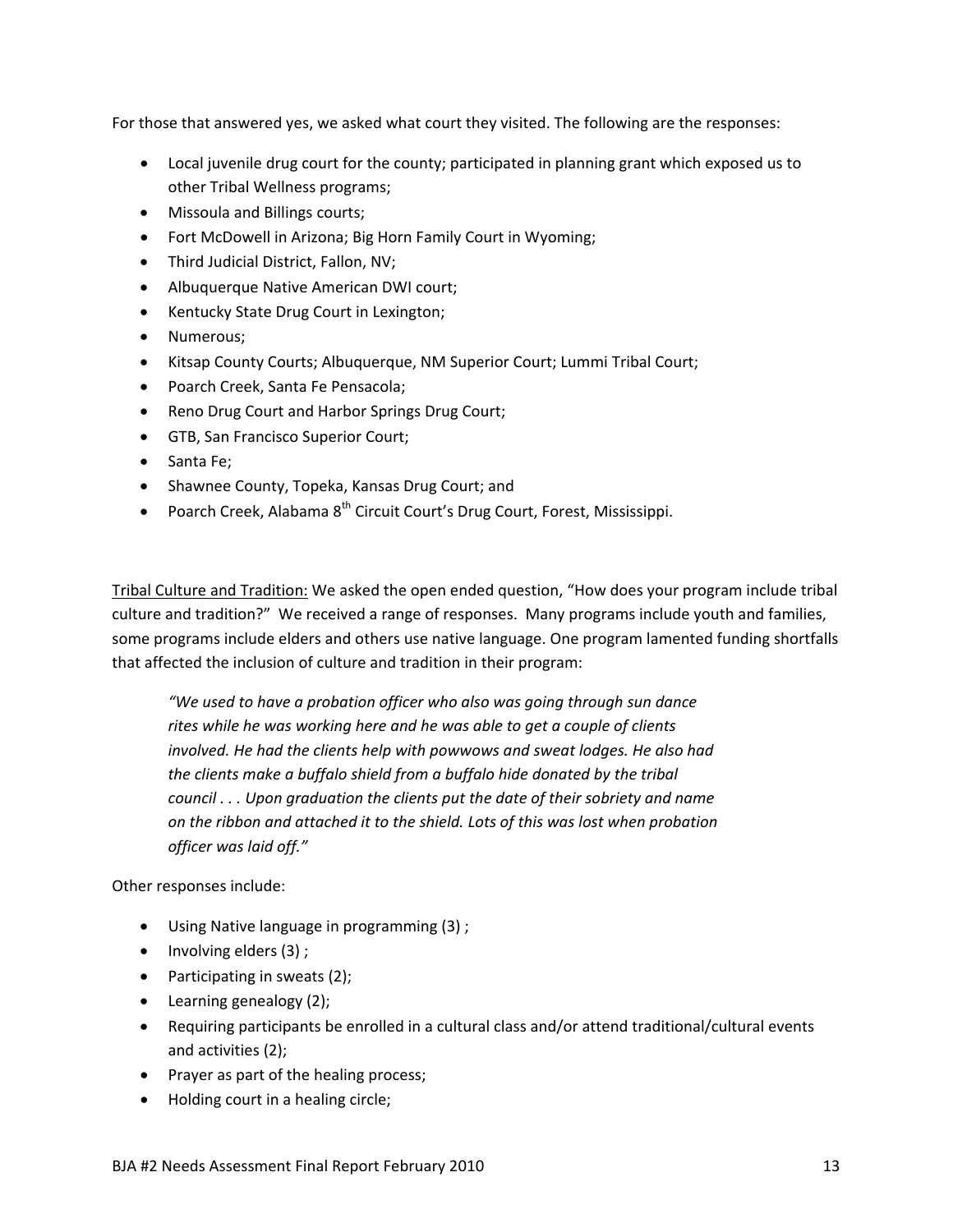- Group sessions that include making ribbon shirts, beading, etc. ;
- Use of drum;
- Including talking stick at group sessions;
- White bison groups;
- Maintaining a cultural advisor on staff;
- Smudging;
- Giving traditional gift at transition ceremony;
- If community service is required, making it part of a traditional activity; and
- Counseling groups include tribal identity, historical trauma and tribal healing customs.

Innovative Techniques: We asked Wellness Courts about any innovative techniques they utilize in their program. While many programs reported that they do utilize innovative techniques, most reported that they do not know.

| 28. Has your program included any innovative techniques<br>that might be useful or interesting to other Tribal Wellness<br>Courts? |       |  |  |  |  |  |
|------------------------------------------------------------------------------------------------------------------------------------|-------|--|--|--|--|--|
| <b>Response</b><br><b>Response</b><br><b>Answer Options</b><br>Percent<br>Count                                                    |       |  |  |  |  |  |
| Yes                                                                                                                                | 30.4% |  |  |  |  |  |
| 3<br>13.0%<br><b>No</b>                                                                                                            |       |  |  |  |  |  |
| 56.5%<br>13<br>Don't Know                                                                                                          |       |  |  |  |  |  |
| 10<br>If yes, please describe                                                                                                      |       |  |  |  |  |  |

Many of the responses describing innovations were similar to those listed under culture and tradition, in the previous question. One court responded about techniques used to engage youth:

*[We] work with other programs to set up campouts, classes, etc. for the benefit of the youth. We have Elders come and share to our youth about traditional roles. . . . We are working with neighboring cities to set up a young people's AA meeting for our youth. We also have made the 1st Friday of every month a voluntary day where we go into the bigger city . . . and have dinner and go to an AA meeting. The youth do not have to attend but to our amazement at our last 1st Friday we had 9 youth show up out of 14 that could possibly go . . . . We have a tribal member that is also in recovery program ride along as a chaperone and the youth are amazed that this person is willing to take* the time to spend with them. As for me, I am amazed that the youth show up to go. That *is over half our youth and they talk about it at school. Wow!*

Other comments included:

- Use Family Unity Process to develop plan;
- Inclusion of language, culture and tradition classes for the whole family;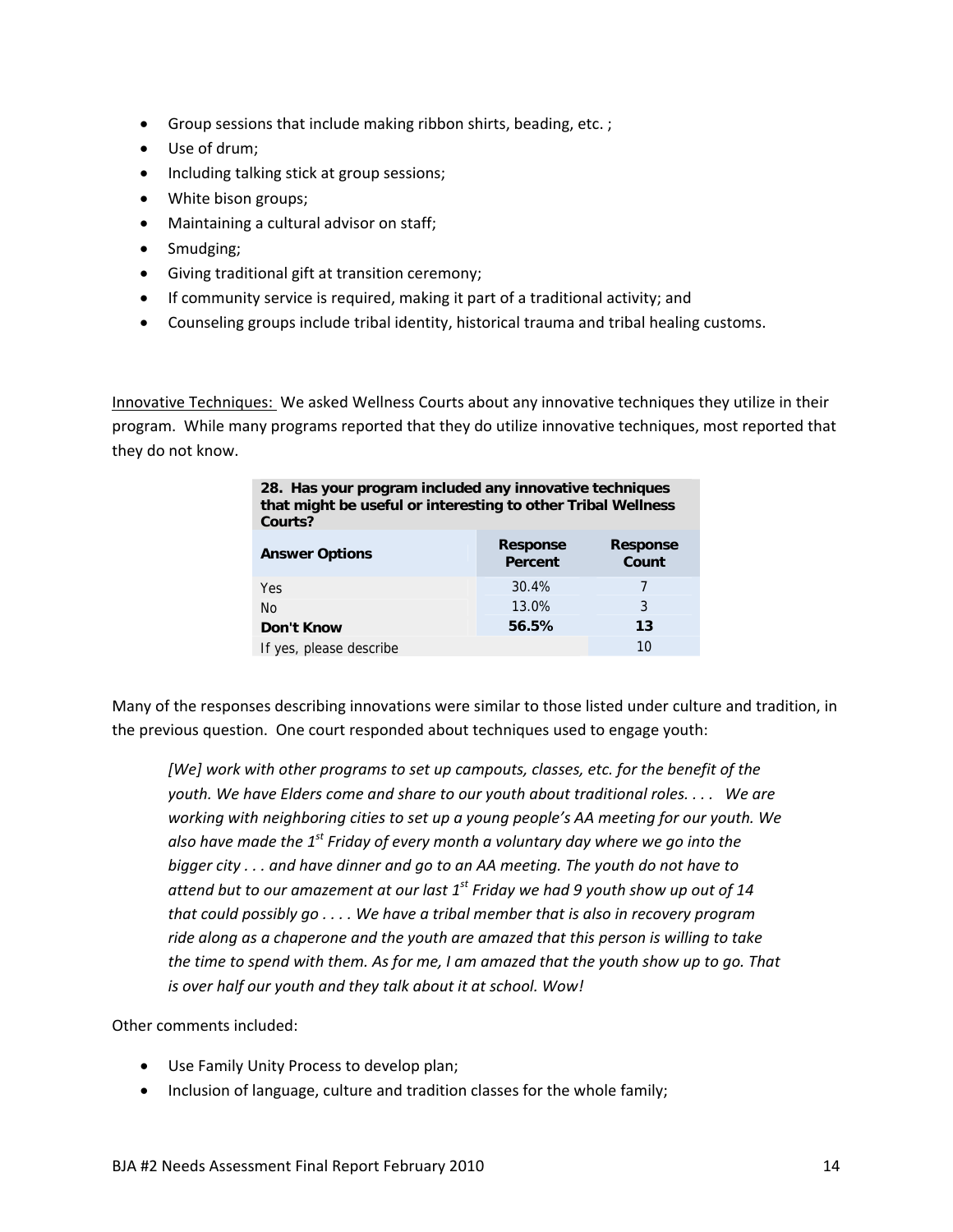- Contacting individuals before they are released from incarceration;
- Transitional house;
- Accepting referrals from state and federal courts;
- Taking violent offenders because we do not accept federal money;
- Involving tribal education department;
- Require a fitness component to address physical health; and
- Major infraction if you have anyone other than the client speaking to staff (judge included) about programming.

Successful Sanctions and Incentives: Several courts responded that they have successful sanctions and/or incentives; however, the majority said that they do not know.

| 29. Has your program used any successful sanctions<br>and/or incentives that might be helpful for other Tribal<br><b>Wellness Courts?</b> |       |   |  |  |  |  |
|-------------------------------------------------------------------------------------------------------------------------------------------|-------|---|--|--|--|--|
| <b>Response</b><br><b>Response</b><br><b>Answer Options</b><br>Count<br><b>Percent</b>                                                    |       |   |  |  |  |  |
| Yes                                                                                                                                       | 33.3% | 8 |  |  |  |  |
| 16.7%<br>4<br>N <sub>0</sub>                                                                                                              |       |   |  |  |  |  |
| 50.0%<br>$12 \,$<br>Don't Know                                                                                                            |       |   |  |  |  |  |
| 10<br>If yes, please describe.                                                                                                            |       |   |  |  |  |  |

Descriptions of the incentives include:

- Gasoline vouchers, food vouchers, t-shirts and sweatshirts;
- Movie passes;
- Fishbowl method: rewards for clean time, employment, phase moving offered on pieces of paper that are drawn out of a fish bowl;
- Quarterly outings that include participants and team allow team to be seen in a different light, and introduces alternative methods for having fun;
- Public speaking gigs;
- Utilizing a ropes course; and
- Requiring participants to attend cultural events.

Descriptions of the sanctions include:

- Immediate graduated short terms in jail; and
- Community service work doing traditional chores gathering cedar, helping to prepare pow‐ wow grounds, etc.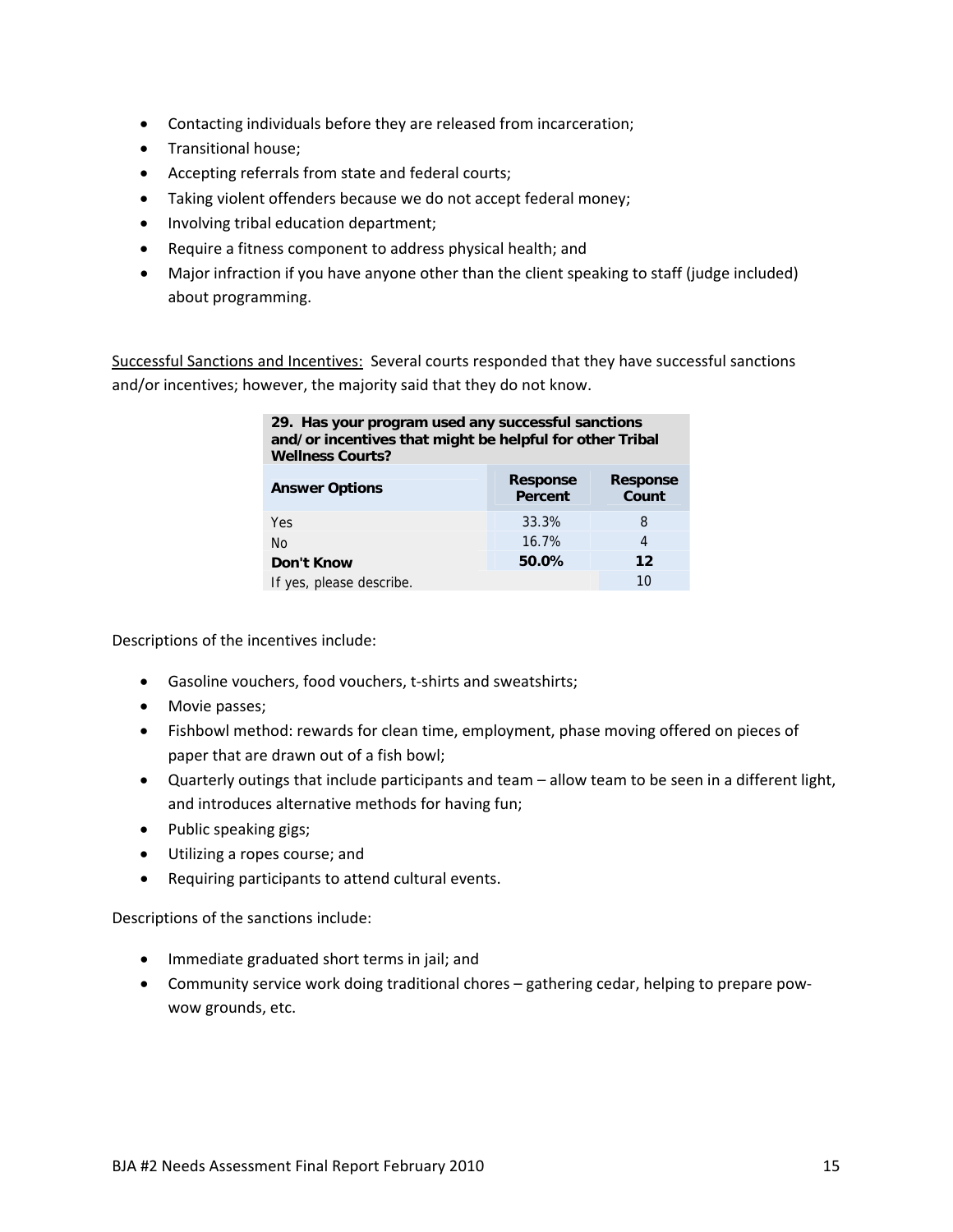External Evaluation: Most programs that responded have not had an external evaluation, although roughly 33% have.

| 30. Has your Wellness Court had an external evaluation?                         |       |    |  |  |  |
|---------------------------------------------------------------------------------|-------|----|--|--|--|
| <b>Response</b><br><b>Response</b><br><b>Answer Options</b><br>Count<br>Percent |       |    |  |  |  |
| <b>Yes</b>                                                                      | 33.3% | 8  |  |  |  |
| No                                                                              | 54.2% | 13 |  |  |  |
| 12.5%<br>Don't Know                                                             |       | 3  |  |  |  |
| If yes, please briefly describe the findings:                                   | 9     |    |  |  |  |

Several programs provided some information on the findings from their evaluation. One program reported that findings included recidivism for juveniles had decreased, but the model needed to be adapted to improve results for adults. Another program reported that sanctions and incentives need revision; a clear point person for client contact was necessary; there was a high relapse rate; and there was a frustration with the one size fits all treatment. One program reported that while they had an evaluation 8 years ago, severe budget cuts affecting the Wellness Court have significantly altered their status. Finally, one program reported that, while there was not enough data to arrive at any definite outcomes, the evaluation did find "some positive impact" on clients.

Non Operational Courts: Several of the respondents had Wellness Courts in the past but are currently not operational. We asked this group to describe why their courts stopped operating. One respondent reported that after a Wellness Court training, they attempted to start their own court, but only had one **participant with "limited success" with the explanation was that there was little interest on the part of potential participants.** In addition, staff turnover had a significant impact on the program. Another respondent had a juvenile Wellness Court from 1994‐1998, but because staff were pulled to other aspects of tribal court development, the court closed. Another respondent described a situation wherein the staff capacity was not sufficient to address the increased intensity to monitor and implement the program. One program reported that they no longer have the funding to operate a Wellness Court.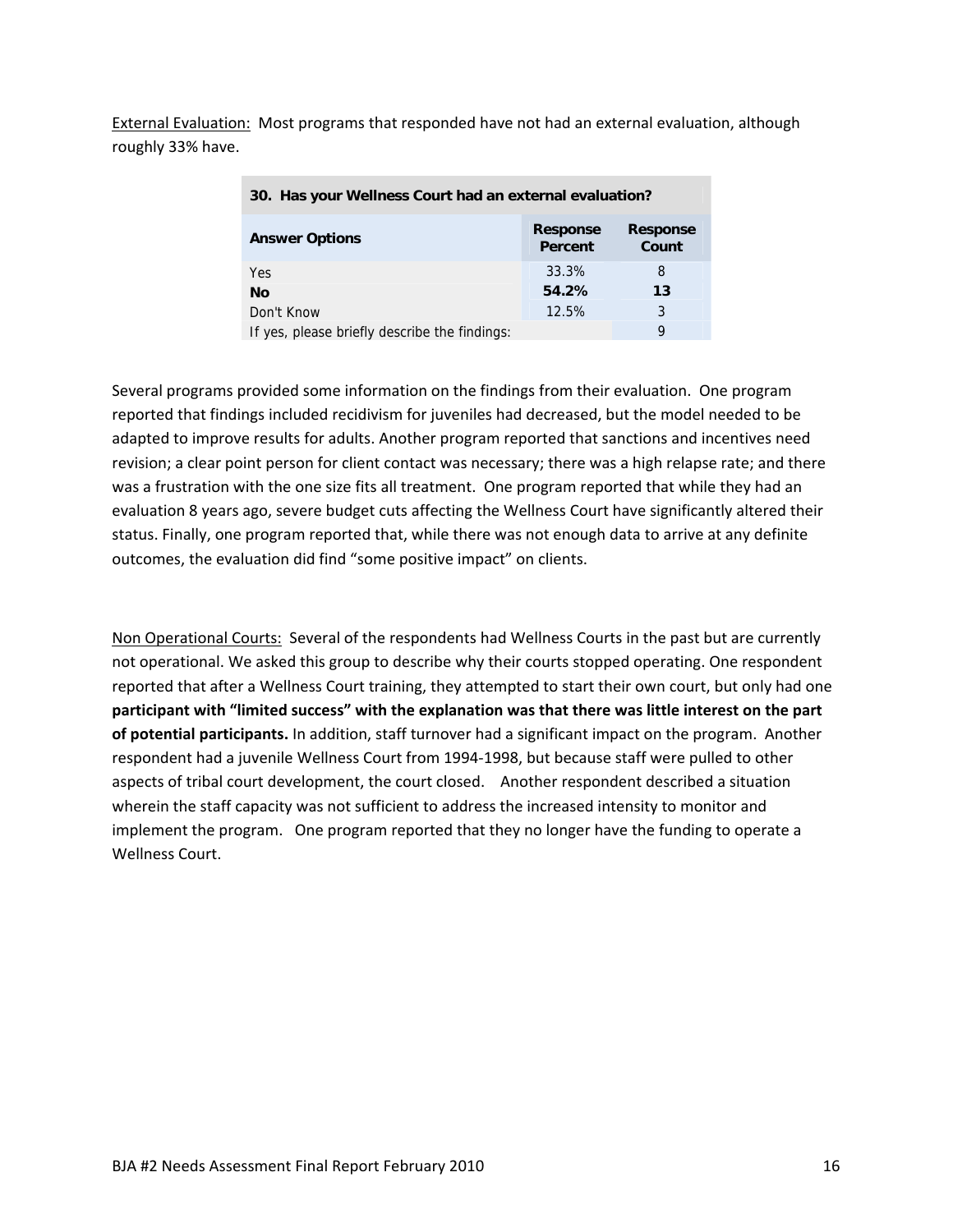### **Problems and Barriers to Successful Wellness Court Operation**

We listed several common areas of concern and asked respondents to indicate whether or not the area was a problem for the effective operation of their Wellness Court. We then asked for details about the specific problems encountered. Of all the potential problems we listed, the following were listed as a problem, either big or somewhat of a problem, by at least half of the respondents as a whole (listed in order of highest ranked to least):

- 1) Securing Funding
- 2) Court Record Management
- 3) Sustainability
- 4) Court Operation
- 5) Collaboration/Coordination

BJA grantees experience similar problems with the addition of court treatment ranking as more of a problem than collaboration and coordination:

- 1) Securing Funding
- 2) Court Record Management
- 3) Court Treatment
- 4) Court Operation

**Securing Funding** 



### Securing funding was overall the highest ranked problem among all those listed. It was listed as a problem by the majority of the group as a whole (47.4% listed it as big problem and 34.2% listed it as somewhat of a problem), as well as by BJA grantees (15.4% listed it as big problem and 69.2% listed it as

### BJA #2 Needs Assessment Final Report February 2010 17 17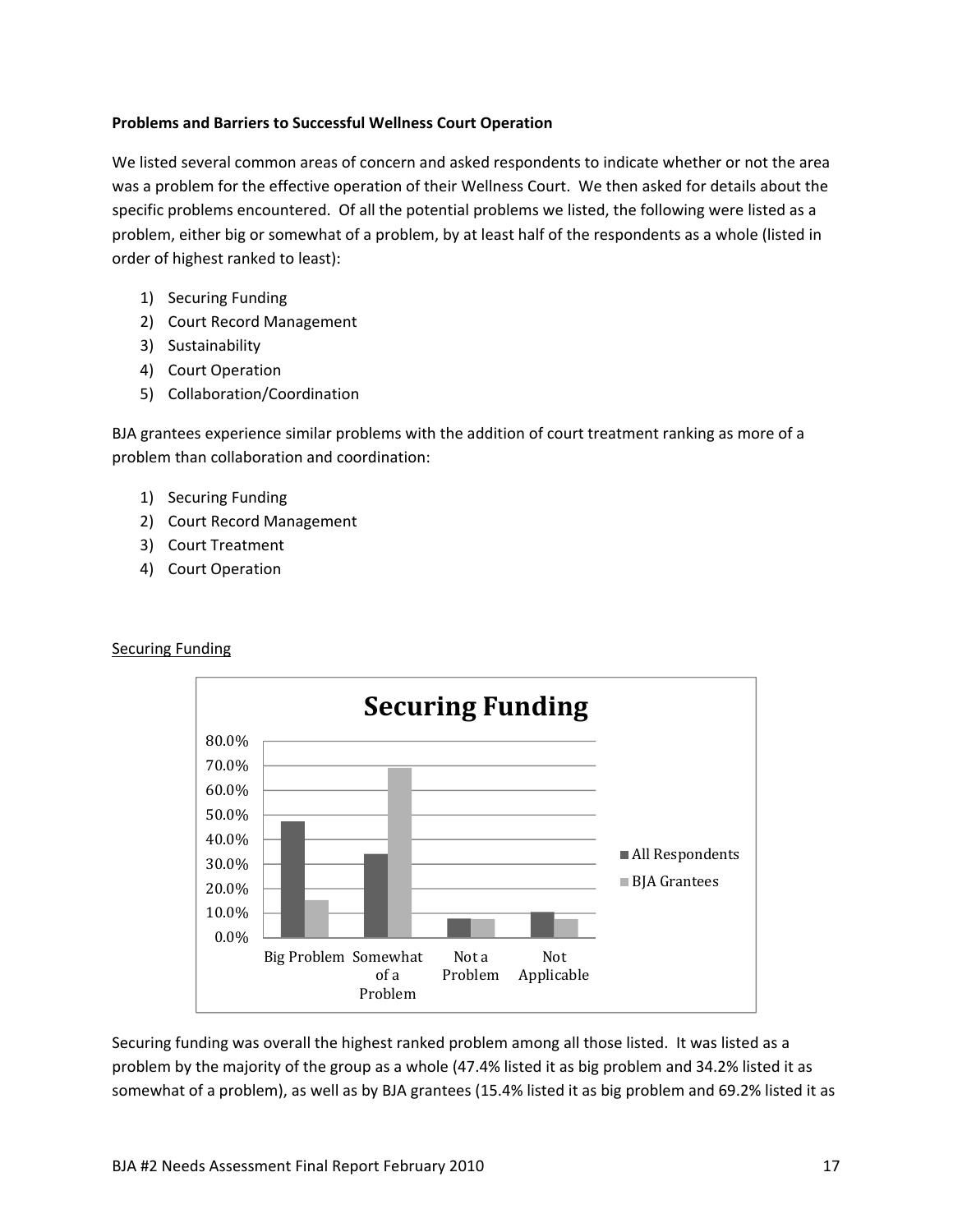somewhat of a problem). Notably, BJA grantees were more likely to report the issue to be somewhat of a problem, whereas the group as a whole was more likely to report securing funding as a big problem. Most respondents who listed funding as either a big problem or somewhat of a problem explained that the tribe was willing to contribute necessary funding for the Wellness Court, but was financially unable to do so. Several also reported that the tribe was unwilling to contribute the necessary funding. In addition, the absence of an in‐house grant writer was also listed by several respondents as a barrier to securing funding. Written responses included the following:

- Tribe willing but unable to contribute necessary funding (5)
- Tribe unwilling to contribute necessary funding (3)
- Have not received funding (ever or recently) (no reasons given) (3)
- Funding is difficult/takes a long time (no reasons given) (3)
- No in house grant writer (2)
- Tribe funds program but additional funds are needed to offset
- Funding for equipment and training is not enough
- Grant about to end and there are no other resources to fund
- Application denied
- Grant periods are too short (one or two years)
- We don't have the statistics necessary to secure funding
- Enhancement grant definition does not apply to us (need continuation)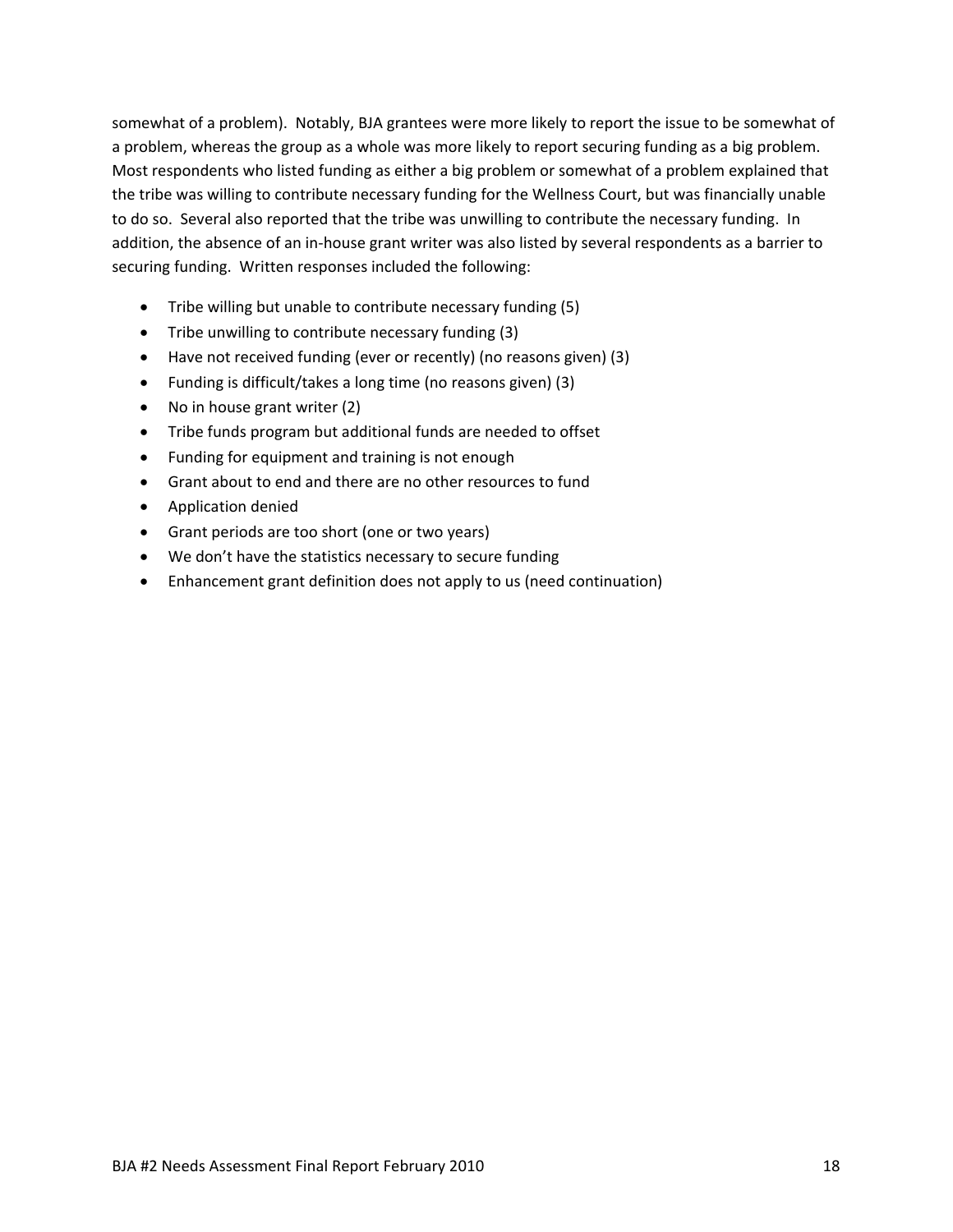### Sustainability



We defined sustainability as, "*keeping drug court running, retaining staff, and community support*." Over half the respondents as a whole ranked sustainability either as a big problem (32.4%) or somewhat of a problem (21.6%); however, most BJA grantees did not identify this as a problem. It may be the case that the resources and organization associated with success in getting a BJA grant is also an aid to ensuring sustainability. When asked for details on problems encountered with sustaining a Wellness Court, several responded that staffing was an issue. Staff shortages, frequent turnover, and finding and maintaining qualified staff were all listed. Funding was also cited as a major impediment to sustainability. Written responses included:

- Staffing issues (5)
	- o staff shortage
	- o turnover is problem, resulting in loss of enthusiasm for program
	- o difficult time finding qualified staff
	- o no funding to keep staff
- Funding shortage/no money to operate after grant runs out (4)
- Tribe unwilling to fund (2)
- Tribe funds but not sure for how long
- Tribe willing but not able to fund/unsure if tribe will fund at end of grant
- Need to expand, but not enough money
- Outside referrals have slowed down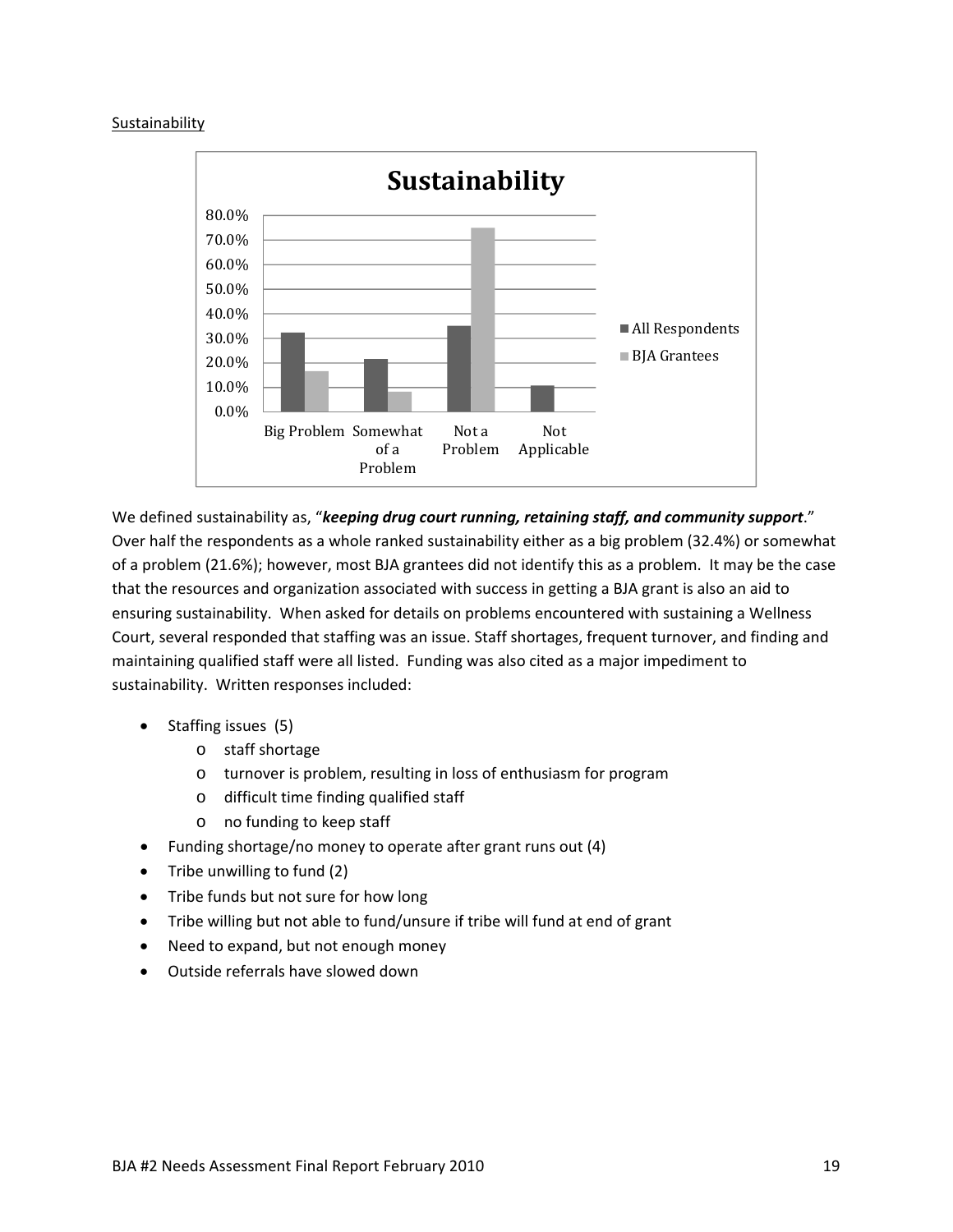### Program Design and Development



We defined program design and development as, "*including culture and tradition in program, determining eligible population, inventory of available services, etc*." Close to half of the respondents as a whole identified program design and development as either a big problem (10.5%) or somewhat of a problem (34.2%). BJA grantees followed a similar general pattern. Several listed a lack of qualified individuals to get the work done. Including culture and tradition was also cited as difficult. Responses included:

- Lack of people to help develop program or work with parolees and re-entry population (3)
- Difficulties with cultural element (3)
	- o Serving 2 tribes with different cultures
	- o AA/NA 12 step model makes cultural relevance difficult
	- o Need to work on cultural component
- Need better assessment tools/readiness assessment
- Need to stream line applications more
- Always trying to improve success, especially with alcoholism
- Program needs renovation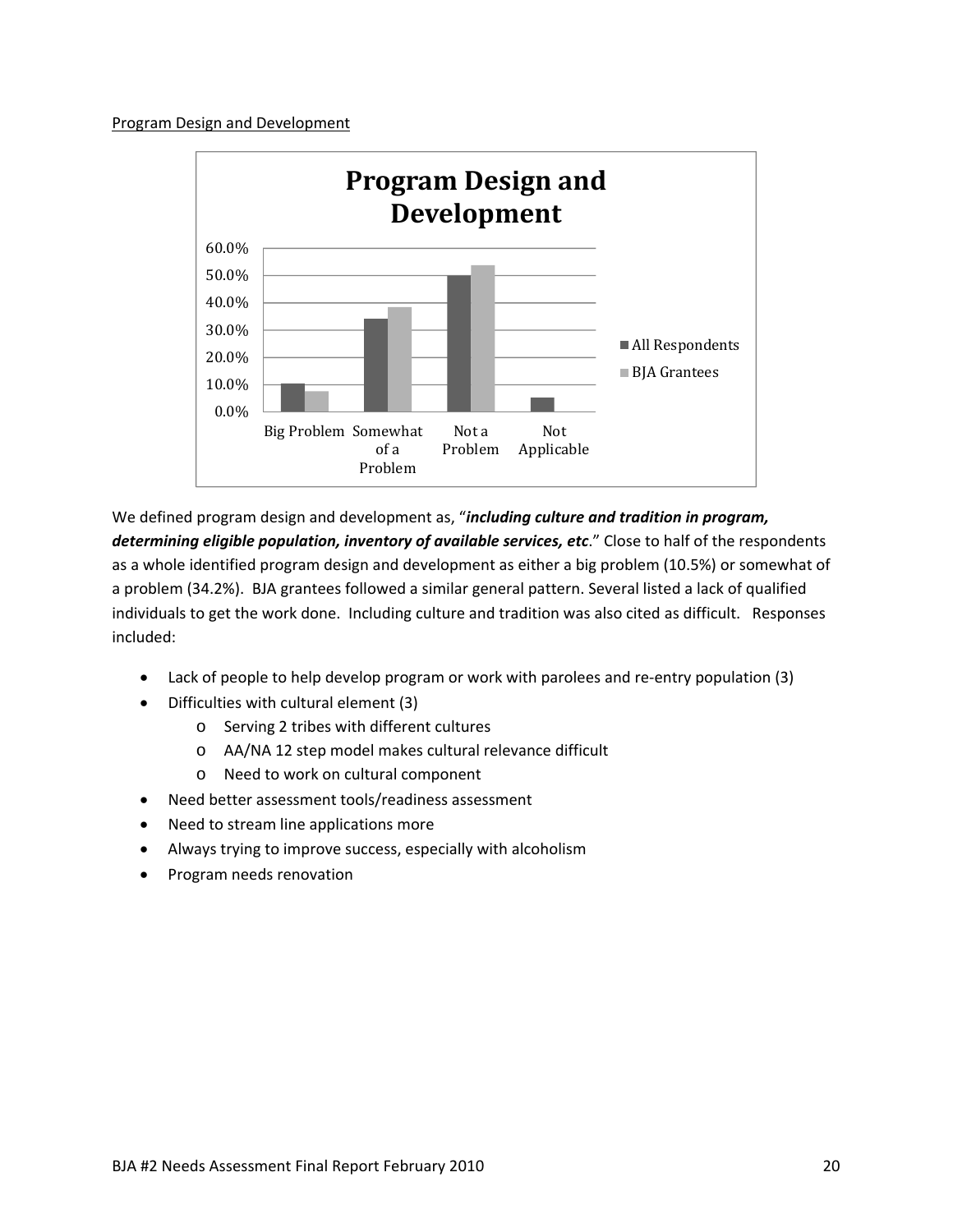### Court Operation



Court operation was defined as, "*screening assessment, case processing, case referral, judicial supervision, sanctions/incentives, testing, graduation requirements, etc*." Over half the respondents as a whole cited court operation to be a problem (16.2% listed it as big problem and 37.8% listed it as somewhat of a problem). Among BJA grantees, just under half felt this was a problem. Sanctions and incentives were discussed by respondents as the biggest problem areas with court operation. Among the details provided on problems with court operation were:

- $\bullet$  Sanctions (5)
- $\bullet$  Incentives (3)
- Would like to do more testing, but only so much one person can do (2)
- New staff learning process (2)
- Referrals (2)
- Lack of communication between prosecutor and court clerks (re: referrals and warrants)
- Lack of court support
- Keeping stakeholders involved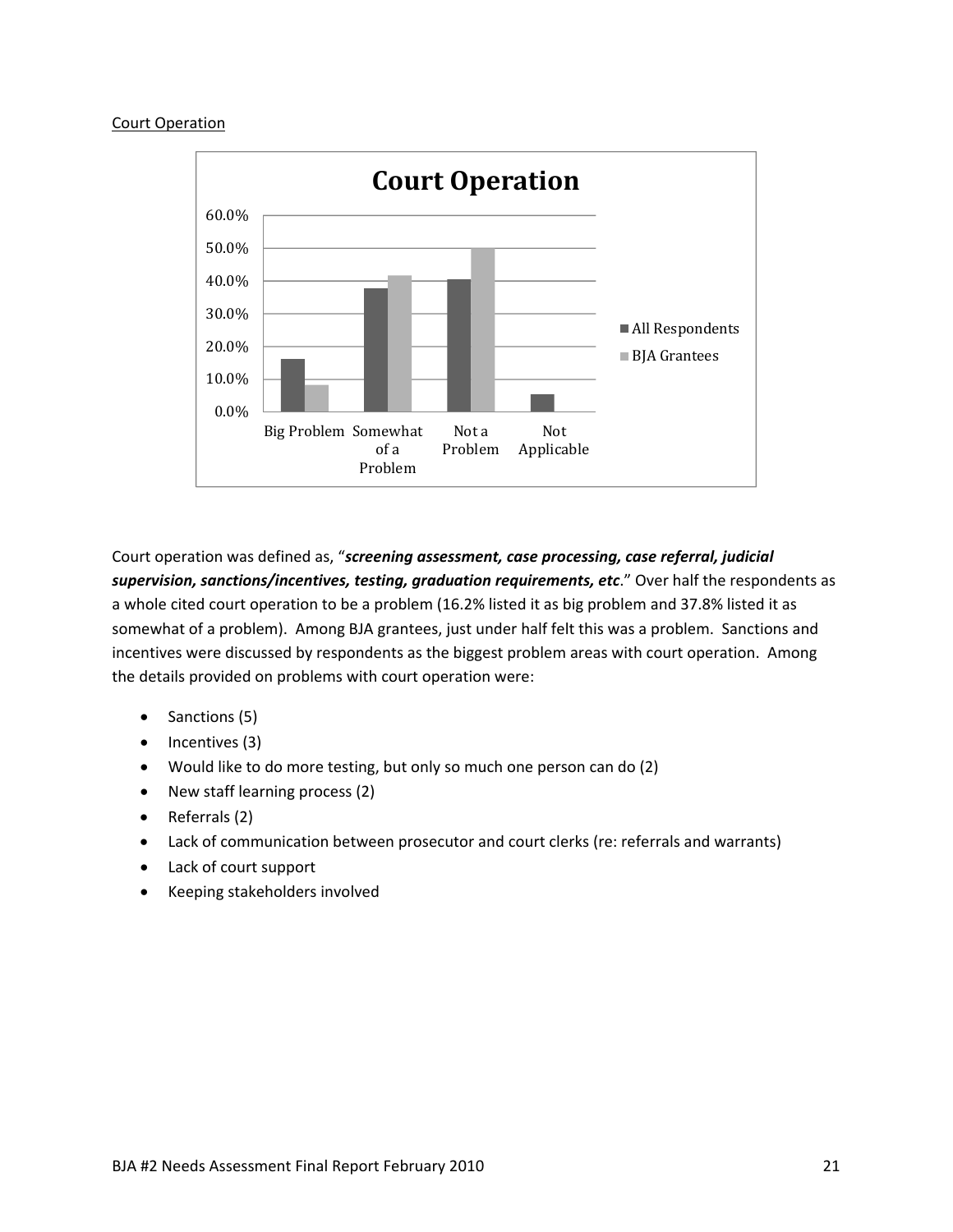### Court Treatment



Court Treatment was defined as, "*identifying treatment resources, designing treatment plans, case management, etc*." Almost half the group as whole identified treatment as either a big problem (16.2%) or somewhat of a problem (32.4%). BJA grantees had similar responses. The majority of explanations for court treatment problems surrounded a lack of treatment facilities, providers, and treatment resources. Responses included:

- No treatment facilities/providers/residential treatment/treatment resources (7)
- Funding affects treatment/lack of staff affects implementation of services/lack of insurance (6)
- Difficulties developing treatment plans (3)
- Non-native therapists and counselors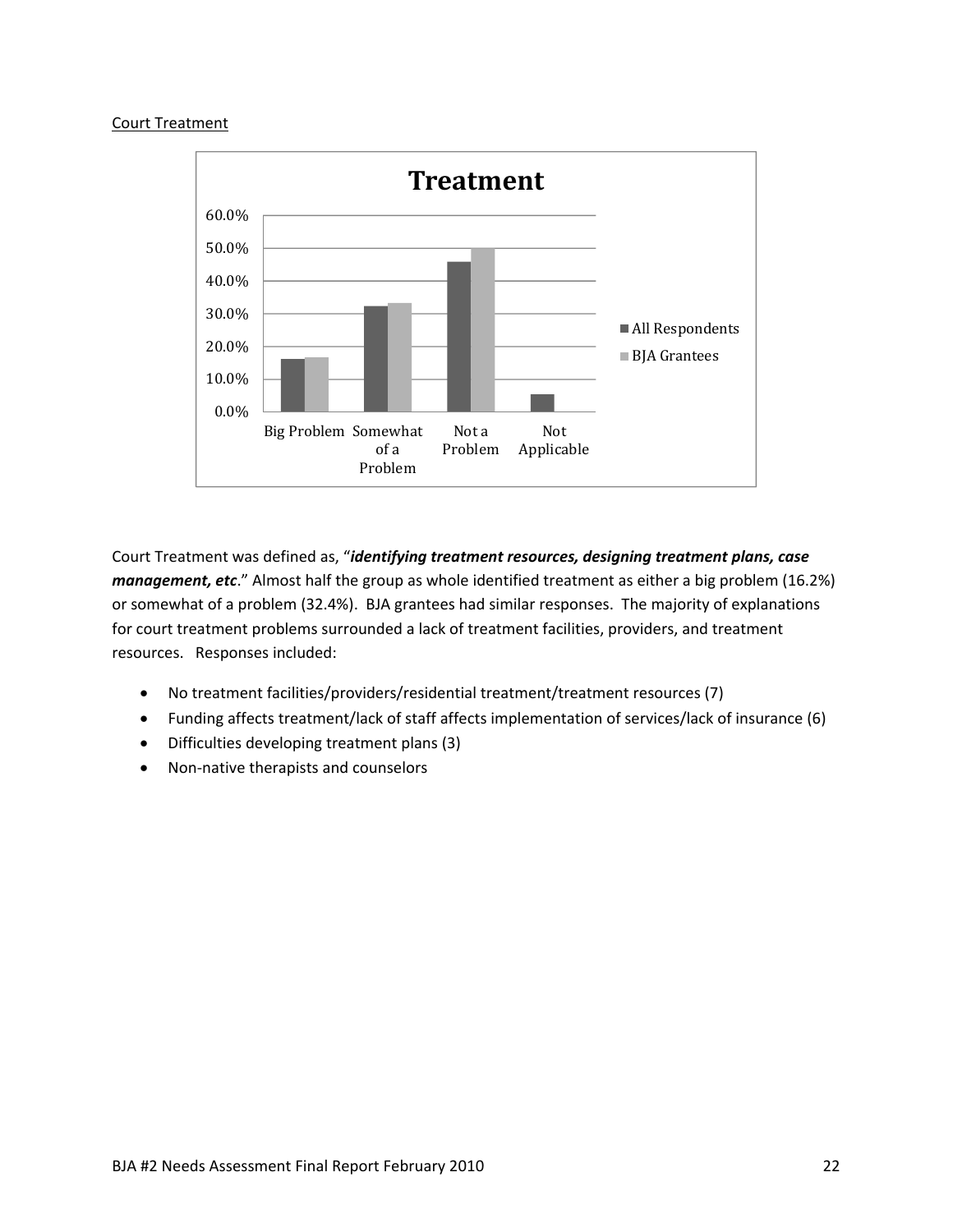

Collaboration and coordination were defined as, "*Wellness Court team roles, working with other tribal agencies, working with state, jurisdiction, etc.*" Close to half the group as whole reported that this was either a big problem (22.2%) or somewhat of a problem (27.8%). Several reported that keeping stakeholders involved and getting cooperation and consensus all prove to be barriers. A few reported that identifying key roles and expectations of players is a challenge. BJA grantees overwhelmingly did not identify this as a problem. Details from the group as a whole include:

- Difficulties keeping stakeholders involved/lack of cooperation/lots of responsibilities for partners/getting consensus from partners (4)
- Identifying roles and expectations of key players is difficult (2)
- Difficulties working with state courts/staff interactions with state courts (2)
- Serving the same clients as the counties makes for difficulties
- Other agencies not on the same page as the wellness court
- Funding problems led to lack of confidence from task force (no more referrals)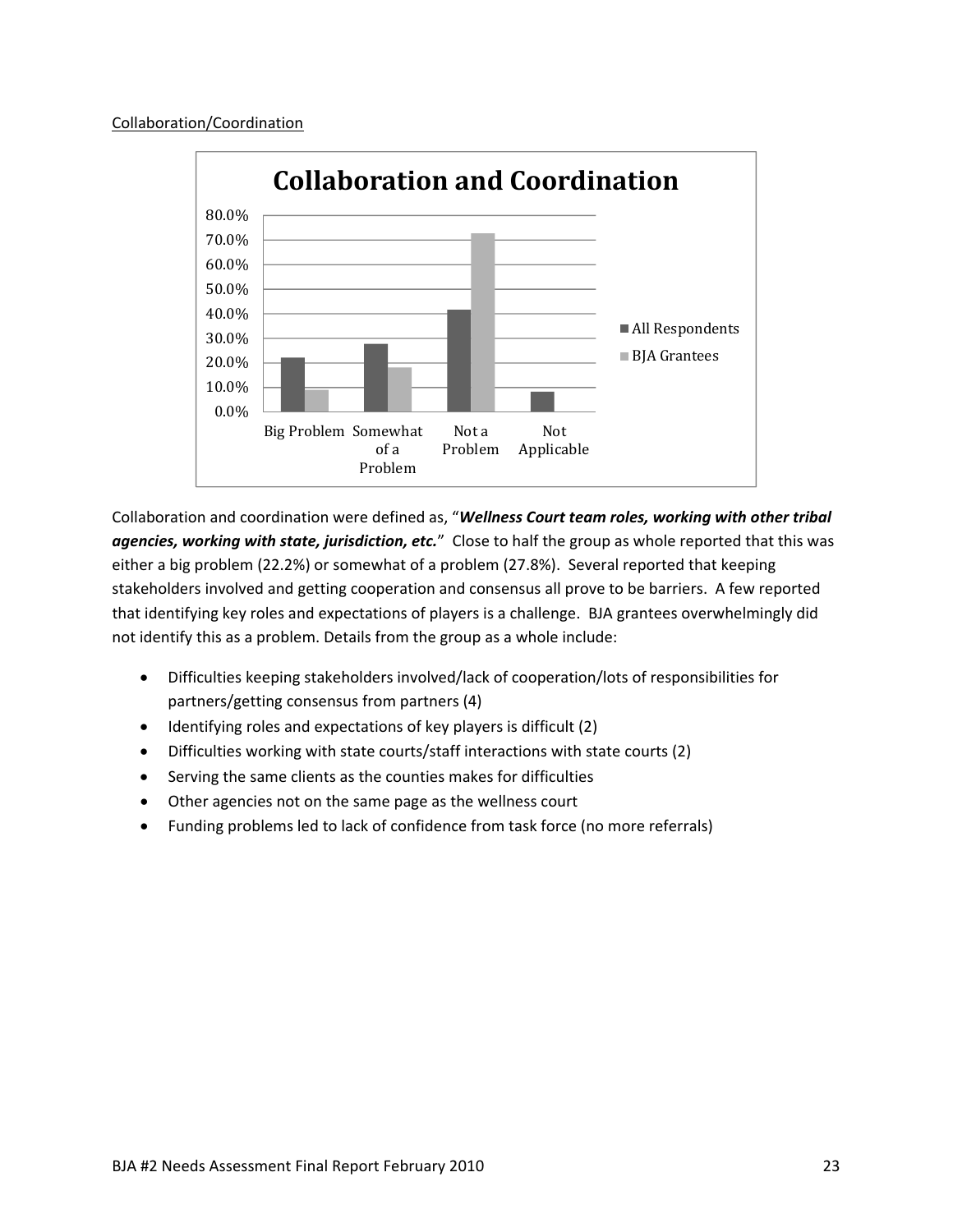### Court Record Management



Court record management was defined as, "*case file system, computer databases, generating reports, etc."* The group as a whole overwhelmingly reported this to either be a big problem (19.4%) or somewhat of a problem (47.2%). Over half of the BJA grantees reported court management to be somewhat of a problem (54.5%). Details on problems encountered with court record management focused on the necessity of an affordable, simple software system that meets the needs of individual courts. Written responses included the following:

- Need one affordable/simple software system (free software does not allow branding privileges)/that meets our needs (9)
- Staff turnover means recordkeeping has gone unmaintained
- Difficulties with web based case management system because of inconsistent internet service
- Have done well with MIS but could use improvement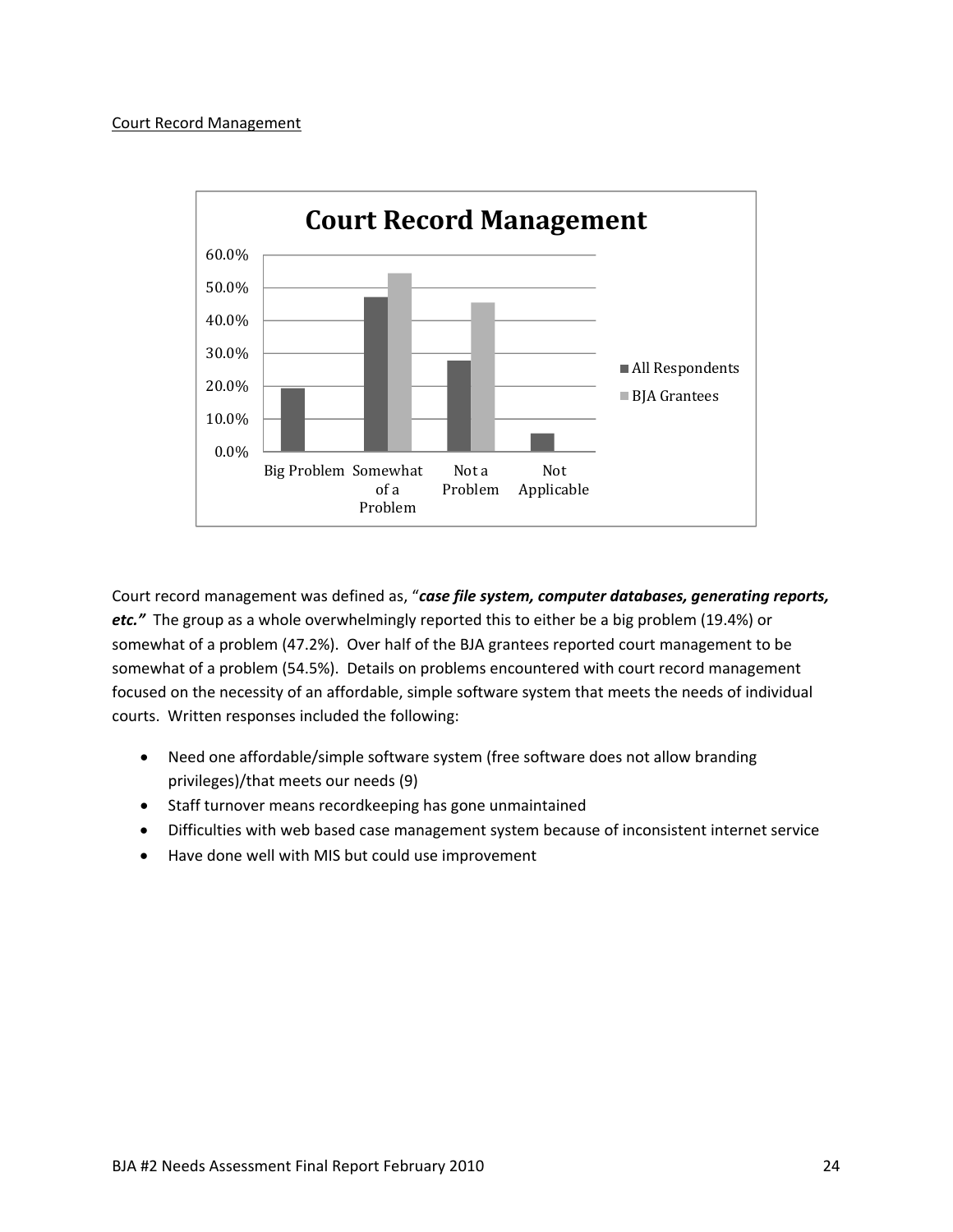Other Barriers: We asked an open ended question to elicit information on any problems or barriers that we did not include in our list. The responses were:

- Problems dealing with the state
- Meeting grant requirements
- Training of drug court team/staff
- Lack of law enforcement assigned to drug court
- Not enough hours in the day!

### **Types of Training and Technical Assistance**

We listed several types of training and technical assistance options and asked respondents to rank how useful each option would be for their program. We also asked for suggestions on topics for several different types of training and technical assistance.

National, regional, and on‐site TA all ranked as "extremely useful" by the majority of respondents as a whole, as well as BJA grantees. Publication creation, resource creation, and phone/fax/email technical assistance all ranked as useful, with publication dissemination ranking the lowest.

BJA grantees ranked national training the highest of all types of training and technical assistance, and on‐site TA as the second most useful type or training. The group as a whole ranked regional training the highest, with national training very closely ranked.

| <b>Answer Options</b>    | <b>Extremely</b><br><b>Useful</b> | Somewhat<br><b>Useful</b> | <b>Of Little Use</b> | <b>Not Useful</b> | <b>Not</b><br>applicable | <b>Response</b><br>Count |
|--------------------------|-----------------------------------|---------------------------|----------------------|-------------------|--------------------------|--------------------------|
| <b>National Training</b> | 73.0%                             | 16.2%                     | 8.1%                 | $0.0\%$           | 2.7%                     | 37                       |
|                          | (91.7%)                           | $(8.3\%)$                 | (0%)                 | (0%)              | (0%)                     |                          |
| Regional Training        | 73.7%                             | 15.8%                     | 5.3%                 | $0.0\%$           | 5.3%                     | 38                       |
|                          | (58.3%)                           | (16.7%)                   | (16.7%)              | $(0.0\%)$         | $(8.3\%)$                |                          |
| On Site TA               | 73.7%                             | 15.8%                     | 5.3%                 | $0.0\%$           | 5.3%                     | 38                       |
|                          | (63.6%)                           | (27.3%)                   | $(0.0\%)$            | $(0.0\%)$         | $(9.1\%)$                |                          |
| Pub dissemination        | 36.1%                             | 47.2%                     | 11.1%                | 2.8%              | 2.8%                     | 36                       |
|                          | (27.3%)                           | (45.5%)                   | (27.3%)              | $(0.0\%)$         | $(0.0\%)$                |                          |
| Pub creation             | 41.7%                             | 38.9%                     | 16.7%                | $0.0\%$           | 2.8%                     | 36                       |
|                          | $(50.0\%)$                        | $(30.0\%)$                | $(20.0\%)$           | $(0.0\%)$         | $(0.0\%)$                |                          |
| Resource creation        | 55.3%                             | 31.6%                     | 10.5%                | $0.0\%$           | 2.6%                     | 38                       |
|                          | (58.3%)                           | (16.7%)                   | $(25.0\%)$           | $(0.0\%)$         | $(0.0\%)$                |                          |
| Phone/Fax/Email          | 48.6%                             | 37.8%                     | 8.1%                 | 2.7%              | 2.7%                     | 37                       |
| ТA                       | $(36.4\%)$                        | $(36.4\%)$                | $(18.2\%)$           | $(9.1\%)$         | $(0.0\%)$                |                          |

**34. Please indicate below how useful each type of training and technical assistance would be for your program. (BJA grantees in parenthesis)**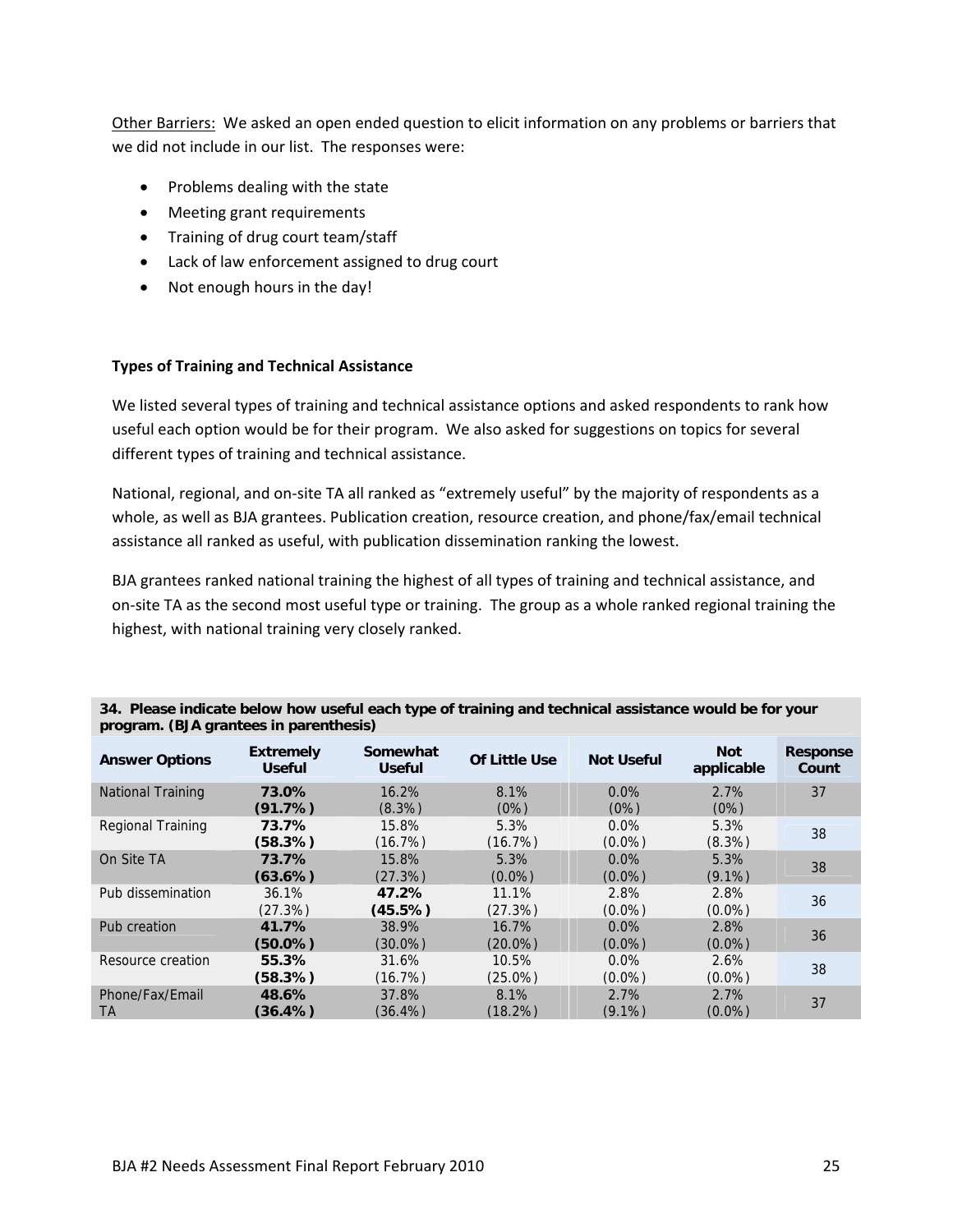National Training Topics: We asked respondents the open ended question, "What topics for national training and technical assistance would be most useful?" Planning training was the most popular, followed closely by funding and sustainability, including grant writing. Incorporating culture and tradition in the Wellness Court program was also listed by several respondents, as was providing examples of successful drug courts. The following are topics that were mentioned by more than one respondent, in order of most responses:

- 1) Planning: design/development/processes
- 2) Funding/Sustainability: Securing funding/grant writing/sustainability/state funding
- 3) Examples of successful drug courts/best practices, including successful models of incorporating culture and tradition in program
- 4) Training for specific roles: judges (mentioned most often), staff, probation officer, defense attorney, drug court coordinator, drug court police officer, roles of team members
- 5) Drug testing
- 6) Working on a Limited budget
- 7) Motivating juveniles/community
- 8) Sanctions/Incentives (adults and juveniles)
- 9) Keeping participants engaged/ Relapse prevention

Regional Training Topics: We asked respondents for topics on regional training, as well. Many of the regional topics were the same as the national training topics. Funding was listed by the most respondents, followed by planning training and training for specific roles. Training on partnerships and collaboration with community programs and agencies was listed as an important topic, as well. The following are topics that were mentioned by more than one respondent in order of most responses:

- 1) Funding/Sustainability: Securing funding/grant writing/sustainability/state funding
- 2) Planning: design/development/processes
- 3) Training for specific roles: judges (mentioned most often), staff, probation officer, defense attorney, drug court coordinator, drug court police officer, roles of team members
- 4) Partnerships and collaboration with community programs and agencies
- 5) Motivating juveniles, motivating the community
- 6) First contact with referrals/getting them into treatment
- 7) Policies and procedures/staff training on policies and procedures
- 8) Recognition of symptoms and impact on families; how to intervene/rehabilitating individual w/family

On‐site Technical Assistance: Respondents were asked to list topics for on‐site technical assistance that would be particularly useful to their programs. The most common response was issues around the family: keeping the family safe for future/addressing impact on families, family counseling, including family as support group and improving service to families. Planning, data management, and funding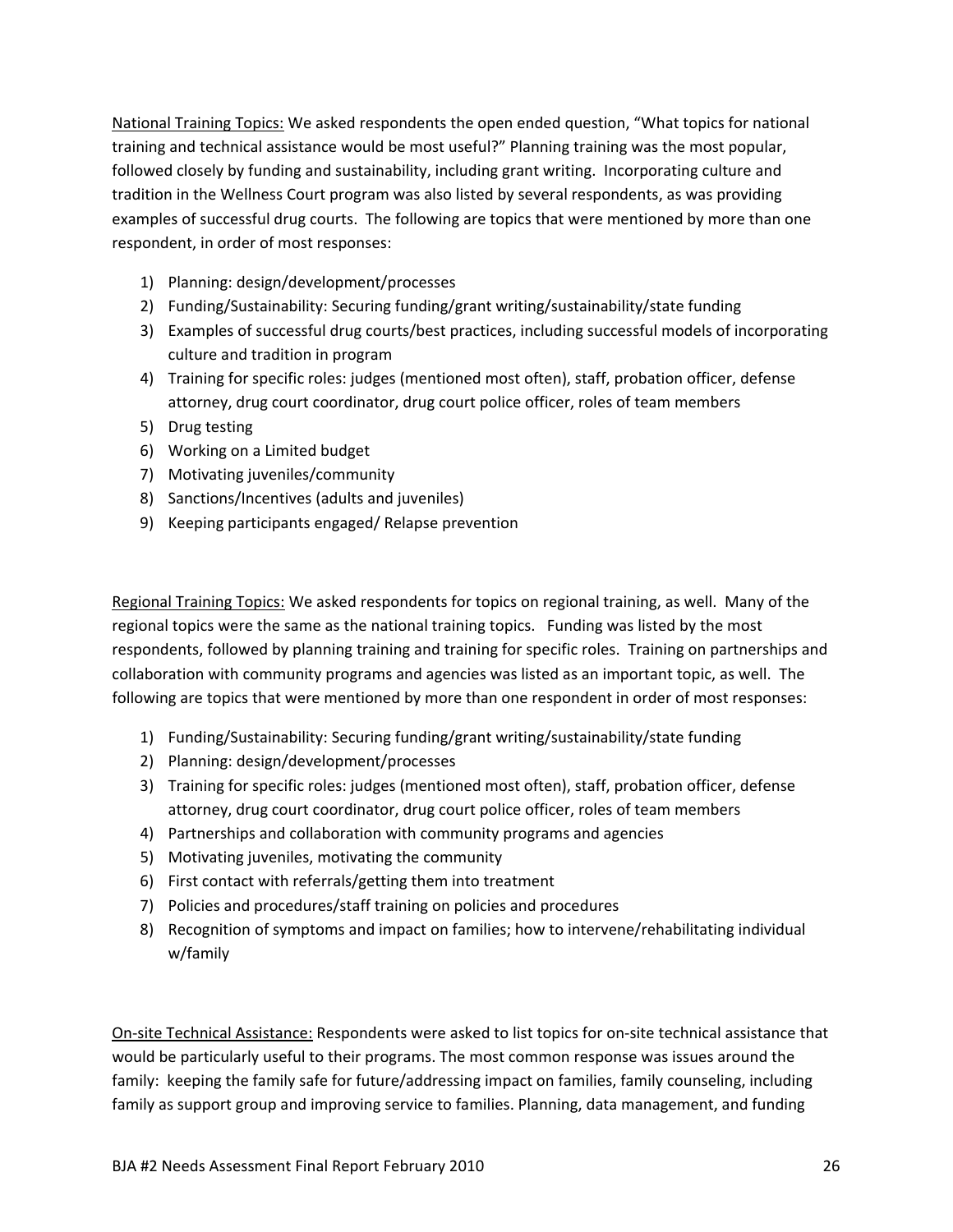were also listed by several respondents. The following are topics that were mentioned by more than one respondent in order of most responses:

- 1) Families : Keeping family safe for future/addressing impact on families; Family counseling; Including family as support group; Improving service to families
- 2) Planning : design/development/process
- 3) Data Management/data collection/computer technology
- 4) Funding/Sustainability: Securing funding/grant writing/sustainability/state funding
- 5) Identifying local resources/implementing those resources
- 6) Motivating juveniles/community
- 7) Grant reporting requirements
- 8) Training for specific roles: judges, staff, probation officer, defense attorney, drug court coordinator, drug court police officer, roles of team members
- 9) Due process
- 10) Drug and alcohol testing (on site)/training certifications
- 11) Treatment: Better local treatment options; Effective treatment modalities
- 12) Effective supervision/After hours problems

Publications Topics: Respondents were asked an open ended question about what topics for publications would be most useful for their program. Please note that no significance should be made of the fact that there were fewer topics listed under Publication Topics – this is merely a reflection of the fact that this was listed last in a series of open ended questions on training topics. Many respondents likely stopped inputting topics at this point in the survey. In addition, if respondents were offered options of potential topics, we would have likely received more responses. The most common responses were successful models of tribal Wellness Courts and funding Wellness Courts. The following are topics that were listed in order of most responses:

- 1) Successful models of tribal Wellness Courts
- 2) Funding for Wellness Courts
- 3) Wellness Court Key Components
- 4) Manuals for each team role
- 5) Symptoms of society gone wrong, how to intervene
- 6) Participation Agreements
- 7) Impacts of drug and alcohol use for the individual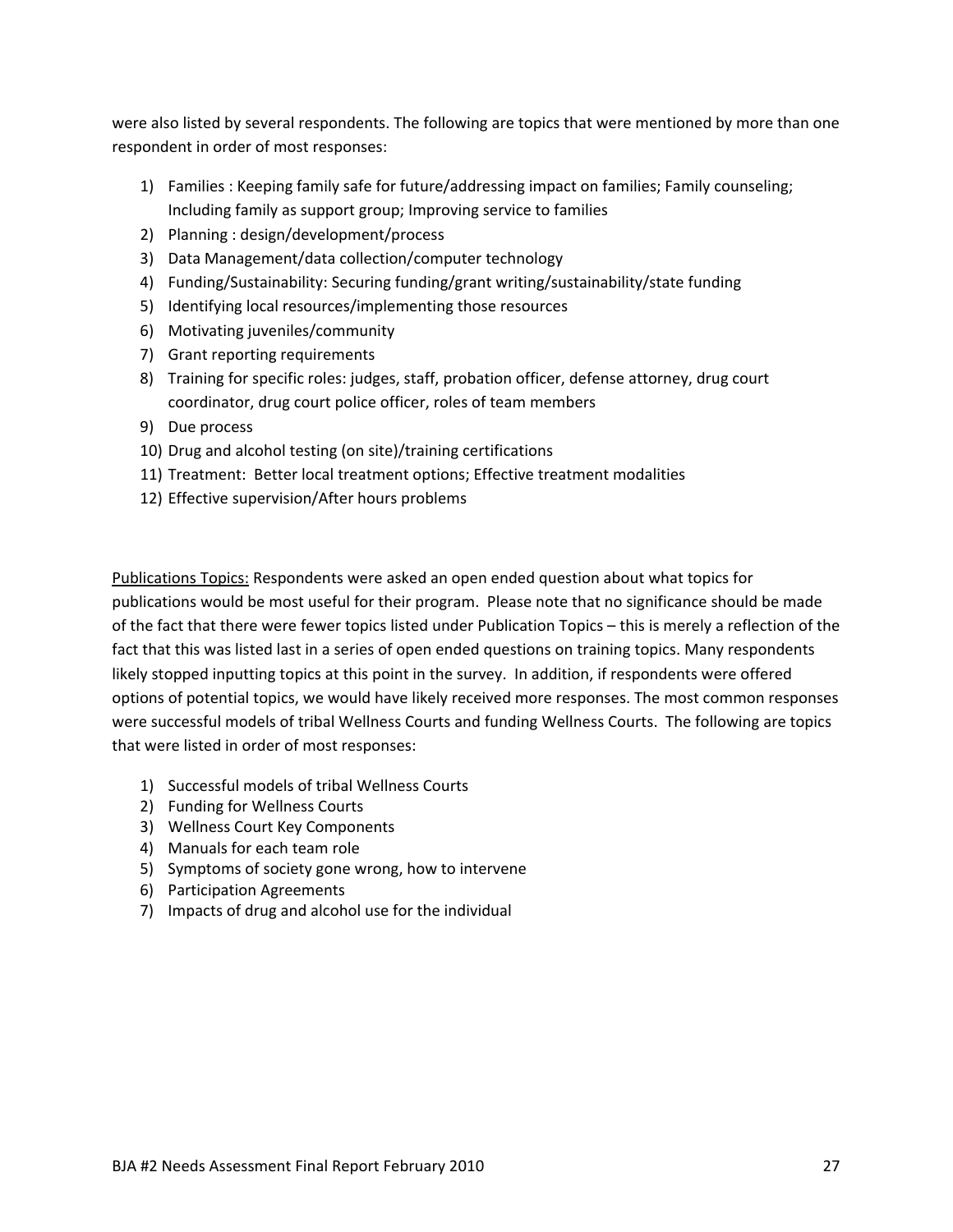Several topics were identified as very useful across all types of training. The table below lists topics that were mentioned as useful for more than one type of delivery.

| <b>Training Topics Across Delivery Type</b> |                 |          |              |      |
|---------------------------------------------|-----------------|----------|--------------|------|
|                                             | <b>National</b> | Regional | On-site      | Pub. |
| <b>Planning Training</b>                    | ✓               |          | ✓            |      |
| Funding/Sustainability                      | ✓               |          | $\checkmark$ |      |
| <b>Training for Specific Roles</b>          |                 |          |              |      |
| Motivating Juveniles/community              |                 |          |              |      |
| Success Models of Tribal Wellness           |                 |          |              |      |
| Courts & Incorporating Culture and          |                 |          |              |      |
| Tradition                                   |                 |          |              |      |
| Drug/Alcohol Testing                        |                 |          |              |      |
| Families: Impact on families; keeping       |                 | ✓        |              |      |
| families safe, including families in        |                 |          |              |      |
| program                                     |                 |          |              |      |
|                                             |                 |          |              |      |

### **Implications**

The results of this survey indicate several areas of achievement among tribal Wellness Courts, as well as several areas that require improvement. An analysis of the open ended questions on training topics along with the detailed descriptive data on active Wellness courts shows implications for T/TA, BJA and tribal Wellness Courts.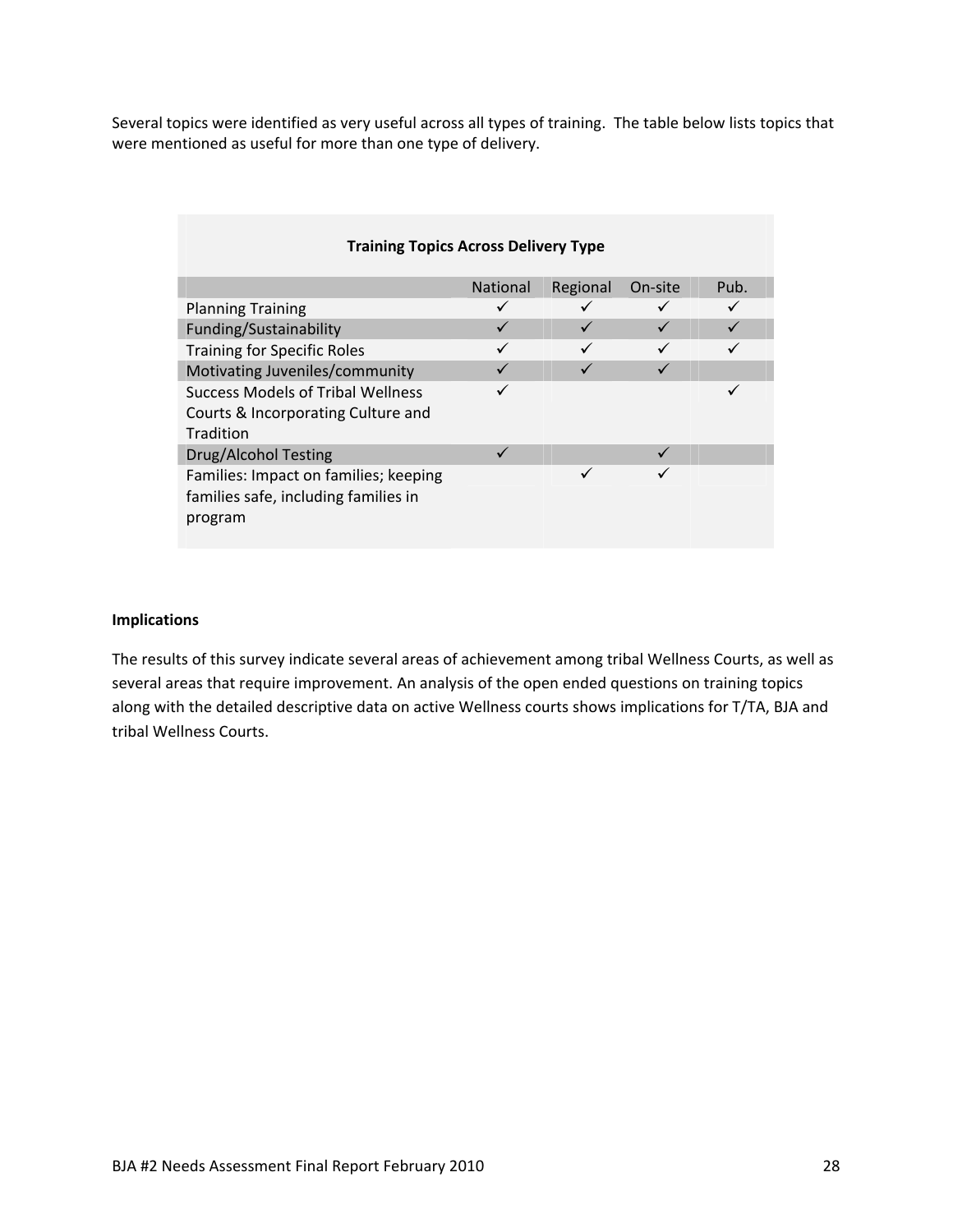

### **Implications for Tribal Wellness Court Training and Technical Assistance**

The table above, using aggregated data from question 34, shows percentages of respondents reporting that they find each delivery type "useful" by combining together both "extremely useful" and "somewhat useful" responses.

- 1) Tribal Wellness Court T/TA needs to be provided through a variety of delivery methods, especially national training for BJA grantees, rather than limited to onsite TA: Respondents showed a preference for training across all delivery types, including national, regional, on‐site, publication creation and dissemination, resource creation and phone/fax/email delivery. Of particular note:
	- (1) Nearly 90% of all respondents rated national, regional, and onsite training useful.
	- (2) While all respondents rated national, regional, and onsite training equally useful, BJA grantees rated national training significantly higher than regional training.
	- (3) BJA grantees unanimously rated national training a useful delivery method with nearly 92% rating national training "extremely useful".
	- (4) Other T/TA methods including publication creation, publication dissemination, resource creation, and phone/fax/email TA – were rated all rated useful, but the percentage of respondents listing these T/TA methods "extremely useful" was lower than for national, regional, and onsite training.
	- (5) Publication dissemination (defined on the survey as "providing copies of existing Healing to Wellness Courts publications") was rated the lowest of the various T/TA methods which is likely due to the fact that most of "existing Healing to Wellness Courts publications" are already available for free downloading through the Tribal Court Clearinghouse (www.tlpi.org) and elsewhere.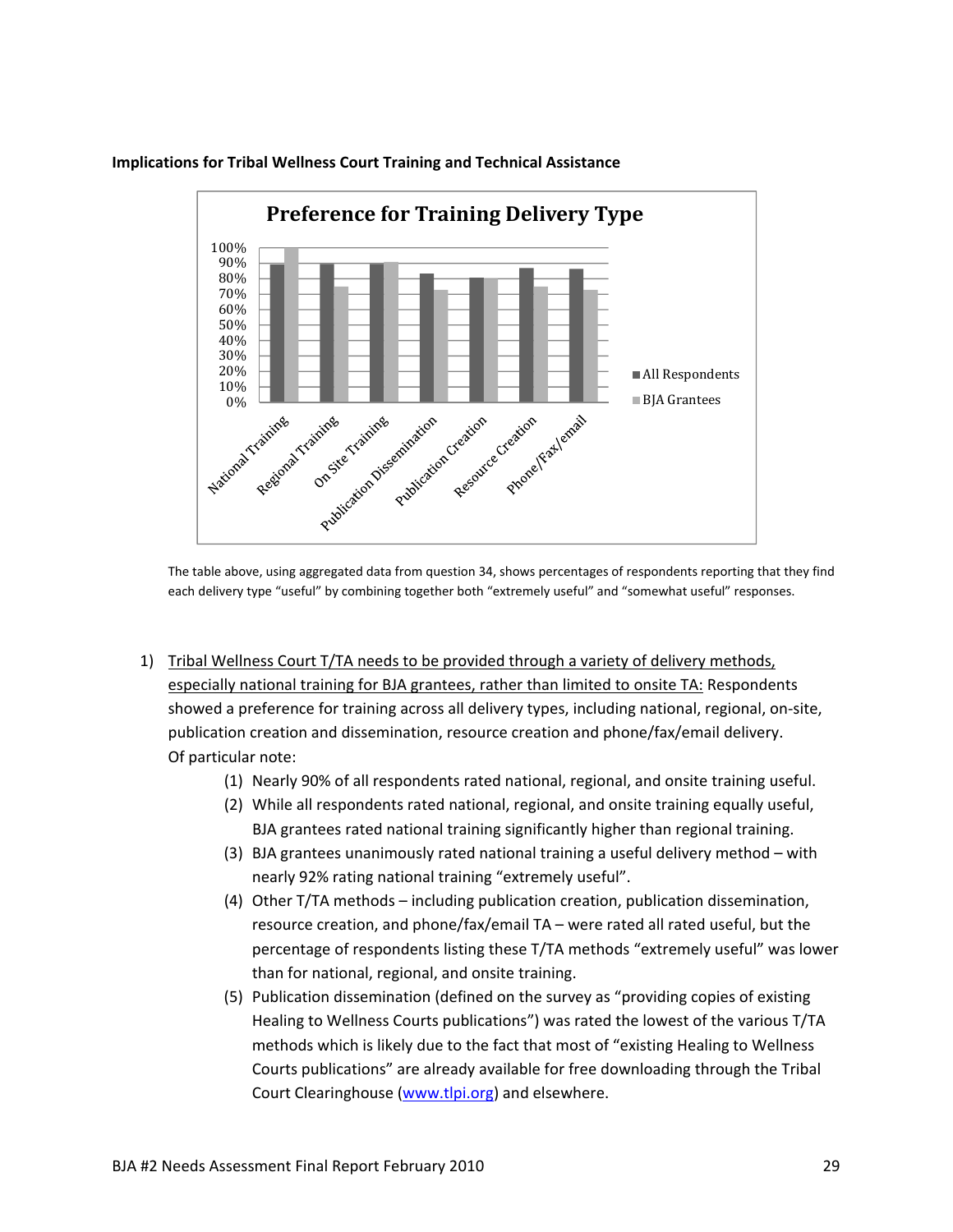2) T/TA and Resources are needed that focus on needs of the family and Family Wellness Courts: BJA funds adult drug courts whereas the Office of Juvenile Justice and Delinquency Prevention (OJJDP) funds juvenile and family drug courts. Since TLPI's Tribal Wellness Court T/TA grant is a BJA TA grant, the focus of this Tribal Wellness Court Needs Assessment Survey was upon needs and issues concerning adult drug courts. One of the most striking aspects of the responses, however, was that the importance of juvenile wellness courts and especially family wellness courts came up throughout the survey. While the majority of the responding courts have an adult drug court, nearly half of the responding courts also have juvenile and/or family drug courts (see question #8). Most of the responding courts (79.2% ‐ see question #20) incorporate family counseling into their services. Moreover, there was a lot of interest expressed throughout the responses concerning the need to incorporate families into the process and the need to develop family Wellness Courts. Of particular note, family issues were the highest priority topics identified for onsite TA and Tribes responded to open ended questions on training and technical assistance with requests for information on such family topics as addressing the impact on the family, keeping the family safe for the future, and incorporating the family in the support group.



3) Technical assistance is needed to address the critical issues of funding and sustainability: As indicated in the above graph, each of the 7 listed problem areas were rated as a problem area (either a "big problem" or "somewhat of a problem") by more than 44% of respondents. Securing funding, however, was reported to be the biggest problem across all respondents with more than 80% of respondents indicating that it is a problem. The related issue of sustainability was also rated as a problem by 54% of respondents. While the BJA grantees did not rate these problems quite as high as non‐grantees (likely due to the fact that they have current grant funding), it is clear that these are vital issues for most Wellness Courts. In addition, it is important to note that funding/sustainability was the most frequently requested topic for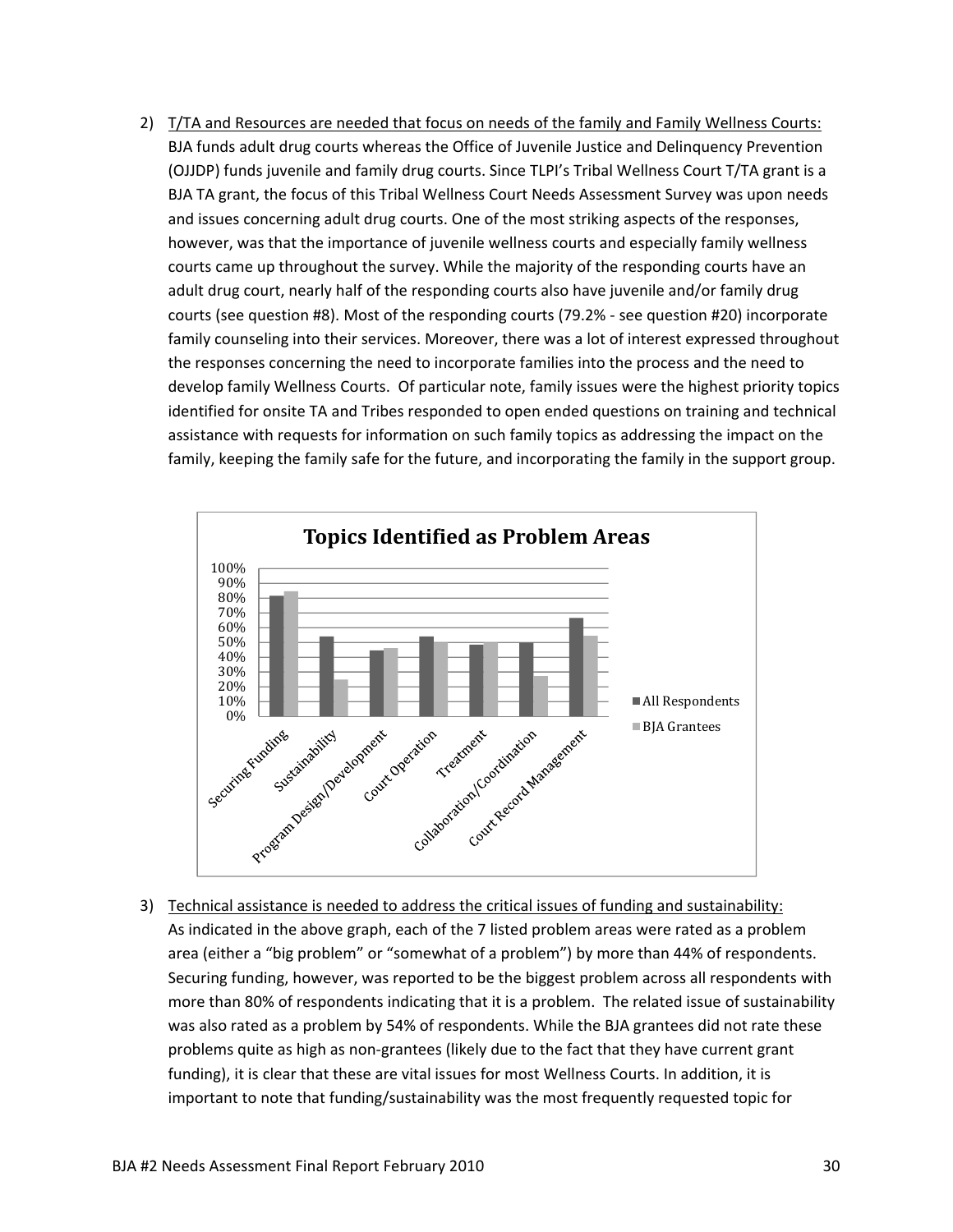regional training, most second most frequently requested topic for national training, and also rated highly for onsite TA. Consequently, there is a vital need for T/TA to address these vital issues with an emphasis on grant writing, capacity building, and sustainability.

4) Publications are needed to address successful Tribal Wellness Courts and 10 Key Components: Several tribes commented that information on models of successful tribal Wellness Courts would be helpful. Examples of successful drug courts/best practices were rated as a relatively high need, especially for national training. Moreover, a publication on successful models of Tribal Wellness Courts was the highest rated publication topic with Wellness Court Key Components as the third highest rated publication topic. These models would include courts that have successfully implemented the 10 Key Components of Tribal Wellness Courts. In addition, information from the recent NIJ study on Lesson Learned on the Tribal 10 Key Components would provide an enhanced training on the practical realities of successful Wellness Court operation. The following are a few successful models to incorporate:

> Incorporating Custom and Tradition: In response to an open ended question concerning how the program incorporates Tribal custom and tradition (question #27), respondents provided a rich variety of successful models. This unique feature of tribal Wellness Courts comes at several different points within the program – culturally based sanctions and incentives, cultural enrichment and education groups that participants attend, and staff that are trained in traditional healing ways.

> Incorporating Innovative Techniques: In response to open ended questions concerning innovative techniques (question #28) and successful sanctions and incentives (question #29) respondents also provided a rich variety of successful models.

> Establishing referral systems from other courts: 61% of the responding courts indicated that they take referrals from other courts (question #16) which indicates a higher level of judicial collaboration than was anticipated. Information and resources concerning these referral *agreements would be very helpful.*

5) Resources are needed to specially address the most common drug addictions addressed by Wellness Courts - alcohol, marijuana, meth and illegal prescription drugs: A special emphasis should be made with regard to programming and resources to address the most common problems seen in Wellness Courts. As set forth in the responses to question #15, the two most common problems continue to be alcohol and marijuana (both listed by 95.8% of respondents). Meth continues to be a substantial problem (listed by 54.2% of respondents). While we did not provide illegal prescription drug use as an option on the list of common drugs, all nine respondents that checked the "other" box reported that illegal prescription drugs are a growing problem, indicating that attention should be directed toward these issues. Since 37.5% of respondents indicated as a "write in" that illegal prescription drug use is a problem, the survey results would likely have indicated that illegal prescription drug use is an even greater problem if illegal prescription use had been listed as an option.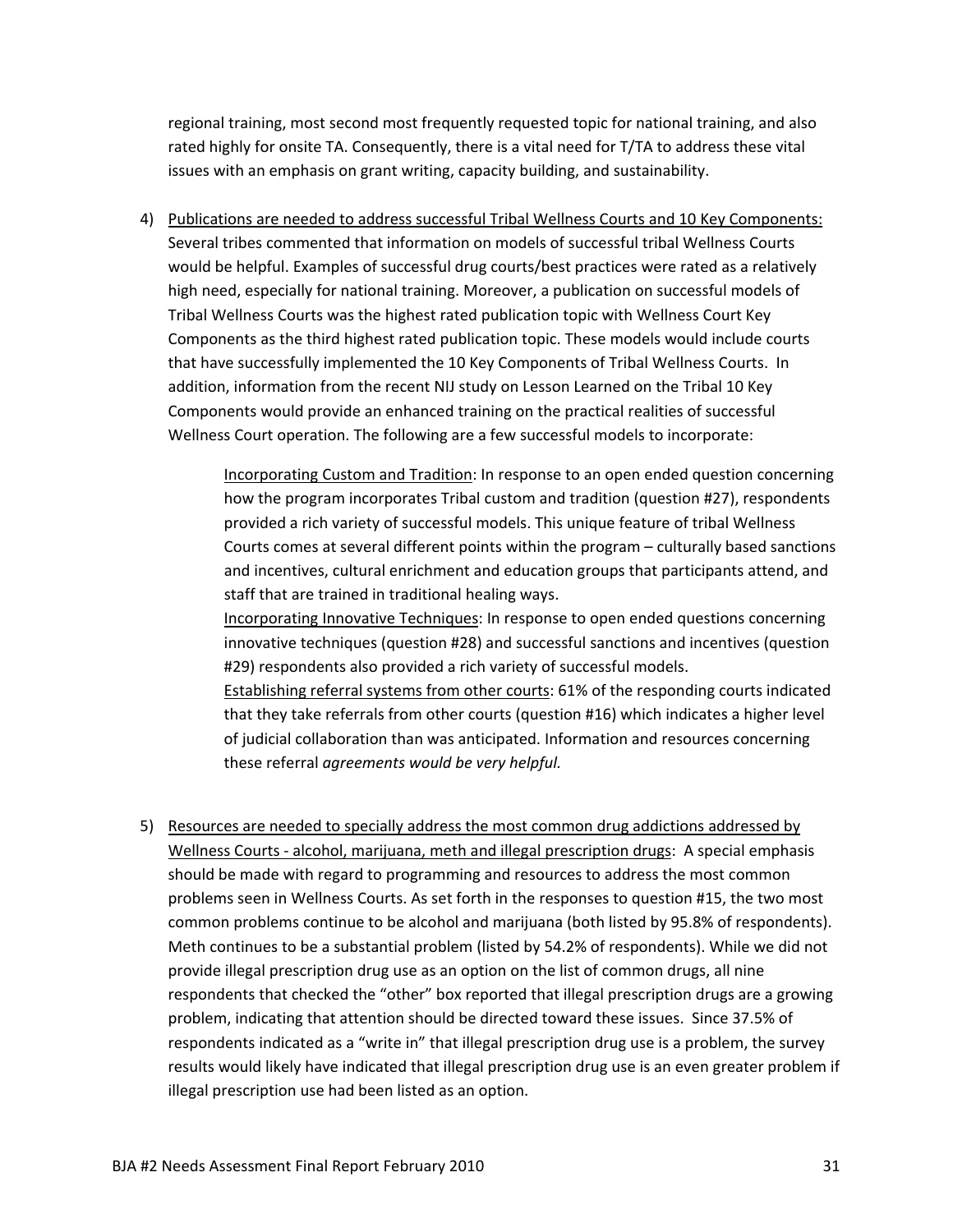- 6) T/TA and Resources are needed to address treatment issues: Nearly 50% of respondents listed treatment as a problem – including lack of treatment providers, treatment resources, and residential treatment along with inadequate treatment plans. Consequently, it appears that an updated treatment publication (see 2002 draft treatment publication: Tribal Healing to Wellness Courts: Treatment Guidelines for Adults and Juveniles (2002 Draft) should be a high priority. It is essential that this updated treatment publication address the four most common drug addictions as identified in the responses to question #15, that is, alcohol, marijuana, meth, and illegal prescriptions drugs.
- 7) There is a critical need for T/TA and Resources to address court records management and Wellness Court database: 2/3 of respondents listed court record management as a problem. While most of the respondents (and all of the BJA grantees) listed court record management as "somewhat of a problem" rather than a "big problem", it is clear that it is an important need area. The inconsistent responses to questions 18 and 19 provide further evidence that this is an important need area. Moreover, while more than half of the respondents indicate that they use databases and even collaborate with states, nearly half do not use a computer database to track Wellness Court cases, which indicates a great need in this area. Tribes reported that they need one affordable, simple software system.
- 8) T/TA and Resources are needed to address the related issues of Court Operation and Program Design/Development: Approximately 50% of respondents listed each of these two related issues – (1) Court Operation and (2) Program Design and Development – as a problem area. It is certainly possible that a substantially updated version of the 2002 draft Program Development Guide (Tribal Healing to Wellness Courts: Program Development Guide) could be developed to address these issues – along with the vital funding and sustainability issues.
- 9) T/TA and Resources are needed to address the needs of specific roles: While not rated as the highest need area, training on specific roles consistently appears on all of the topics listings (including 3<sup>rd</sup> highest rated regional topic need, 4<sup>th</sup> highest rated national training need, and 4<sup>th</sup> highest publications need). Training for judges was mentioned most often. Other roles mentioned were: probation officer, defense attorney, drug court coordinator, drug court police officer, roles of team members. It is certainly possible that an updated version of the 2002 draft Judges Bench Book (Tribal Healing to Wellness Courts: The Judge's Bench Book) could be developed. Moreover, these responses indicate that the planned NDCI planning training should include specific role training if at all feasible.
- 10) Funding and training for public defenders: While the majority of responding courts have a public defender (question #25), only slightly more than half of respondents (56.5%) and only half of BJA grantee respondents have public defenders. Whether they are a licensed attorney or a lay advocate, public defenders are an important aspect of due process and they provide assistance to the participant in navigating the Wellness Court process.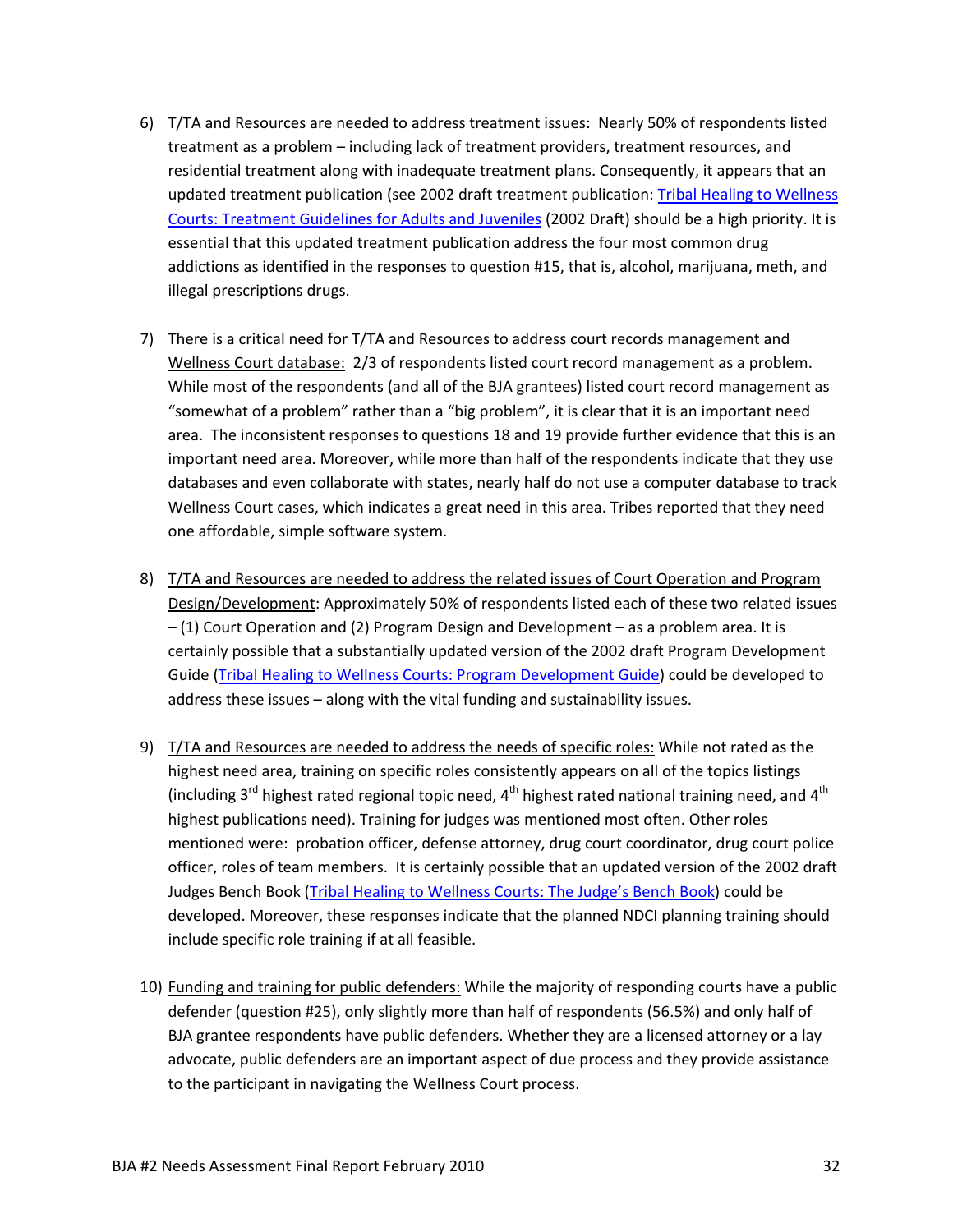11) T/TA and Resources are needed to address Collaboration and Coordination issues:

50% of all respondents listed collaboration and cooperation issues as a problem area. It is worth noting that the percentage of BJA respondents listing collaboration and cooperation issues as a problem area was substantially lower than other respondents. Nevertheless, it appears that this is also a topic on which T/TA and resources are needed. It would be especially helpful to provide information and resources concerning successful Tribal collaboration/cooperation models for those respondents who have experienced more collaboration/cooperation challenges.

12) There is a need for T/TA to address additional specific problem areas identified in survey: The needs assessment responses indicated a need for T/TA to address a few specific additional problem areas including the following:

> Random Testing: While most respondents indicated that their Wellness Court practiced random testing (question #24) and 2/3 of respondents indicated that they test participants at least weekly (question #23), 25% of respondents indicated that the participants know when testing will occur. Moreover, only 50% of the BJA grantees indicated that participants do not know when testing will occur. Consequently, it appears that there is a great need for T/TA concerning the vital need for random testing, especially for the BJA grantees.

> Readiness to Change: Only 16.7% of respondents indicated that they use a readiness to change questionnaire (question #13) when assessing if a participant is a good candidate for Wellness Court, but several commented that they would be interested in seeing such an instrument and incorporating it into their screening process. Consequently, it appears that there is a great need for readiness to change T/TA.

> DUI/DWI issues: DUI/DWI was listed (question #14) as one of the most common charges by 62.5% of all respondents and 75% of BJA respondents – thereby indicating a need for more focus on resources specific to DUI/DWI.

### **Implications for BJA**

- (1) Need to fund/support T/TA along the lines prioritized in this Wellness Court Needs Assessment: The most important implication for BJA is that there is a need to fund/support T/TA along the lines indicated in this Wellness Court Needs Assessment.
- (2) Need to Fund/Support Tribal Family Wellness Courts:

One of the most striking aspects of the responses was that the importance of juvenile wellness courts and most especially family wellness courts. Family treatment and family wellness court issues came up throughout the survey. BJA should explore feasible ways to provide tribes with the flexibility and resources to develop family wellness court models. The results of this needs assessment indicate that BJA is the largest funding source for tribal wellness courts. If BJA funding requires tribes to focus on adult drug courts and adult drug court models despite the vital importance of family wellness court resources, then the BJA funding stream might stifle rather than support the most effective tribal wellness court models. Consequently, the results of this Tribal Wellness court Needs Assessment demonstrate that BJA should provide tribes with the flexibility needed to develop family drug courts with BJA funds.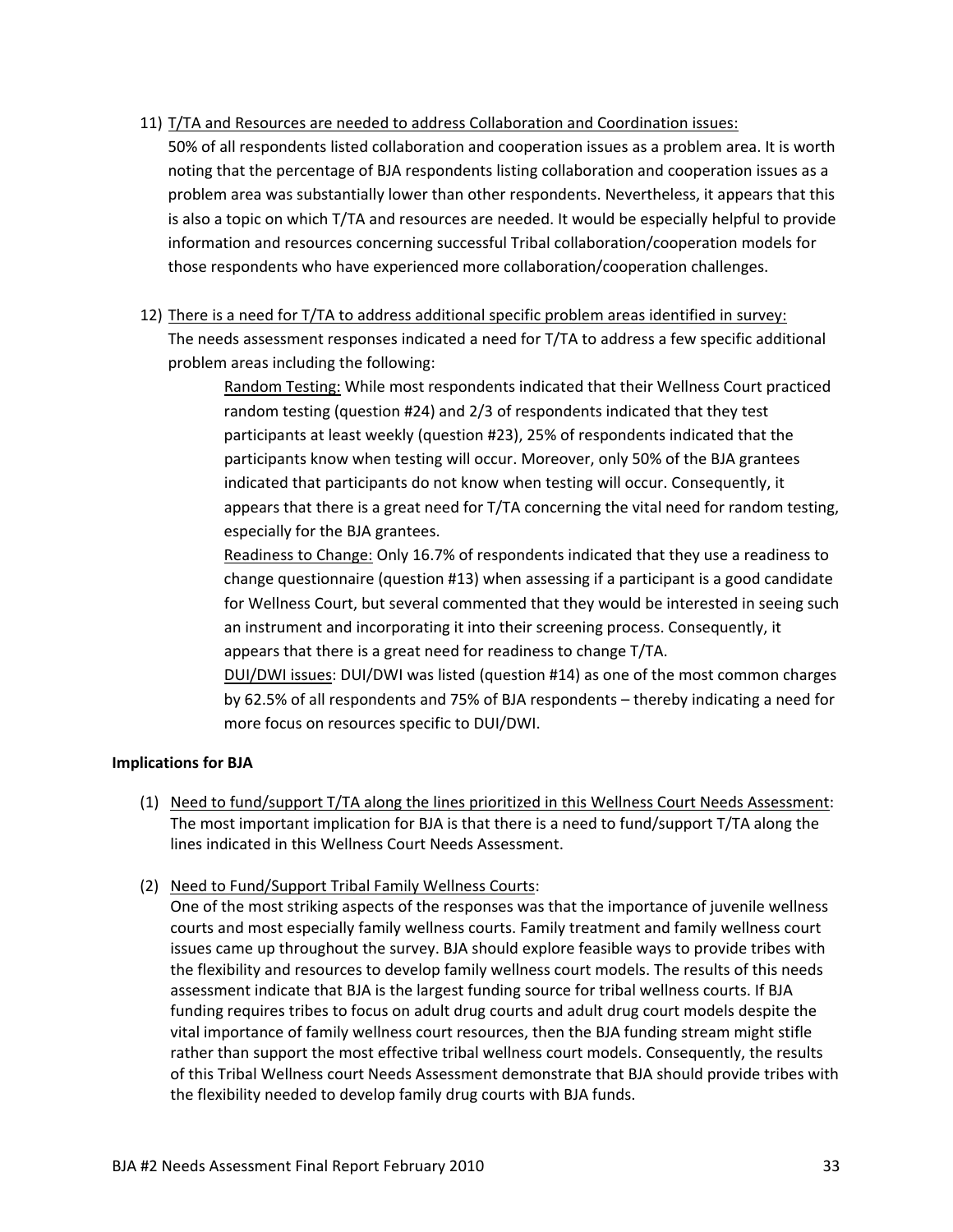- (3) Tribes would benefit from closer BJA/OJJDP collaboration on funding and TA: BJA funds adult drug courts and adult drug court T/TA whereas the Office of Juvenile Justice and Delinquency Prevention (OJJDP) funds juvenile and family drug courts and juvenile/family drug court T/TA. These are currently totally separate funding streams and totally separate TA providers. As demonstrated by this needs assessment, however, tribes do not fit neatly into adult and juvenile/family drug court boxes. The separation of funding streams and TA providers between two different agencies does not translate well in Indian country. In keeping with implication #2 above, tribes would greatly benefit from closer collaboration between BJA and OJJDP on both funding stream and TA provider issues.
- (4) Need for one consolidated Tribal Specific RFP: As demonstrated by the results of this needs assessment, Tribal wellness court needs are unique enough that there should be consideration of a tribal specific RFP in FY 2011 that combines together BJA and OJJDP funding streams (and adult/juvenile/family boxes) so that tribes have the needed tribal specific flexibility to make their wellness courts succeed. The unique issues concerning tribal wellness courts would also seem to indicate the need for tribal specific performance measures through this tribal specific funding stream.
- (5) Need for Tribal Specific T/TA: As demonstrated by the results of this needs assessment, Tribal wellness court needs are unique enough that there is an ongoing need for tribal specific T/TA ideally combining together BJA and OJJDP funding streams (and adult/juvenile/family boxes) so that tribes have the needed tribal specific T/TA to make their wellness courts succeed.

### **Implications for Tribes**

Several achievements and positive practices deserve highlighting, as well. As evidenced by the large number of Wellness Courts receiving tribal funds, there is support for the concept at the tribal level. In addition, several courts reported that their tribe is willing to support the program financially, but the funding shortfalls make it very difficult. While sustainability was a reported to be a problem among non‐BJA grantees, BJA grantees did not see this as an issue. Many courts reported having visited other Wellness Courts, both state and tribal, to observe (75%). Collaboration and coordination does not seem to be a problem among BJA grantees. While the group as a whole indicated this to be a problem, it is worth noting that 61% of the responding courts take referrals from other courts, indicating a level of judicial collaboration that is an achievement. While the number of tribes using databases is small, it is worth noting that several have incorporated a database into their court process.

And finally, a high number of courts successfully include cultural and tradition into their program. This unique feature of tribal Wellness Courts comes at several different points within the program – culturally based sanctions and incentives, cultural enrichment and education groups that participants attend, and staff that are trained in traditional healing ways.

### **Appendices**

### **A: Full Tribal Wellness Court Needs Assessment Survey**

### **B: List of Tribes/Tribal Courts responding to Tribal Wellness Court Needs Assessment Survey**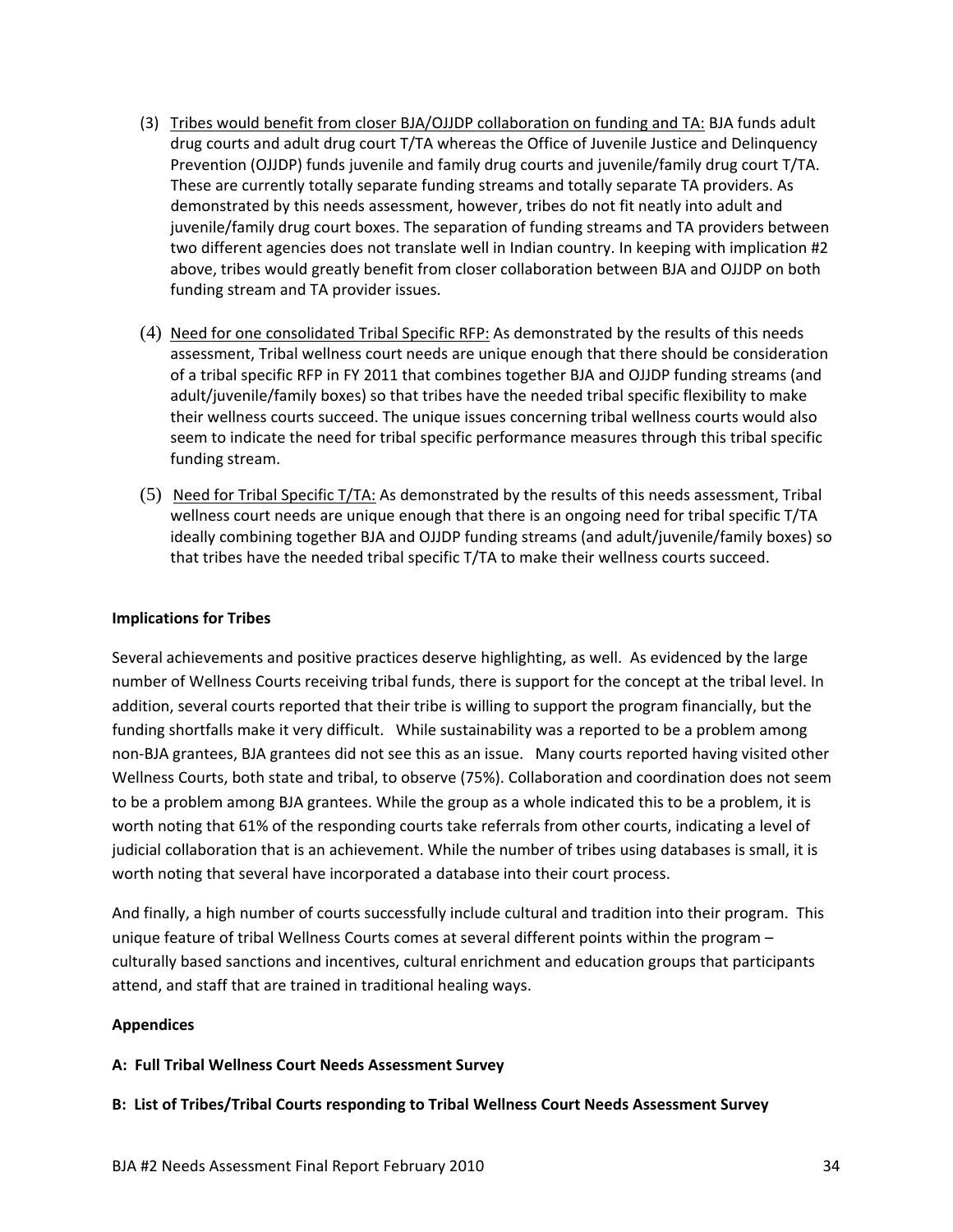### **Appendix A: Tribal Wellness Courts Needs Assessment Responding Tribes/Tribal Courts**

| $\mathbf{1}$ | Chippewa Cree Tribal Court**                                    |
|--------------|-----------------------------------------------------------------|
| 2            | Confederated Salish & Kootenai Tribal Court                     |
| 3            | Crow Tribal Court**                                             |
| 4            | Eastern Band of Cherokee Indians**                              |
| 5            | Fallon Paiute-Shoshone Tribes**                                 |
| 6            | Fort McDowell Yavapai Nation**                                  |
| 7            | Fort Peck**                                                     |
| 8            | Grand Traverse Band of Ottawa and Chippewa Indians Tribal Court |
| 9            | Hannahville Indian Community                                    |
| 10           | <b>Hoh Tribal Court</b>                                         |
| 11           | Kalispel                                                        |
| 12           | Karuk Tribal Court**                                            |
| 13           | Keweenaw Bay Indian community                                   |
| 14           | Little Traverse Bay Band of Odawa Indians**                     |
| 15           | Lower Sioux Indian Community                                    |
| 16           | Lummi Nation Tribal Court**                                     |
| 17           | Menominee Tribal Court**                                        |
| 18           | Mississippi Band of Choctaw Indians**                           |
| 19           | Native Village of Afognak                                       |
| 20           | Native Village of Kongiganak                                    |
| 21           | Nez Perce Tribe                                                 |
| 22           | Oglala Sioux Tribe                                              |
| 23           | Omaha Tribe of Nebraska                                         |
| 24           | <b>Orutsararmiut Native Council</b>                             |
| 25           | Passamaquoddy Tribal Court                                      |
| 26           | <b>Penobscot Indian Nation</b>                                  |
| 27           | Poarch Band of Creek Indians Tribal Court**                     |
| 28           | Prairie Band Potawatomi Nation**                                |
| 29           | Pueblo of Isleta                                                |
| 30           | Pueblo of Laguna**                                              |
| 31           | Pyramid Lake Paiute Tribe Law and Order committee**             |
| 32           | Reno Sparks Indian Colony**                                     |
| 33           | Seminole Nation of Oklahoma                                     |
| 34           | Shoshone & Arapaho Substance Abuse Court**                      |
| 35           | Sisseton-Wahpeton Oyate Court**                                 |
| 36           | Southern Ute Tribe**                                            |
| 37           | St. Regis Mohawk Tribe**                                        |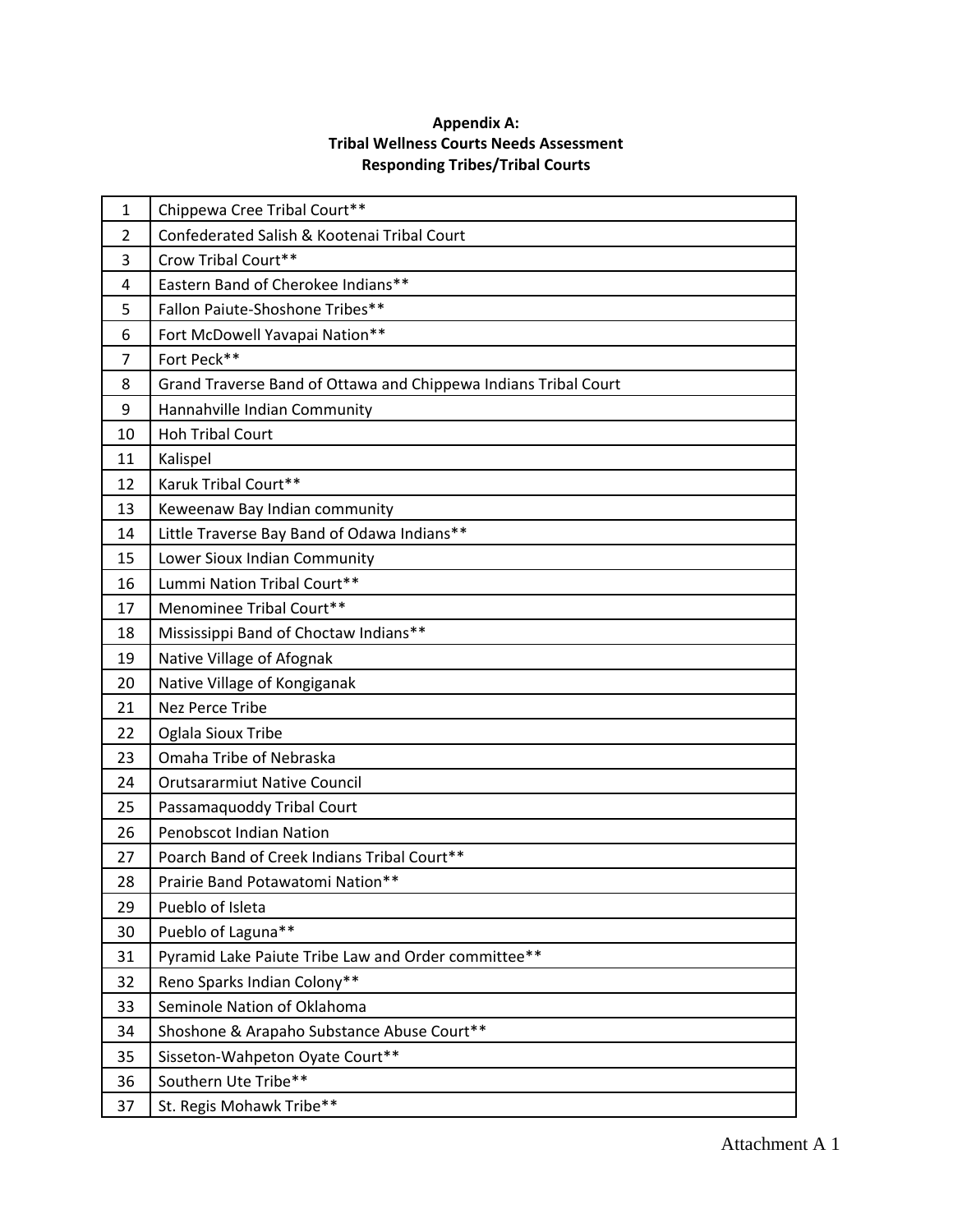| 38 | <b>Stillaguamish Courts</b>  |
|----|------------------------------|
| 39 | Suquamish Tribal Court**     |
| 40 | Tanana Native Council        |
| 41 | Tulalip**                    |
| 42 | Turtle Mt Band of Chippewa** |
| 43 | White Earth Nation**         |
| 44 | Winnebago Tribal Court       |
| 45 | Yurok Tribe**                |
| 46 | Red Lake Chippewa            |
| 47 | Cherokee Nation of Oklahoma  |

**\*\*Indicates Active Tribal Wellness Court**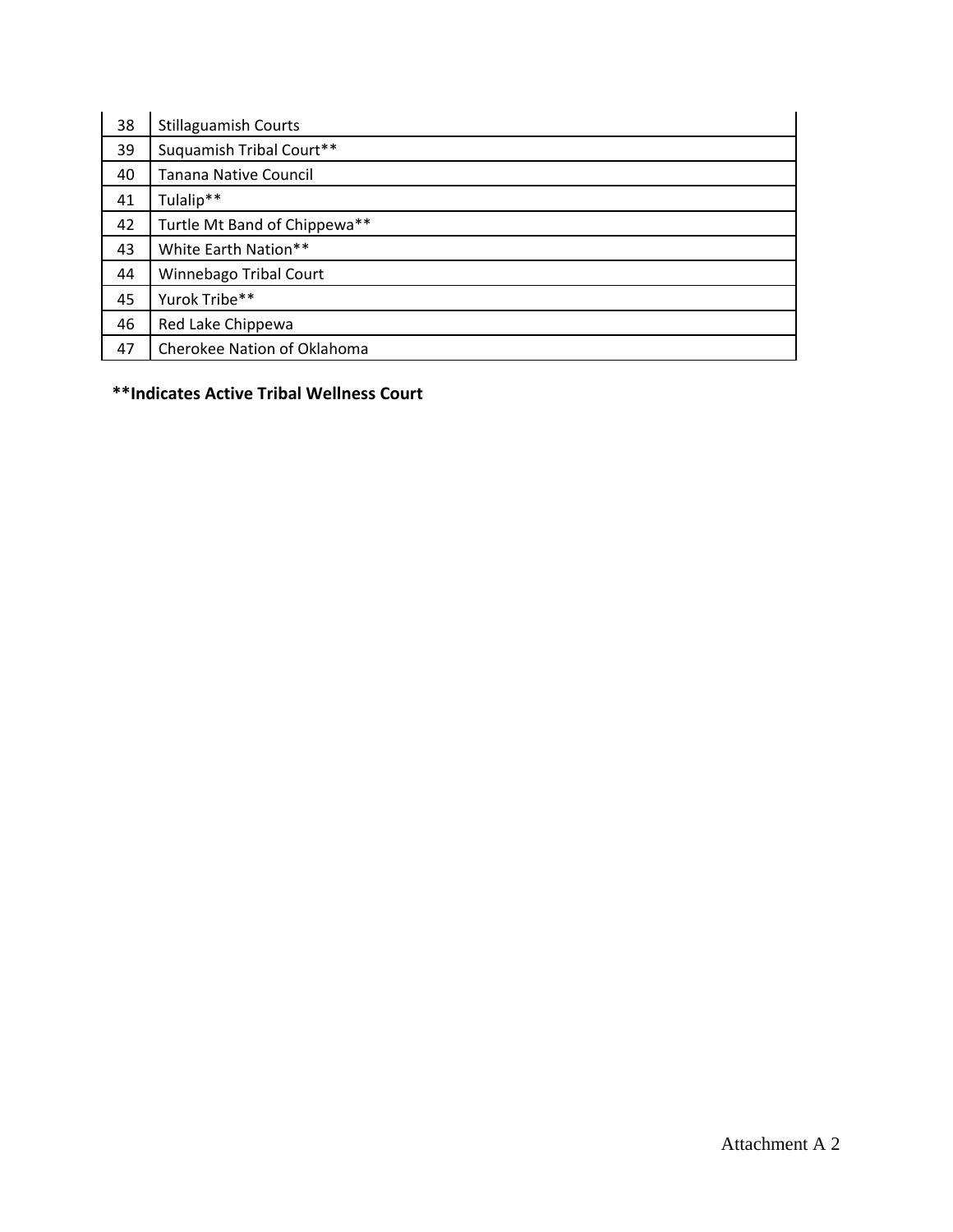## **1. Introduction**

The Tribal Law and Policy Institute is working under a grant from the Bureau of Justice Assistance to provide Training and Technical Assistance to Tribal Healing to Wellness Courts. Please fill out this survey by December 15, 2009 so that we can best understand your needs and provide the most relevant training and technical assistance. We will provide a report of results to everyone that completes this Needs Assessment.

Please note that by "Wellness Courts," sometimes also referred to as "Healing to Wellness Court" we are referring to Tribal Drug Courts.

If you need any assistance filling out this survey or have other questions, please contact Arlene Downwind White at (651) 644-1125.

Thank you!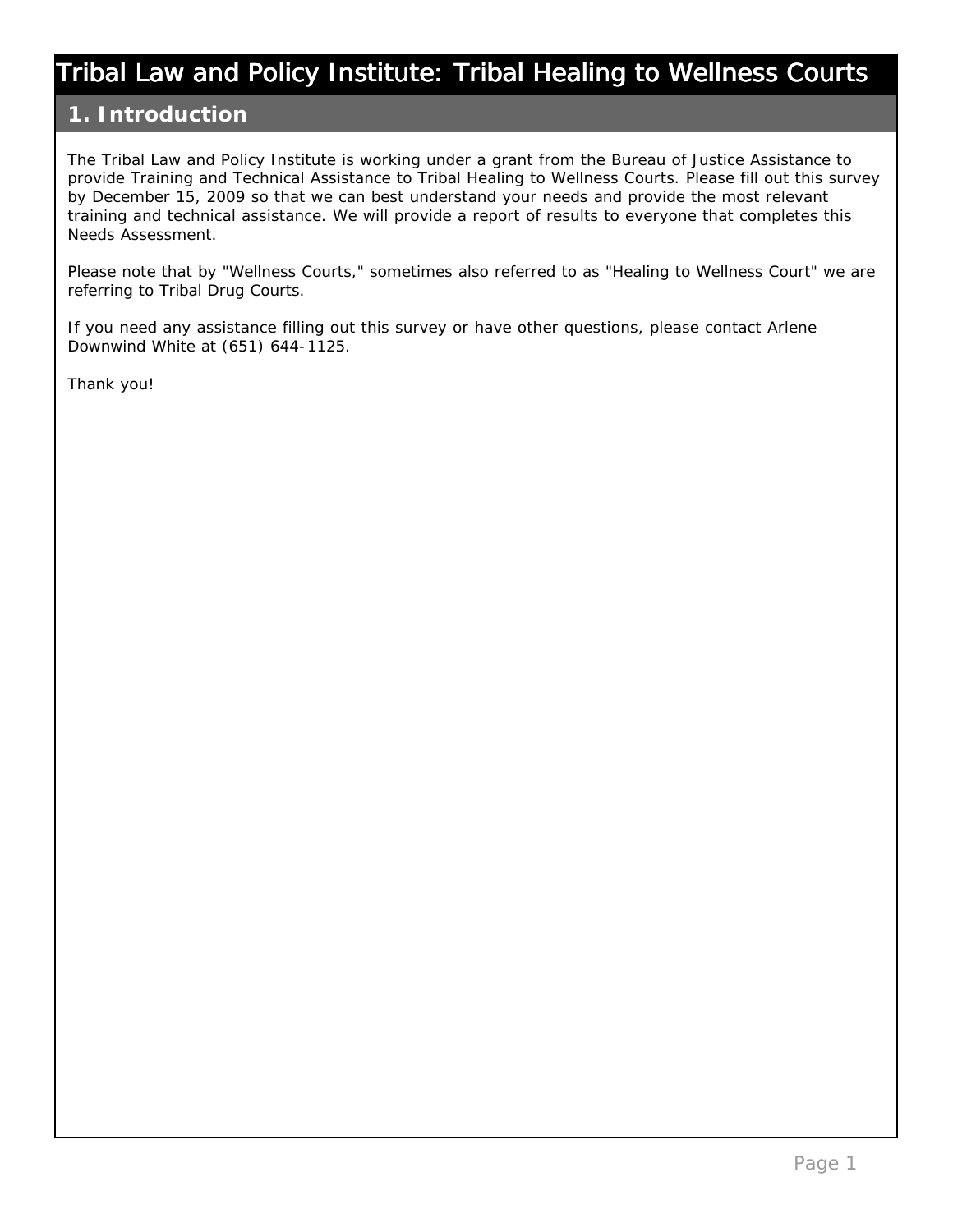## **2. Basic Information**

### **1. Please fill out the following information about you and your program:**

| Your Name:          |  |
|---------------------|--|
| Title:              |  |
| Tribe/Tribal Court: |  |
| Mailing Address:    |  |
| City/Town:          |  |
| State:              |  |
| ZIP/Postal Code:    |  |
| Email Address:      |  |
| Phone Number:       |  |
| Fax:                |  |

### **2. Do you currently have an active Wellness Court (Tribal Drug Court)?**

| Έs |
|----|
| No |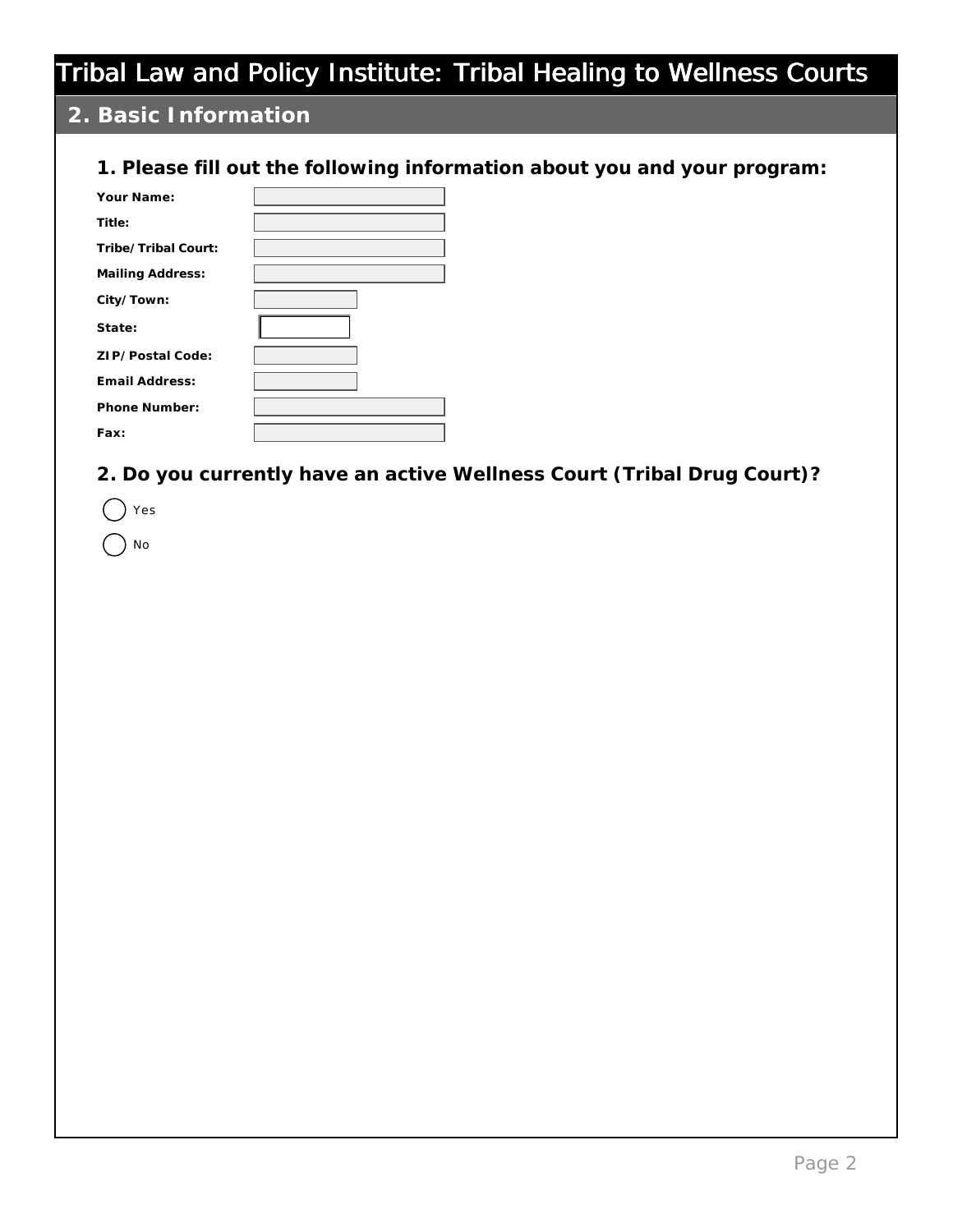**3. Operational Wellness Court Information**

## **3. Are you the Primary Contact for your Tribe's Wellness Court?**

 $($   $)$  Yes

 $\bigcap_{N \in \mathcal{N}}$ 

**4. If you are not the Primary Contact, please provide that person's contact information below.**

| Name:            |  |
|------------------|--|
| Title:           |  |
| Mailing Address: |  |
| City/Town:       |  |
| State:           |  |
| ZIP/Postal Code: |  |
| Email Address:   |  |
| Phone Number:    |  |
| Fax Number:      |  |

**5. Please fill out the following information about the Wellness Court Judge:**

| Judge's Name:      |  |
|--------------------|--|
| Mailing Address:   |  |
| City / Town:       |  |
| State:             |  |
| Zip / Postal Code: |  |
| Email Address:     |  |
| Phone Number:      |  |
| Fax Number:        |  |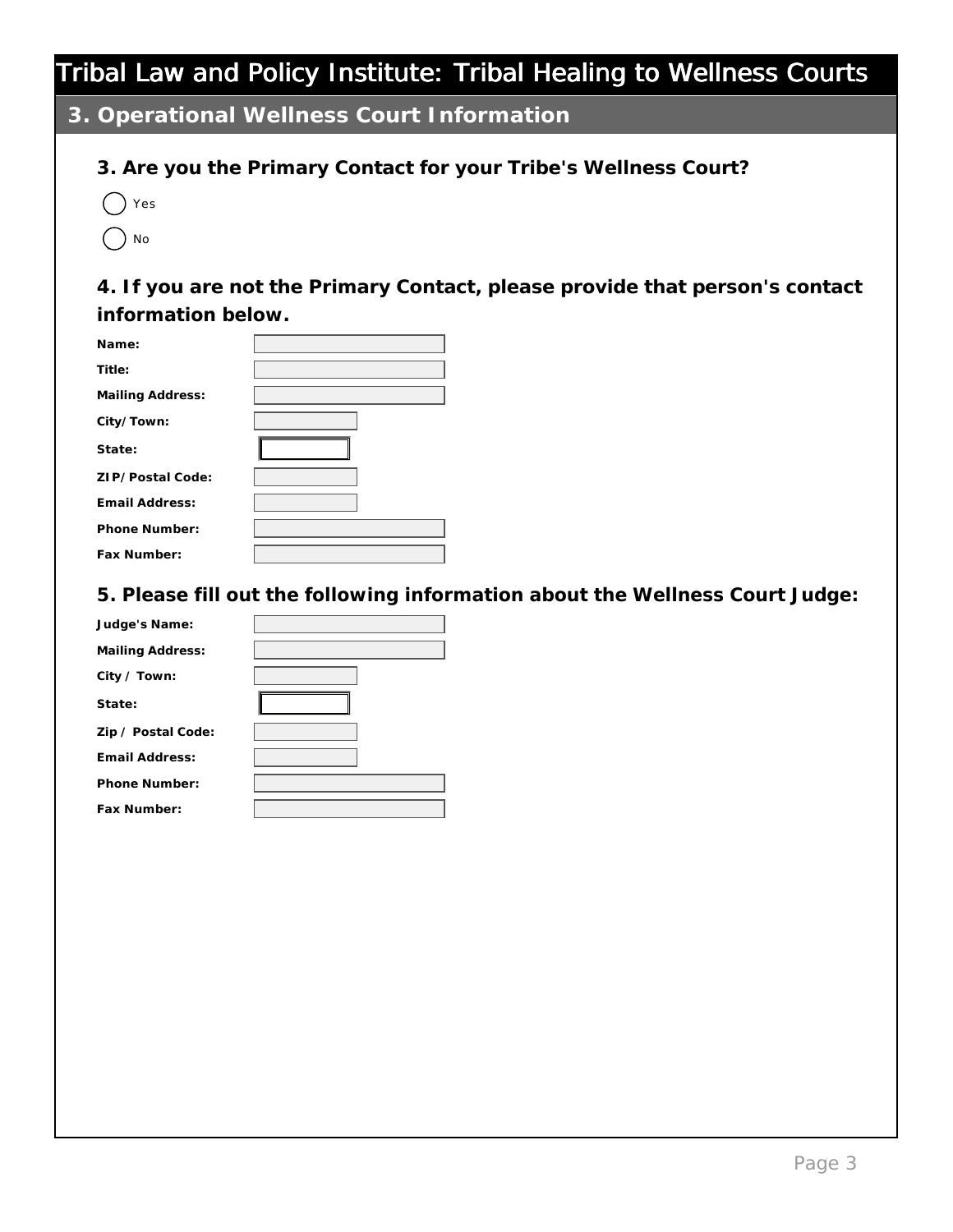**6. Please fill out the following information about the Designated Wellness Court Treatment Provider:**

| Contact Person:   |  |
|-------------------|--|
| Title:            |  |
| Organization      |  |
| Mailing Address:  |  |
| City/Town:        |  |
| State:            |  |
| ZI P/Postal Code: |  |
| Email Address:    |  |
| Phone Number:     |  |
| Fax:              |  |

**7. Please identify any other personnel and/ or Agencies that are part of**  your Wellness Court team or program (For example: Wellness Court **coordinator, probation officer, prosecutor, defender, etc.)**

| Personnel / Agency #1 |  |
|-----------------------|--|
| Personnel / Agency #2 |  |
| Personnel / Agency #3 |  |
| Personnel / Agency #4 |  |
| Personnel / Agency #5 |  |

### **8. What type of Wellness Court do you have?**

| Adult                                  |  |
|----------------------------------------|--|
| Juvenile                               |  |
| Family                                 |  |
| DUI only                               |  |
| Combination or Other (please describe) |  |
|                                        |  |
|                                        |  |
|                                        |  |
|                                        |  |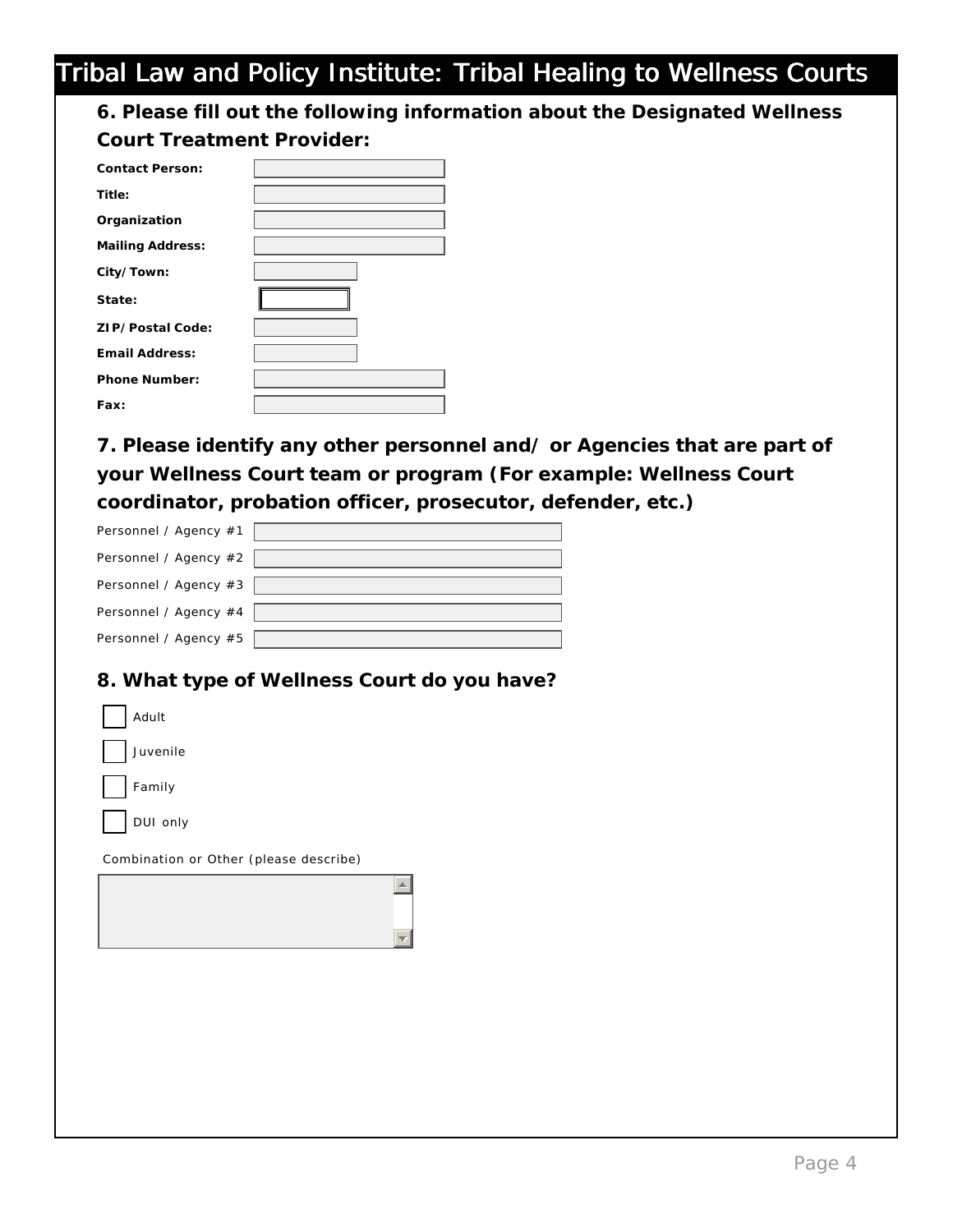## **9. What is the CURRENT funding source for your Wellness Court?**

|                                                                       | Planning Grant | Implementation<br>Grant | Enhancement<br>Grant | Other |
|-----------------------------------------------------------------------|----------------|-------------------------|----------------------|-------|
| Bureau of Justice Assistance Drug Court Grant<br>(BJA)                |                |                         |                      |       |
| Tribal Courts Assistance Grant (TCAP)                                 |                |                         |                      |       |
| Indian Alcohol and Substance Abuse Grant<br>(IASAP)                   |                |                         |                      |       |
| Office of Juvenile Delinquency and Dependency<br>Grant (OJJDP)        |                |                         |                      |       |
| Substance Abuse and Mental Health Services<br>Administration (SAMHSA) |                |                         |                      |       |
| Bureau of Indian Affairs (BIA)                                        |                |                         |                      |       |
| <b>Tribally Funded</b>                                                |                |                         |                      |       |
| Don't Know                                                            |                |                         |                      |       |
| Other Funding Source (please specify)                                 |                |                         |                      |       |

**10. What is the current annual funding level of your Wellness Court? What is the total amount awarded in this funding cycle? (Optional)**

| $$0 - $50,000$        |
|-----------------------|
| \$50,001 - \$150,000  |
| \$150,001 - \$250,000 |
| \$250,001 - \$350,000 |
| Over \$350,000        |
| Prefer not to respond |
| Comments              |
|                       |
|                       |

**11. What is the date (month and year) that your Wellness Court enrolled the first participants?**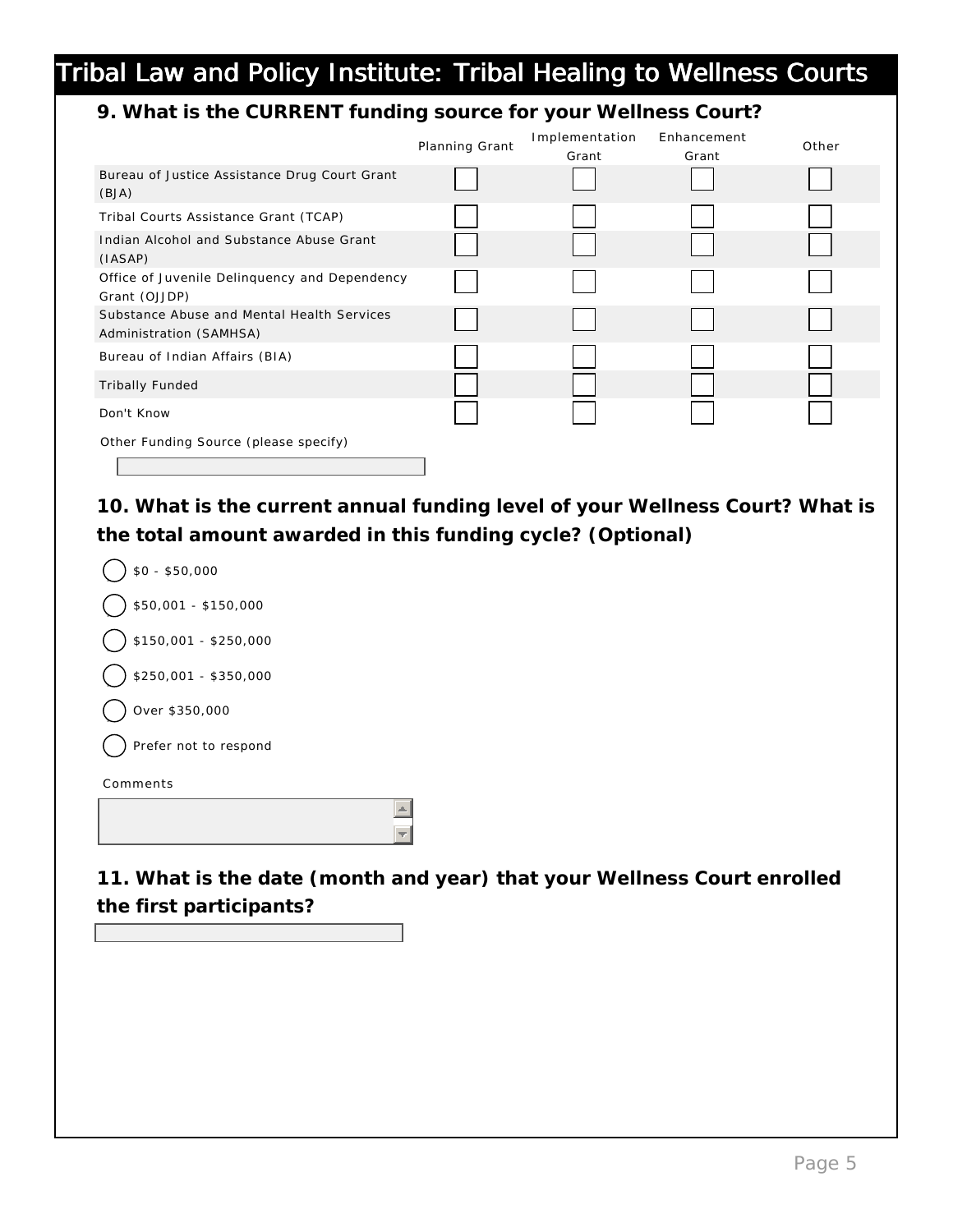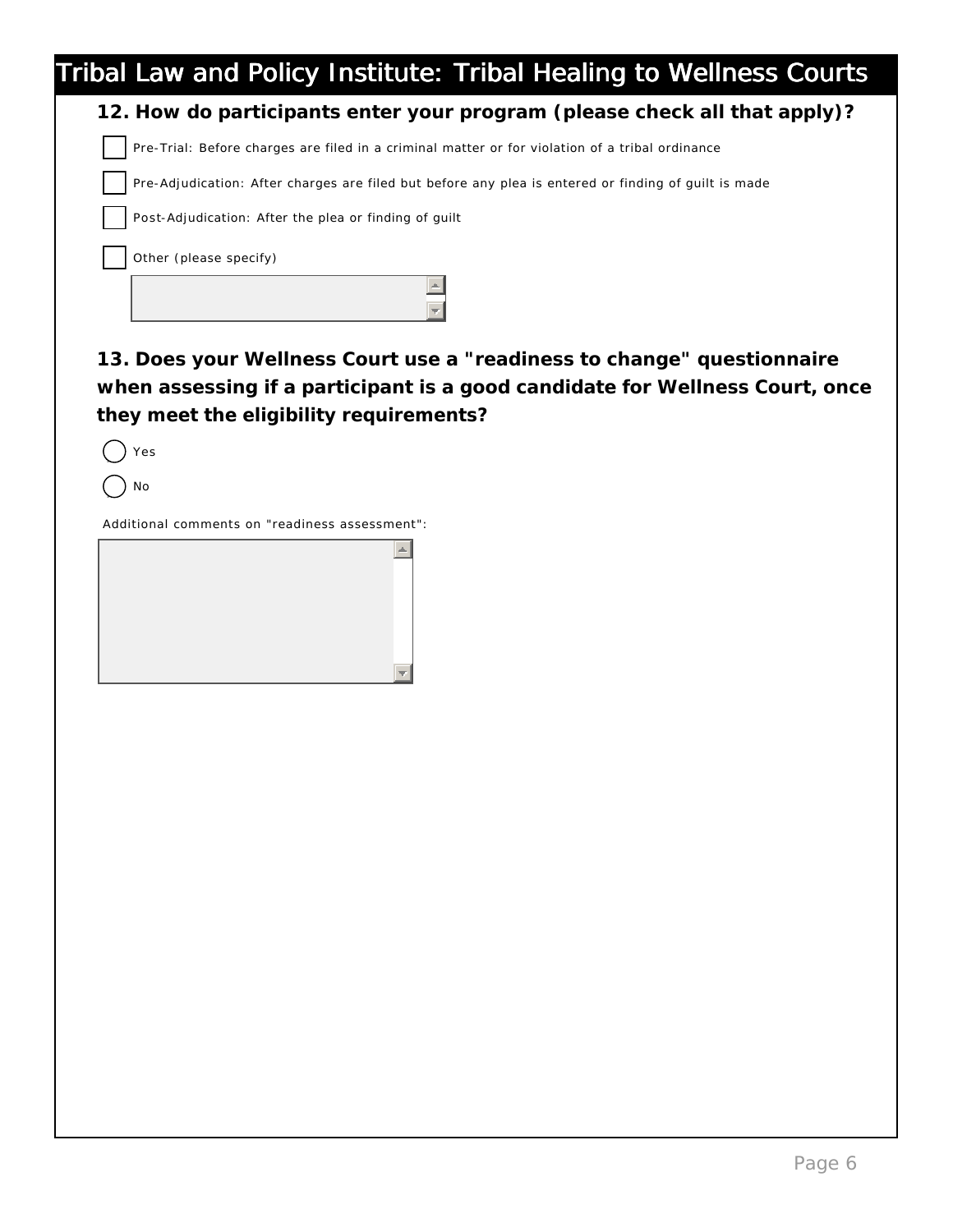| Tribal Law and Policy Institute: Tribal Healing to Wellness Courts  |
|---------------------------------------------------------------------|
| 14. What are the most common charges (please check all that apply)? |
| Use or possession of drug/controlled substance                      |
| Use or possession of drug paraphernalia                             |
| Disorderly conduct                                                  |
| Public intoxication                                                 |
| Minor in possession                                                 |
| DUI/DWI                                                             |
| Domestic violence                                                   |
| Assault or battery                                                  |
| Child Endangerment                                                  |
| Child/Youth in Need of Supervision                                  |
| Illegal possession of alcohol                                       |
| Open container                                                      |
| Other (please specify)                                              |
|                                                                     |

**15. What are the most common drugs of choice for participants? Please check all that apply.**

| Alcohol                |
|------------------------|
| Marijuana              |
| Meth                   |
| Cocaine                |
| Crack                  |
| Huffing                |
| Other (please specify) |
|                        |
|                        |
|                        |
|                        |
|                        |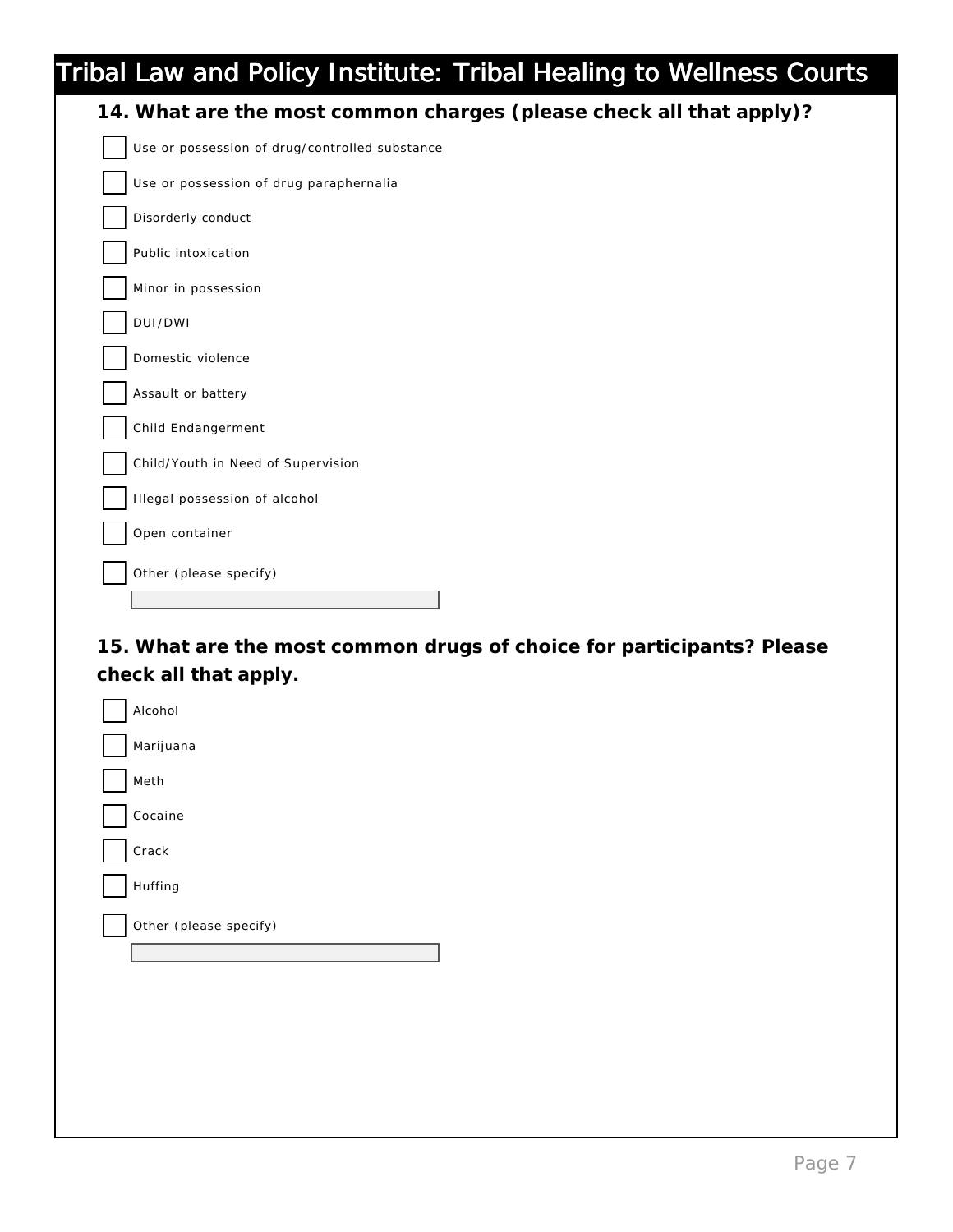**16. Does your Wellness Court program take referrals from State, Federal, and/or Tribal Courts?**  Yes No Don't Know If yes, how are these referrals handled logistically?

**17. Does your Wellness Court keep a computer database that tracks Wellness Court information (aside from the general case management system)?**

 $()$  Yes

) No

If yes, please provide the name of the software package?

**18. Please provide the following information concerning your Wellness Court program participants:** 

| Total number ever enrolled                    |  |
|-----------------------------------------------|--|
| Total number currently enrolled               |  |
| Total number terminated without<br>graduation |  |
| Total number of graduates                     |  |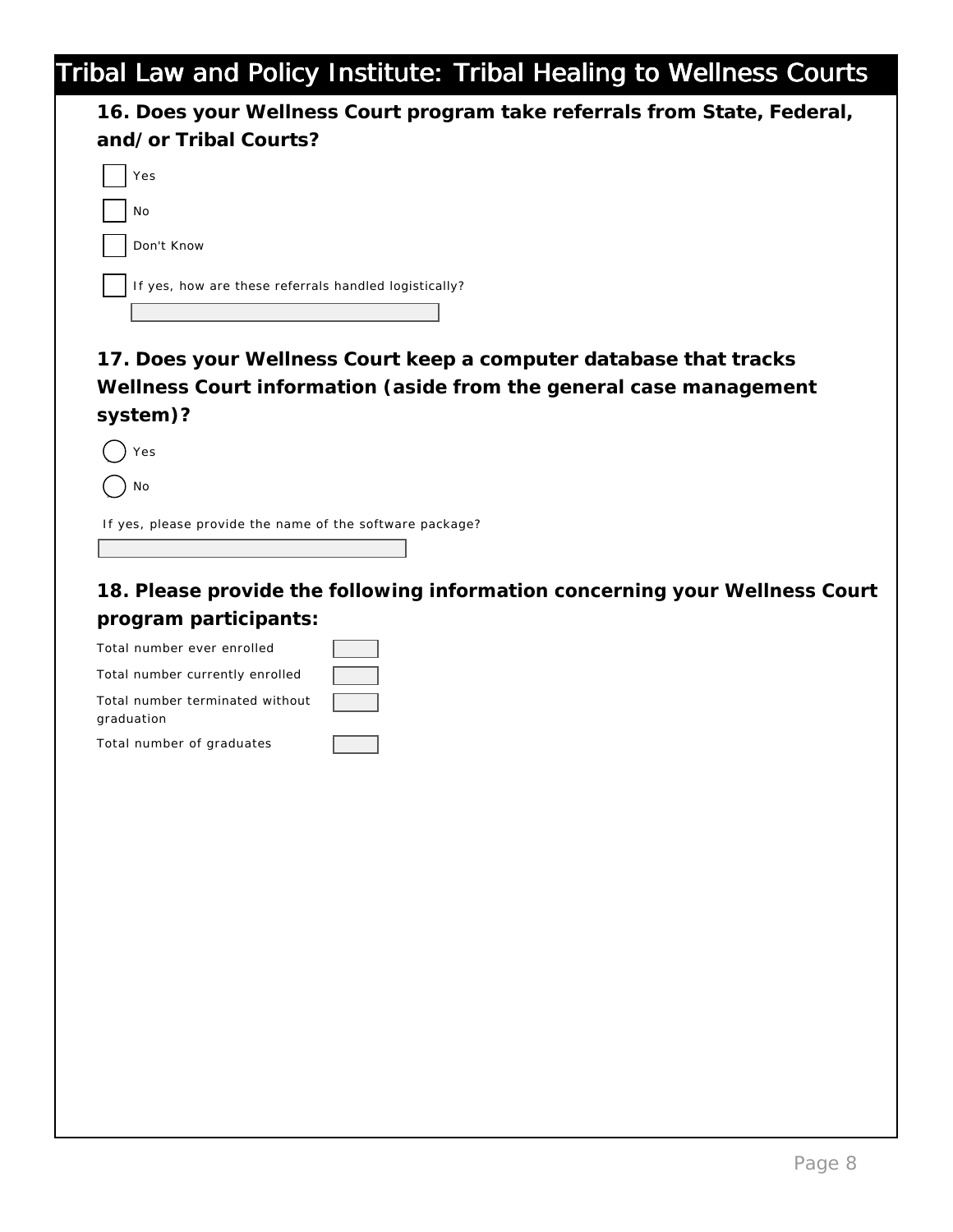| certain period of time (recidivism)?<br>Yes<br>No<br>Don't Know<br>If yes, how do you define and track recidivism and what issues have you encountered? Note: Some of the Tribal<br>Wellness Court recidivism issues include (1) Do you track all offenses or just drug and alcohol related offenses? (2)<br>Do you track offenses from State Courts and/or other Tribal Courts? (3) How long do you track re-offending<br>participants? (4) Do you include failure to comply with Wellness Court requirements?<br>20. What services are part of your program? Check all that apply.<br><b>Individual Counseling</b><br>Family Counseling<br>Classes on Alcohol and/or Drug Use Effects<br>Therapy Groups<br>Support Groups<br>Mentoring<br>After Care<br>Topic Specfiic Classes (please describe) | 19. Do you keep track of whether or not a participant re-offends within a |
|----------------------------------------------------------------------------------------------------------------------------------------------------------------------------------------------------------------------------------------------------------------------------------------------------------------------------------------------------------------------------------------------------------------------------------------------------------------------------------------------------------------------------------------------------------------------------------------------------------------------------------------------------------------------------------------------------------------------------------------------------------------------------------------------------|---------------------------------------------------------------------------|
|                                                                                                                                                                                                                                                                                                                                                                                                                                                                                                                                                                                                                                                                                                                                                                                                    |                                                                           |
|                                                                                                                                                                                                                                                                                                                                                                                                                                                                                                                                                                                                                                                                                                                                                                                                    |                                                                           |
|                                                                                                                                                                                                                                                                                                                                                                                                                                                                                                                                                                                                                                                                                                                                                                                                    |                                                                           |
|                                                                                                                                                                                                                                                                                                                                                                                                                                                                                                                                                                                                                                                                                                                                                                                                    |                                                                           |
|                                                                                                                                                                                                                                                                                                                                                                                                                                                                                                                                                                                                                                                                                                                                                                                                    |                                                                           |
|                                                                                                                                                                                                                                                                                                                                                                                                                                                                                                                                                                                                                                                                                                                                                                                                    |                                                                           |
|                                                                                                                                                                                                                                                                                                                                                                                                                                                                                                                                                                                                                                                                                                                                                                                                    |                                                                           |
|                                                                                                                                                                                                                                                                                                                                                                                                                                                                                                                                                                                                                                                                                                                                                                                                    |                                                                           |
|                                                                                                                                                                                                                                                                                                                                                                                                                                                                                                                                                                                                                                                                                                                                                                                                    |                                                                           |
|                                                                                                                                                                                                                                                                                                                                                                                                                                                                                                                                                                                                                                                                                                                                                                                                    |                                                                           |
|                                                                                                                                                                                                                                                                                                                                                                                                                                                                                                                                                                                                                                                                                                                                                                                                    |                                                                           |
|                                                                                                                                                                                                                                                                                                                                                                                                                                                                                                                                                                                                                                                                                                                                                                                                    |                                                                           |
|                                                                                                                                                                                                                                                                                                                                                                                                                                                                                                                                                                                                                                                                                                                                                                                                    |                                                                           |
|                                                                                                                                                                                                                                                                                                                                                                                                                                                                                                                                                                                                                                                                                                                                                                                                    |                                                                           |
|                                                                                                                                                                                                                                                                                                                                                                                                                                                                                                                                                                                                                                                                                                                                                                                                    |                                                                           |
|                                                                                                                                                                                                                                                                                                                                                                                                                                                                                                                                                                                                                                                                                                                                                                                                    |                                                                           |
|                                                                                                                                                                                                                                                                                                                                                                                                                                                                                                                                                                                                                                                                                                                                                                                                    |                                                                           |
|                                                                                                                                                                                                                                                                                                                                                                                                                                                                                                                                                                                                                                                                                                                                                                                                    |                                                                           |
|                                                                                                                                                                                                                                                                                                                                                                                                                                                                                                                                                                                                                                                                                                                                                                                                    |                                                                           |
|                                                                                                                                                                                                                                                                                                                                                                                                                                                                                                                                                                                                                                                                                                                                                                                                    |                                                                           |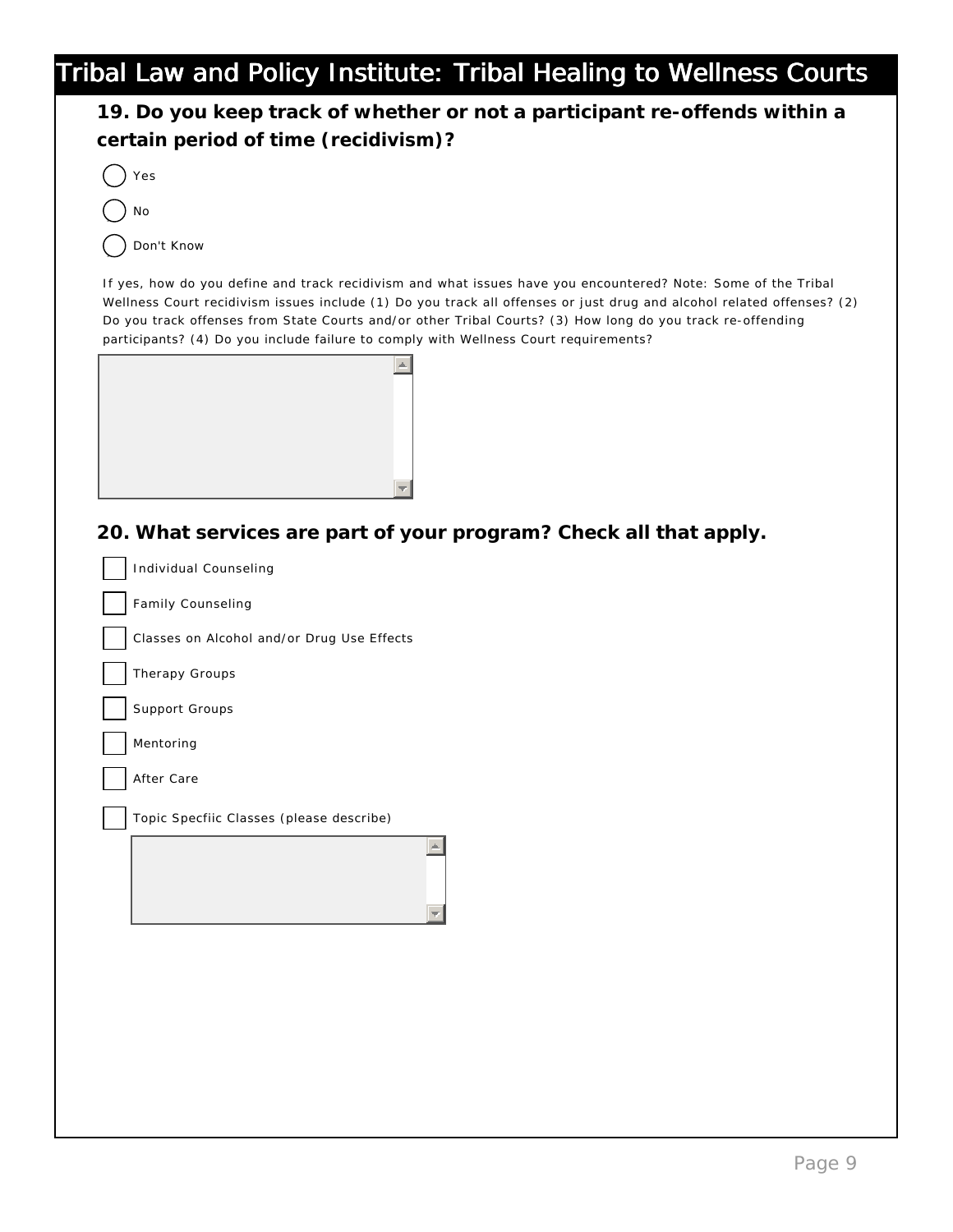**21. What is the average length of time it takes participants to get into a treatment program?**

| u camicht program:                                                           |
|------------------------------------------------------------------------------|
|                                                                              |
| 22. What types of testing do you use?                                        |
| Strips                                                                       |
| Patches                                                                      |
| Cups                                                                         |
| Breathalyzer                                                                 |
| Machine                                                                      |
| None                                                                         |
| Other (please specify)                                                       |
|                                                                              |
| 23. On average, how often do you test participants?                          |
| Daily                                                                        |
| Two or more times a week                                                     |
| Weekly                                                                       |
| Monthly                                                                      |
| Never                                                                        |
| Other (please specify)                                                       |
|                                                                              |
| 24. Does the participant know in advance that testing will occur (is testing |

**random)?**

Yes, participant knows testing will occur

No, participant does not know testing will occur

Not applicable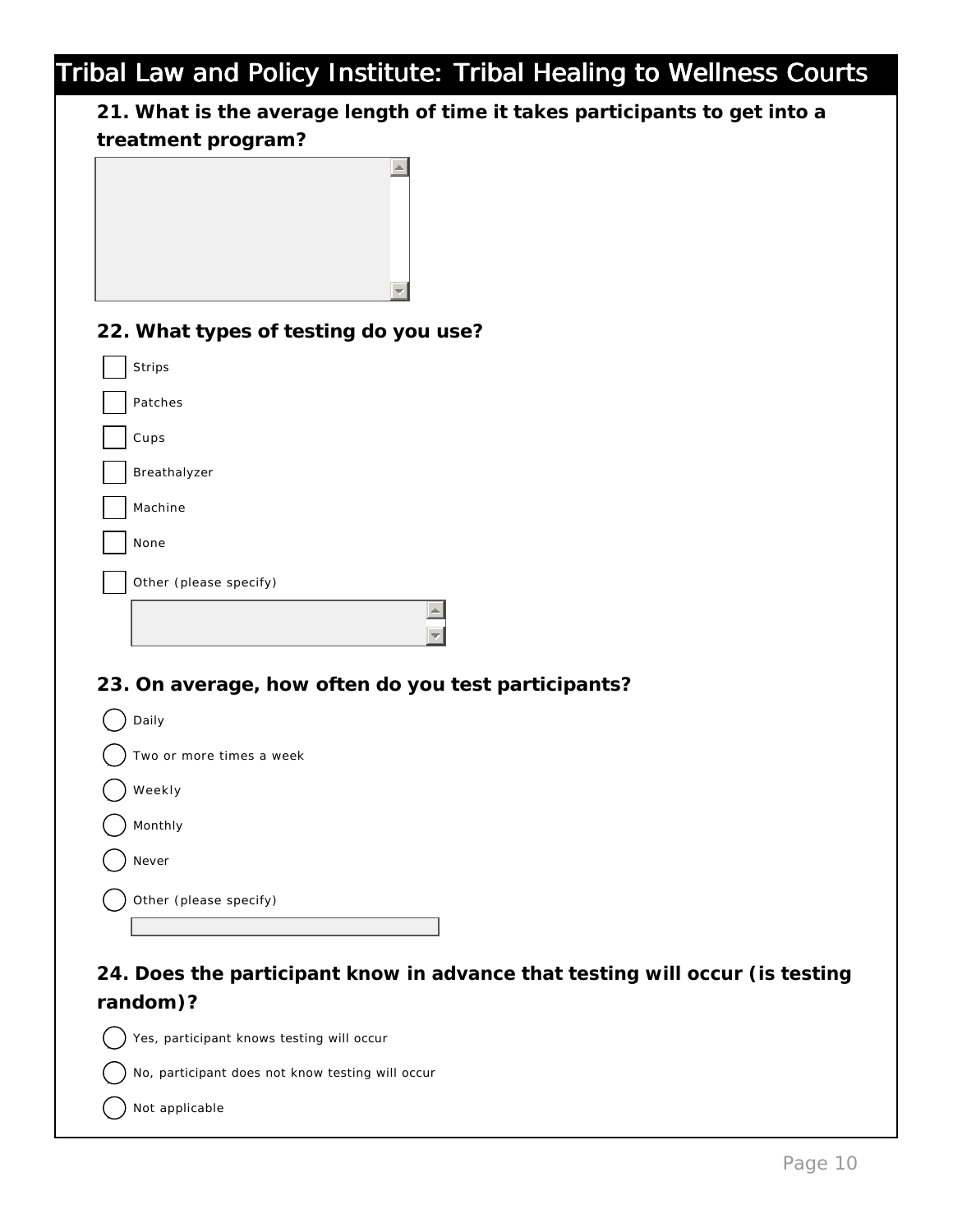**25. Does your Wellness Court have a public defender?**

|--|--|

No

Additional comments on public defender:

**26. Has your Wellness Court team visited other Tribal and/or State Drug Courts?**

) No

Yes, we visited:

**27. How does your program include Tribal custom and tradition?**

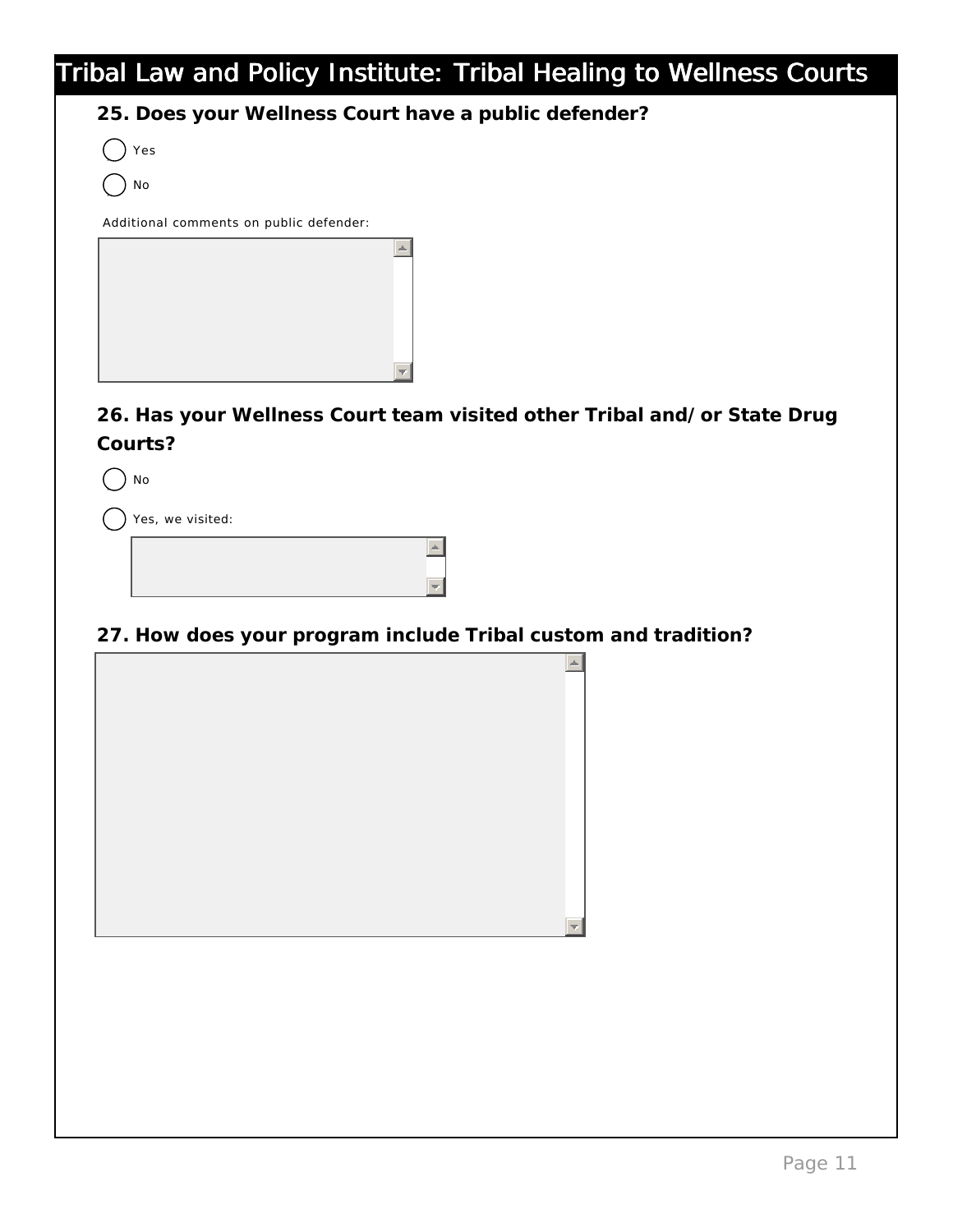**28. Has your program included any innovative techniques that might be useful or interesting to other Tribal Wellness Courts?**

| Yes                     |  |
|-------------------------|--|
| No                      |  |
| Don't Know              |  |
| If yes, please describe |  |
|                         |  |
|                         |  |
|                         |  |
|                         |  |

**29. Has your program used any successful sanctions and/or incentives that might be helpful for other Tribal Wellness Courts?** 

|--|--|

| NΙ∩ |
|-----|
|     |

Don't Know

If yes, please describe.

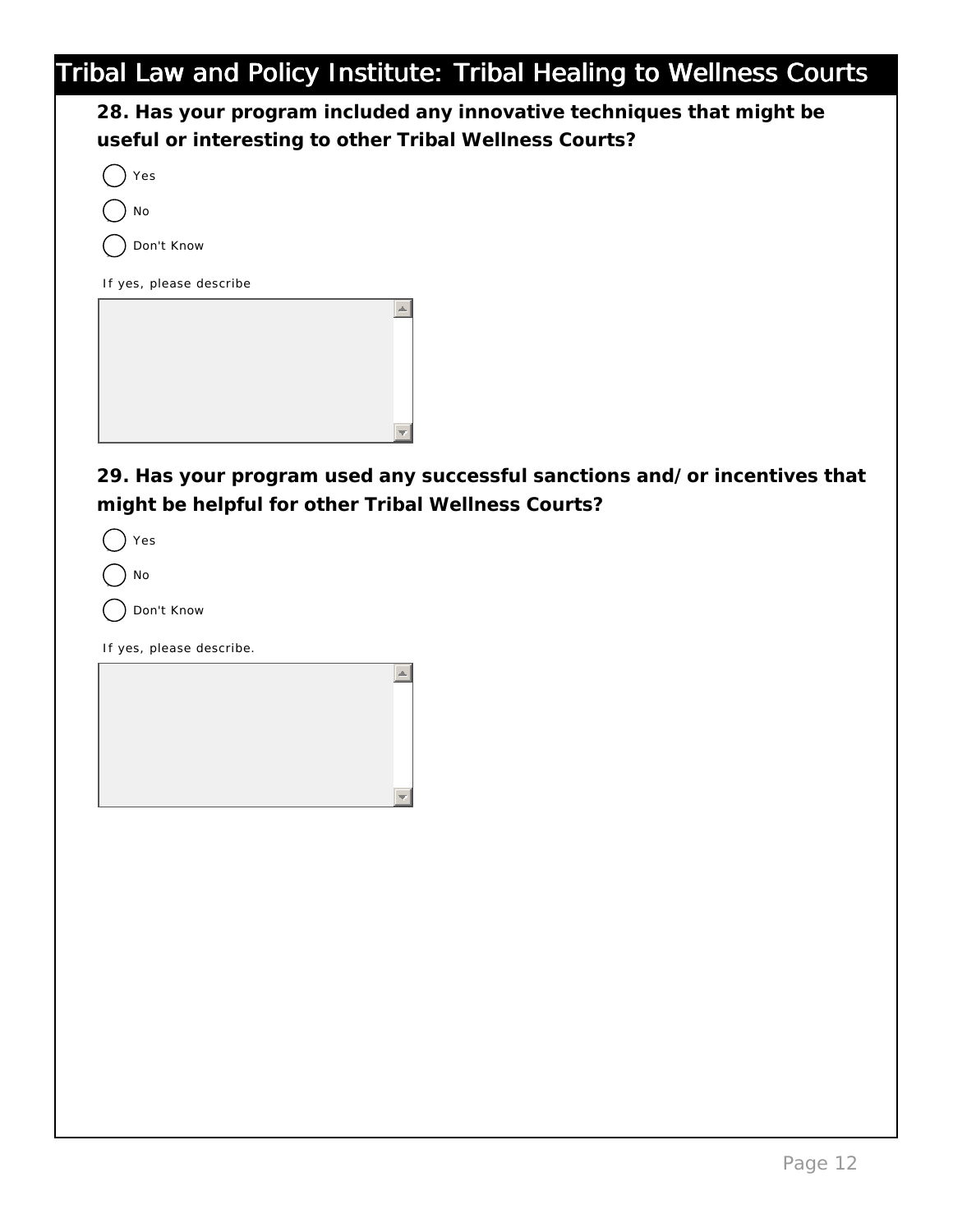**30. Has your Wellness Court had an external evaluation?**

Yes

No

Don't Know

If yes, please briefly describe the findings:

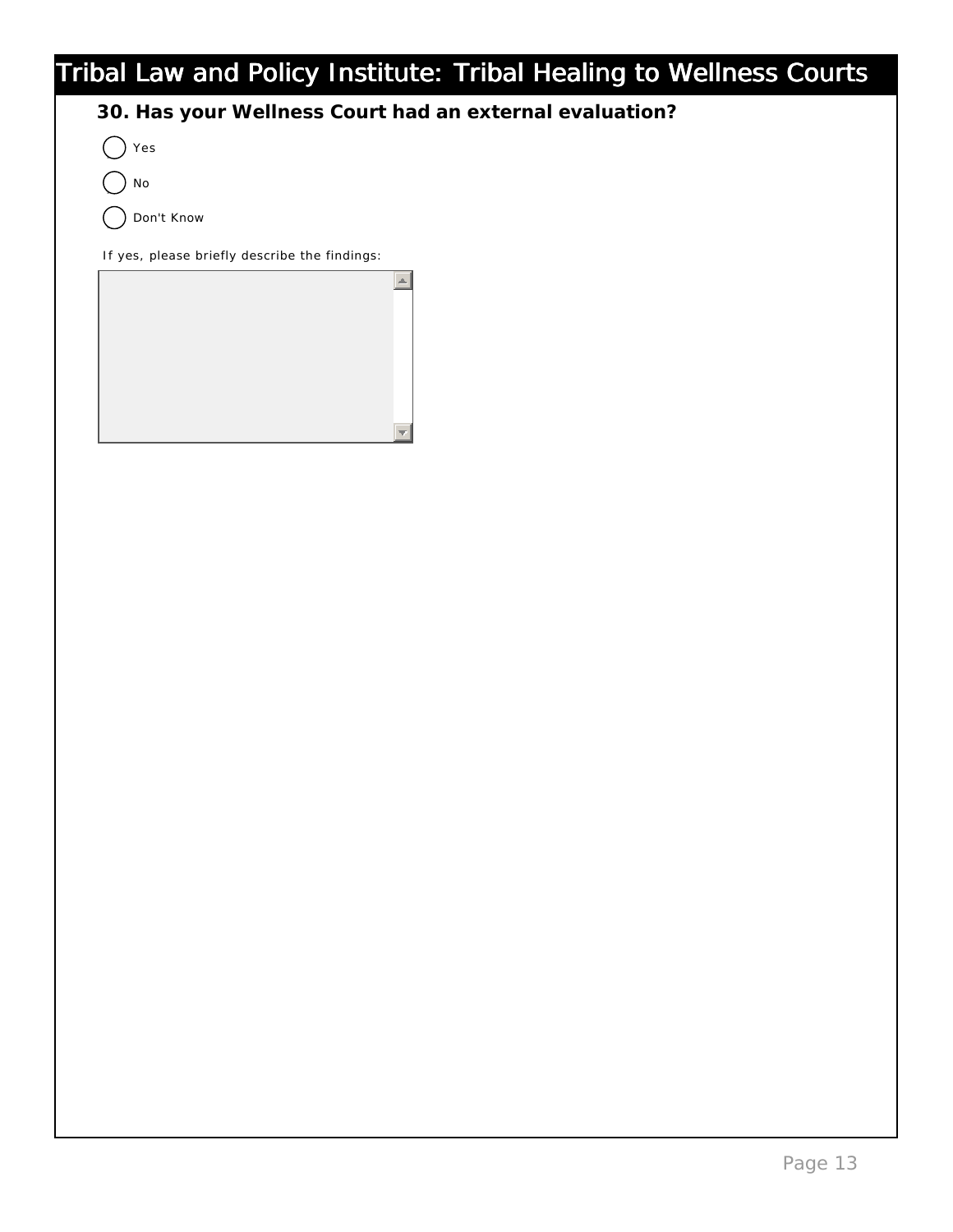## **4. Current Needs/Problem Areas**

**31. If your Wellness Court is no longer operating, please describe why it stopped operating. (If your court is currently operational, please skip this question.)**



**32. For each of the following court activities, please indicate whether or not this has been big problem, somewhat of a problem, or not a problem to effective wellness court operation.**

|                                                                                                                                                                | Big     | Somewhat        | Not a | Not               |
|----------------------------------------------------------------------------------------------------------------------------------------------------------------|---------|-----------------|-------|-------------------|
|                                                                                                                                                                | problem | of a<br>problem |       | problemapplicable |
| Securing Funding                                                                                                                                               |         |                 |       |                   |
| Sustainability (keeping drug court running, retaining staff, community support)                                                                                |         |                 |       |                   |
| Program Design and Development (including culture and tradition in program,<br>determining eligible population, inventory of available services, etc.)         |         |                 |       |                   |
| Court Operation (screening, assessment, case processing, case referral, judicial<br>supervision, sanctions/incentives, testing, graduation requirements, etc.) |         |                 |       |                   |
| Court Treatment (identifying treatment resources, designing treatment plans, case<br>management, etc.                                                          |         |                 |       |                   |
| Collaboration/Coordination (wellness court team roles, working with other tribal<br>agencies, working with state, jurisdiction, etc.)                          |         |                 |       |                   |
| Court Record Management (case file system, computer databases, generating<br>reports, etc.)                                                                    |         |                 |       |                   |
| Other barriers                                                                                                                                                 |         |                 |       |                   |
|                                                                                                                                                                |         |                 |       |                   |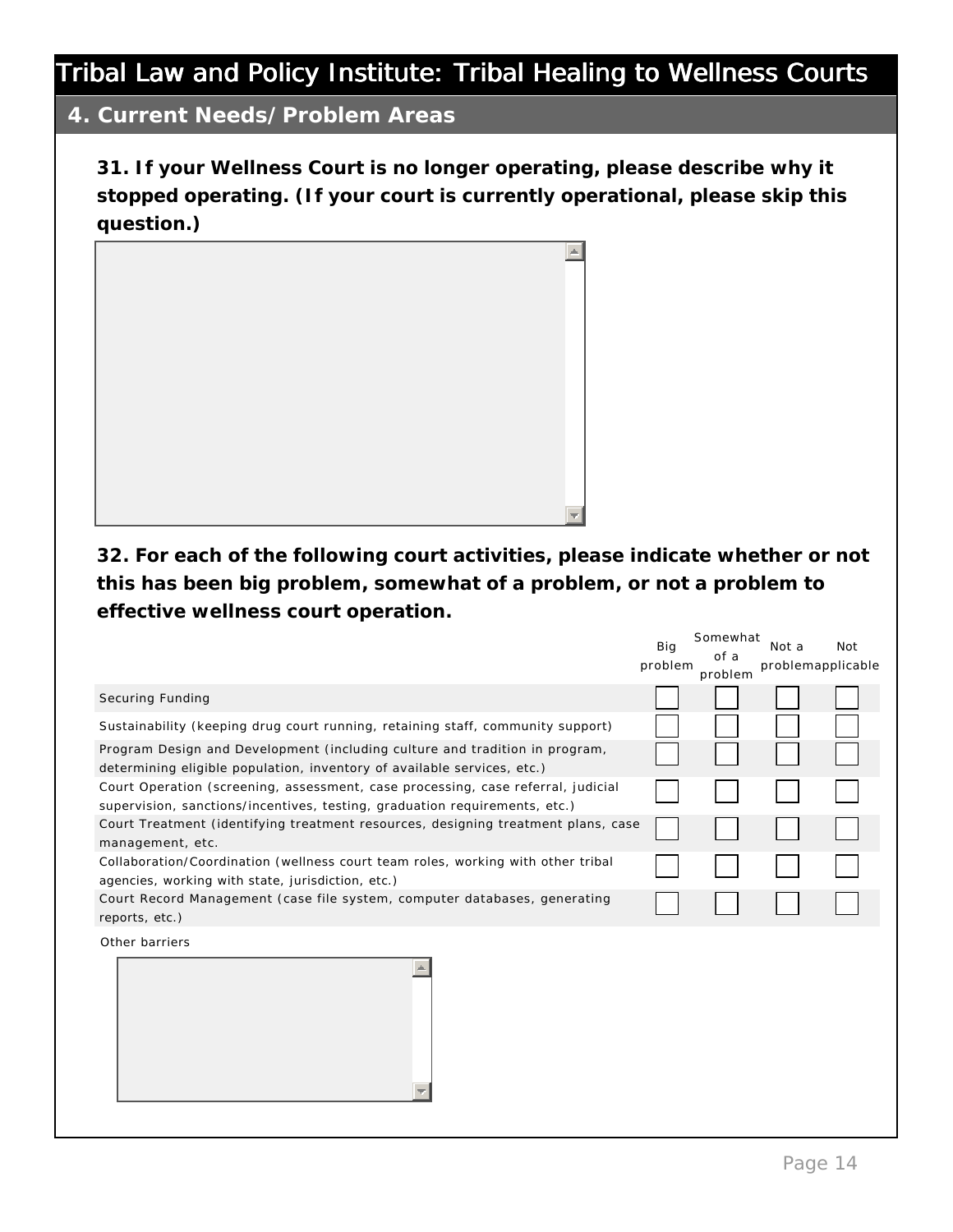**33. Of those that you described as a big problem or somewhat of a problem above, please describe the problems you have encountered.**

| Securing Funding                  |  |
|-----------------------------------|--|
| Sustainability                    |  |
| Program Design and<br>Development |  |
| Court Operation                   |  |
| Court Treatment                   |  |
| Collaboration/Coordination        |  |
| Court Record Management           |  |
| <b>Other Barriers</b>             |  |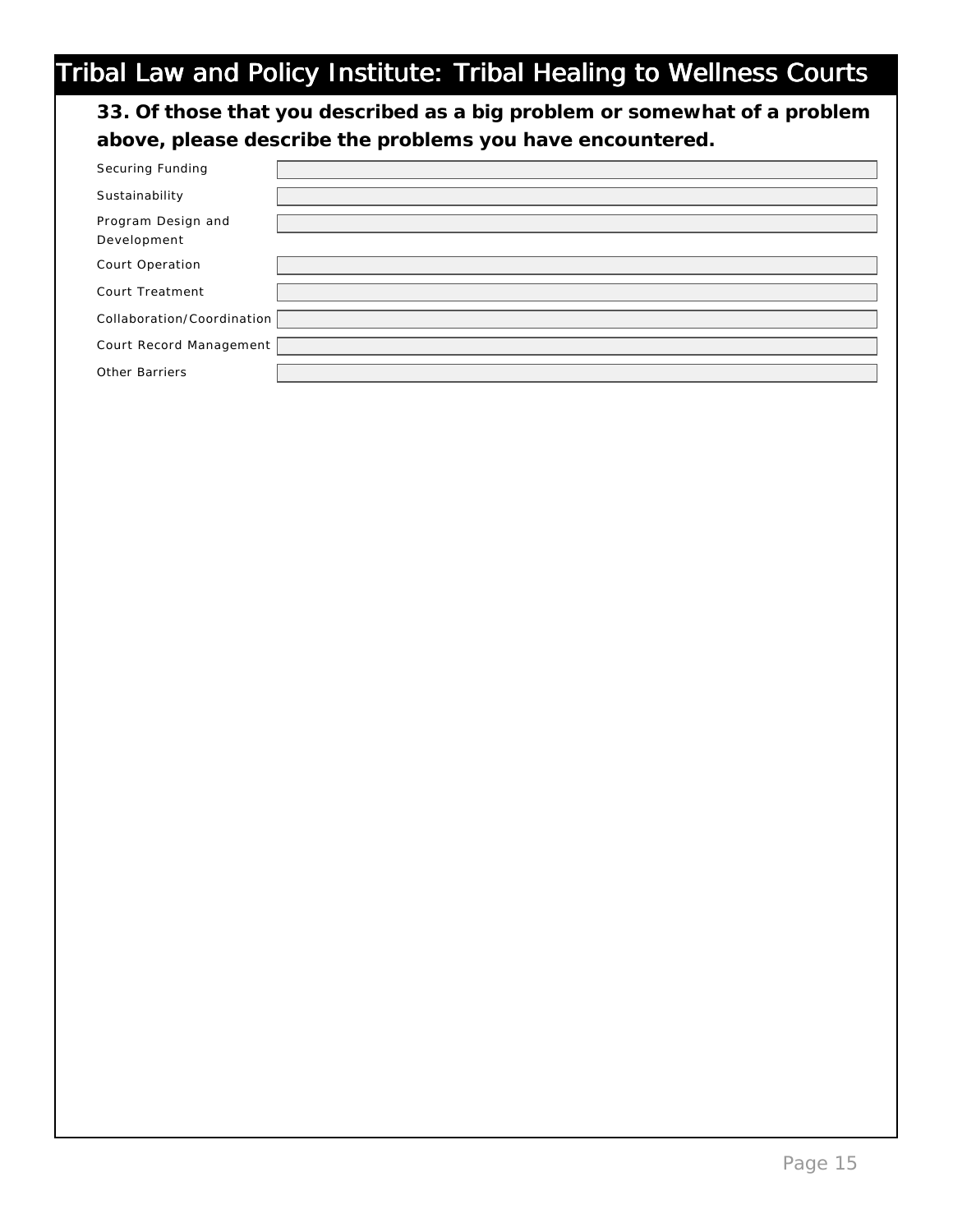## **5. Training and Technical Assistance**

## **34. Please indicate below how useful each type of training and technical assistance would be for your program.**

|                                                                                                               |        | Extemely Somewhat Of Little |     | Not    | <b>Not</b> |
|---------------------------------------------------------------------------------------------------------------|--------|-----------------------------|-----|--------|------------|
|                                                                                                               | Useful | Useful                      | Use | Useful | applicable |
| National Training (all Tribal Wellness Courts in U.S. invited)                                                |        |                             |     |        |            |
| Regional Training (many courts in one region come together)                                                   |        |                             |     |        |            |
| On Site Technical Assistance (topic specific directed at your program<br>only)                                |        |                             |     |        |            |
| Publication dissemination (providing copies of existing Healing to<br>Wellness Courts publications)           |        |                             |     |        |            |
| Publication creation (drafting new publications, based on need)                                               |        |                             |     |        |            |
| Resource creation (examples from other Tribal Wellness Courts of<br>codes, forms, etc.)                       |        |                             |     |        |            |
| Phone/Fax/Email Technical Assistance (having staff available to assist<br>your court through phone/fax/email) |        |                             |     |        |            |

**35. What topics for national training and/or regional training and technical assistance (T/TA) would be most useful to your program ?**

| National Training Topic #1 |  |
|----------------------------|--|
| National Training Topic #2 |  |
| National Training Topic #3 |  |
| Regional T/TA Topic #1     |  |
| Regional T/TA Topic #2     |  |
| Regional T/TA Topic #3     |  |

**36. What topics would be most useful to your program for on-site technical assistance, directed at your program only?**

| Topic #1   |  |
|------------|--|
| Topic #2   |  |
| Topic #3   |  |
| Topic $#4$ |  |
| Topic #5   |  |

**37. What publications would you find most useful? (Please list in order of importance)**

| Publication #1   |  |
|------------------|--|
| Publication $#2$ |  |
| Publication $#3$ |  |
| Publication $#4$ |  |
| Publication $#5$ |  |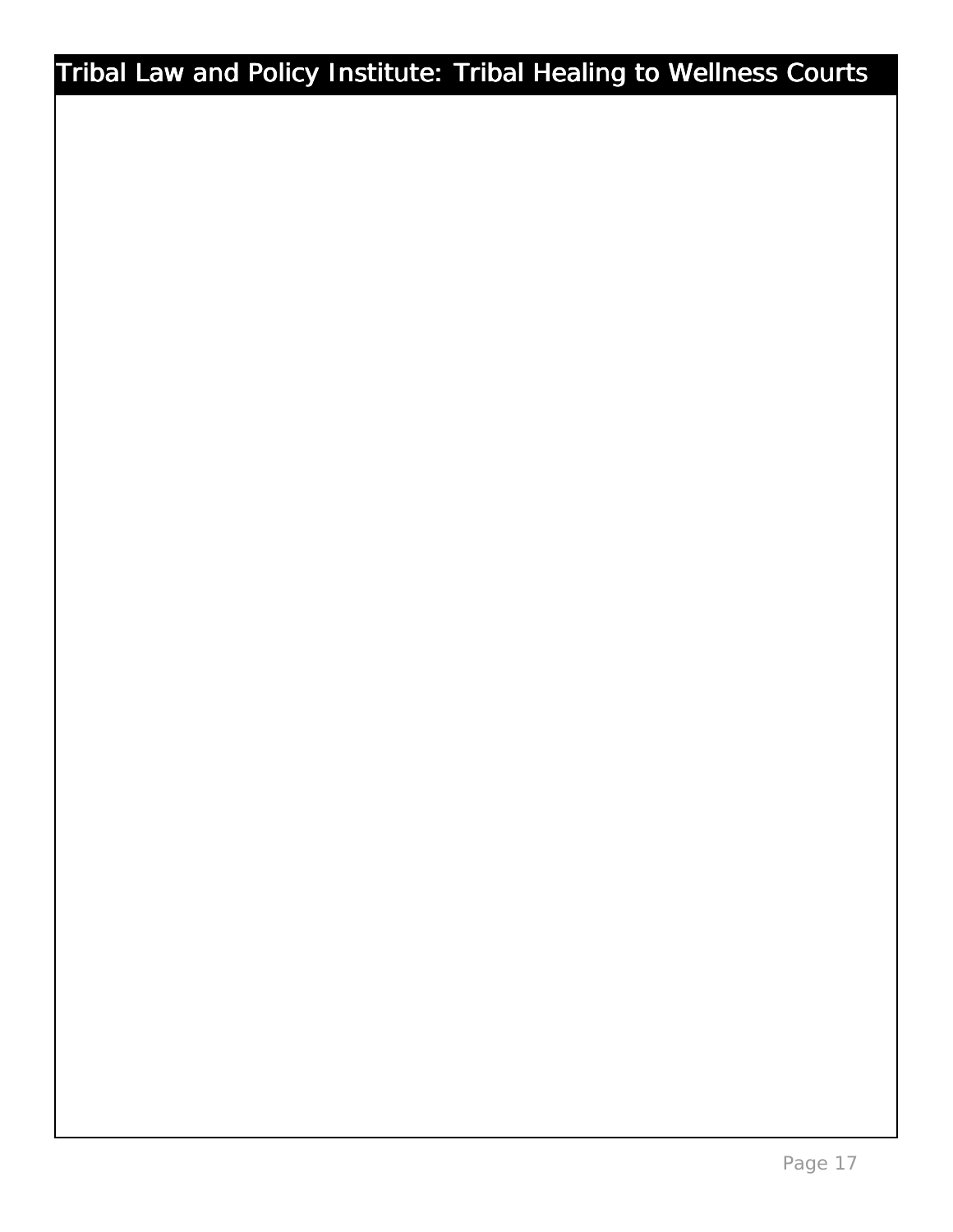## **6. Funding and Administering Tribal Healing to Wellness Courts**

**38. Do you have any additional comments about your Wellness Court and any training and technical assistance that we can provide to you?**